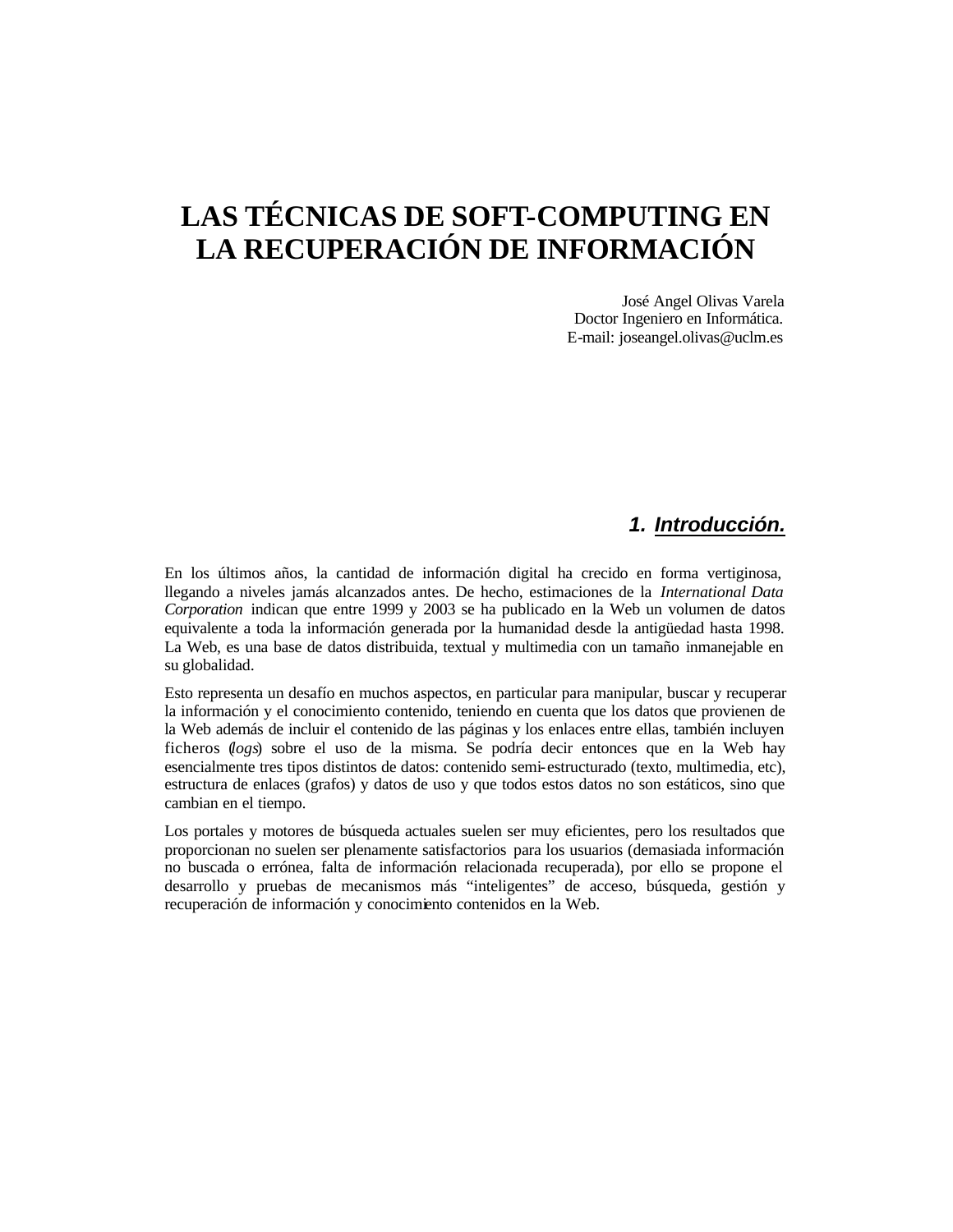# *2. Estado de los conocimientos sobre el tema.*

Desde que en el año 1965 el profesor Lotfi A. Zadeh introdujo la Lógica Borrosa o Difusa (Fuzzy Logic), muchas han sido sus aplicaciones, las más importantes en el campo del control industrial (lavadoras Bosch con sistema ECO-Fuzzy, ABS de Nissan, Aire Acondicionado Mitsubishi...). Pero, ya desde sus inicios, la intención del profesor Zadeh era introducir un formalismo capaz de representar y manipular la incertidumbre e imprecisión inherentes al lenguaje natural.

Por otro lado, la mayor parte de la inmensa cantidad de información contenida en Internet, está almacenada en documentos textuales en lenguaje natural en multitud de idiomas.

El profesor Zadeh describe qué es *Soft-computing* en estos términos<sup>1</sup>:

*"What is soft computing?* 

*Soft computing differs from conventional (hard) computing in that, unlike hard computing, it is tolerant of imprecision, uncertainty and partial truth. In effect, the role model for soft computing is the human mind. The guiding principle of soft computing is: Exploit the tolerance for imprecision, uncertainty and partial truth to achieve tractability, robustness and low solution cost. The basic ideas underlying soft computing in its current incarnation have links to many earlier influences, among them my 1965 paper on fuzzy sets; the 1973 paper on the analysis of complex systems and decision processes; and the 1979 report (1981 paper) on possibility theory and soft data analysis. The inclusion of neural network theory in soft computing came at a later point. At this juncture, the principal constituents of soft computing (SC) are fuzzy logic (FL), neural network theory (NN) and probabilistic reasoning (PR), with the latter subsuming belief networks, genetic algorithms, chaos theory and parts of learning theory. What is important to note is that SC is not a melange of FL, NN and PR. Rather, it is a partnership in which each of the partners contributes a distinct methodology for addressing problems in its domain. In this perspective, the principal contributions of FL, NN and PR are complementary rather than competitive.* 

*Implications of soft computing.* 

 $\overline{\phantom{a}}$ 

*The complementarity of FL, NN and PR has an important consequence: in many cases a problem can be solved most effectively by using FL, NN and PR in combination rather than exclusively. A striking example of a particularly effective combination is what has come to be known as neurofuzzy systems. Such systems are becoming increasingly visible as consumer products ranging from air conditioners and washing machines to photocopiers and camcorders. Less visible but perhaps even more important are neurofuzzy systems in industrial applications. What is particularly significant is that in both consumer products and industrial systems, the employment of soft computing techniques leads to systems which have high MIQ (Machine Intelligence Quotient). In large measure, it is the high MIQ of SC-based systems that accounts for the rapid growth in the number and variety of applications of soft computing - and especially fuzzy logic.* 

*The conceptual structure of soft computing suggests that students should be trained not just in neural network theory or fuzzy logic or probabilistic reasoning but in all of the associated* 

<sup>&</sup>lt;sup>1</sup> http://www.cs.berkeley.edu/Research/Projects/Bisc/bisc.welcome.html.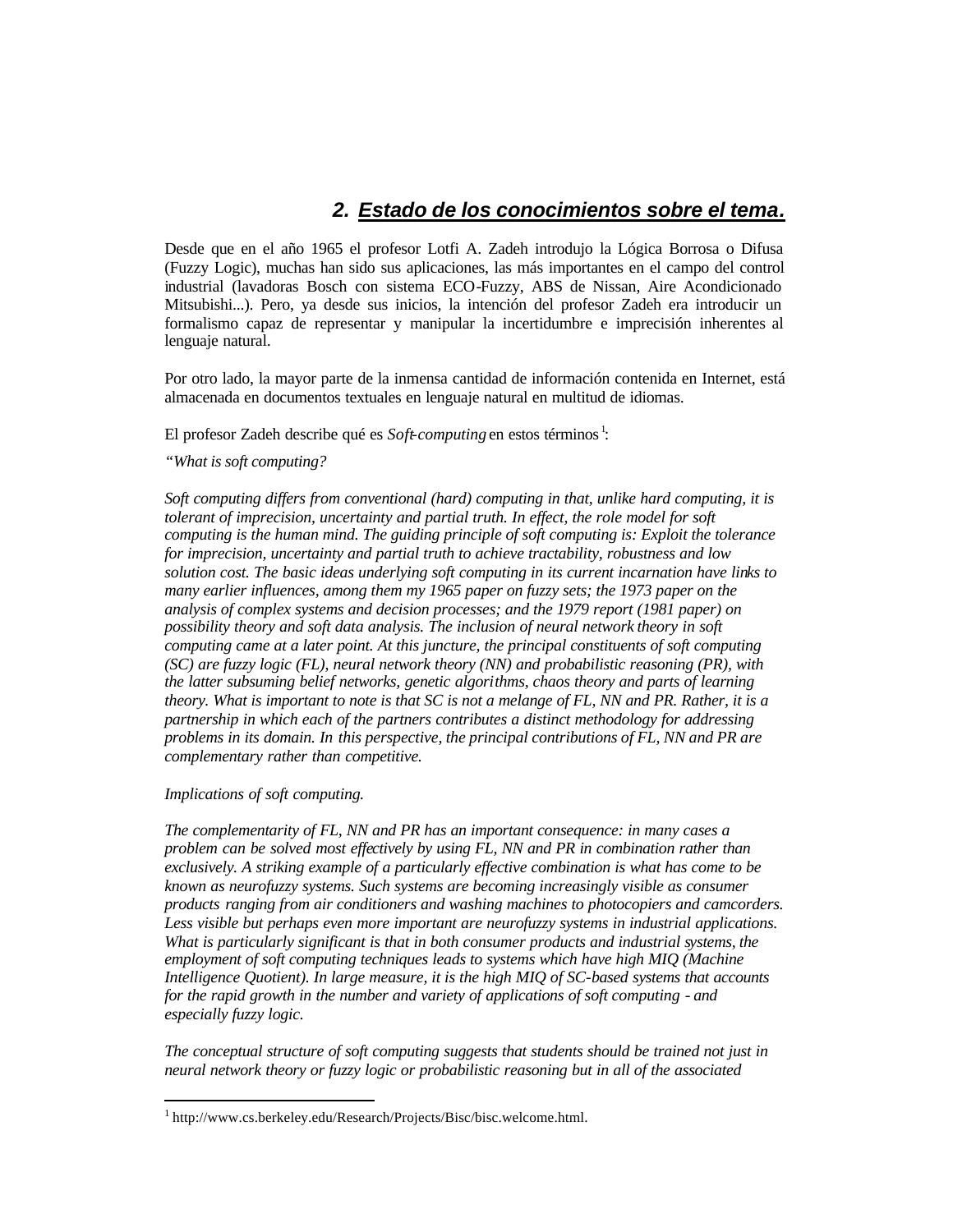*methodologies, though not necessarily to the same degree. This is the principle which guides the BISC Seminar on Soft Computing and the course Fuzzy Logic, Neural Networks and Soft Computing which I teach at present. The same applies to journals, books and conferences. We are beginning to see the appearance of journals and books with soft computing in their title. A similar trend is visible in the titles of conferences."*

A la hora de clasificar las diferentes líneas de investigación relacionadas con la recuperación de información, y más en concreto, con las posibilidades de las técnicas de *Soft-Computing* en la recuperación de Información en Internet, se pueden utilizar diferentes criterios.

Una posibilidad es realizar una clasificación en función de la parte del proceso de recuperación de información en la que están centradas. En este caso podemos distinguir los siguientes grupos de enfoques:

- Modelos de representación lógica de documentos.
- Lenguajes de especificación de consultas.
- Sistemas de evaluación de consultas.
- Sistemas de presentación y clasificación de resultados.
- Sistemas de retroalimentación de consultas.

Otra posibilidad es distinguir los enfoques según las técnicas utilizadas:

- Utilización de ontologías.
- Estudio de asociaciones y relaciones entre términos.
- Construcción y utilización de perfiles de usuarios.
- Utilización de algoritmos de *clustering* y clasificación.

Atendiendo al objetivo y el ámbito de aplicación de los sistemas de recuperación de información, podemos distinguir diferentes tipos de sistemas:

- Sistemas de búsquedas basados en consultas.
- Sistemas basados en directorios dinámicos.
- Sistemas de preguntas-respuestas (*Question-Answering systems*).
- Búsquedas conceptuales.

Todas estas categorías, podrían ser a su vez subdivididas en función de si en su realización se han considerado tecnologías típicas de *Soft-computing* como Lógica Borrosa y técnicas de Inteligencia Artificial.

Las posibilidades de estas técnicas en el campo de la recuperación de la información están claramente constatadas en numerosos estudios, como por ejemplo:

- F. Crestani, G. Pasi, Soft computing in information retrieval: Techniques and applications, Physica Verlag, Series studies in fuzziness, (2000).
- M. Kobayashi, K. Takeda, Information retrieval on the web, ACM Computing Surveys 32(2), (2000) 144-173.
- G. Pasi, Flexible information retrieval: some research trends, Mathware and Soft Computing 9, (2002) 107-121.
- M. Nikravesh, Fuzzy conceptual-based search engine using conceptual semantic indexing, Proceedings of the 2002 NAFIPS annual meeting, (2002) 146-151.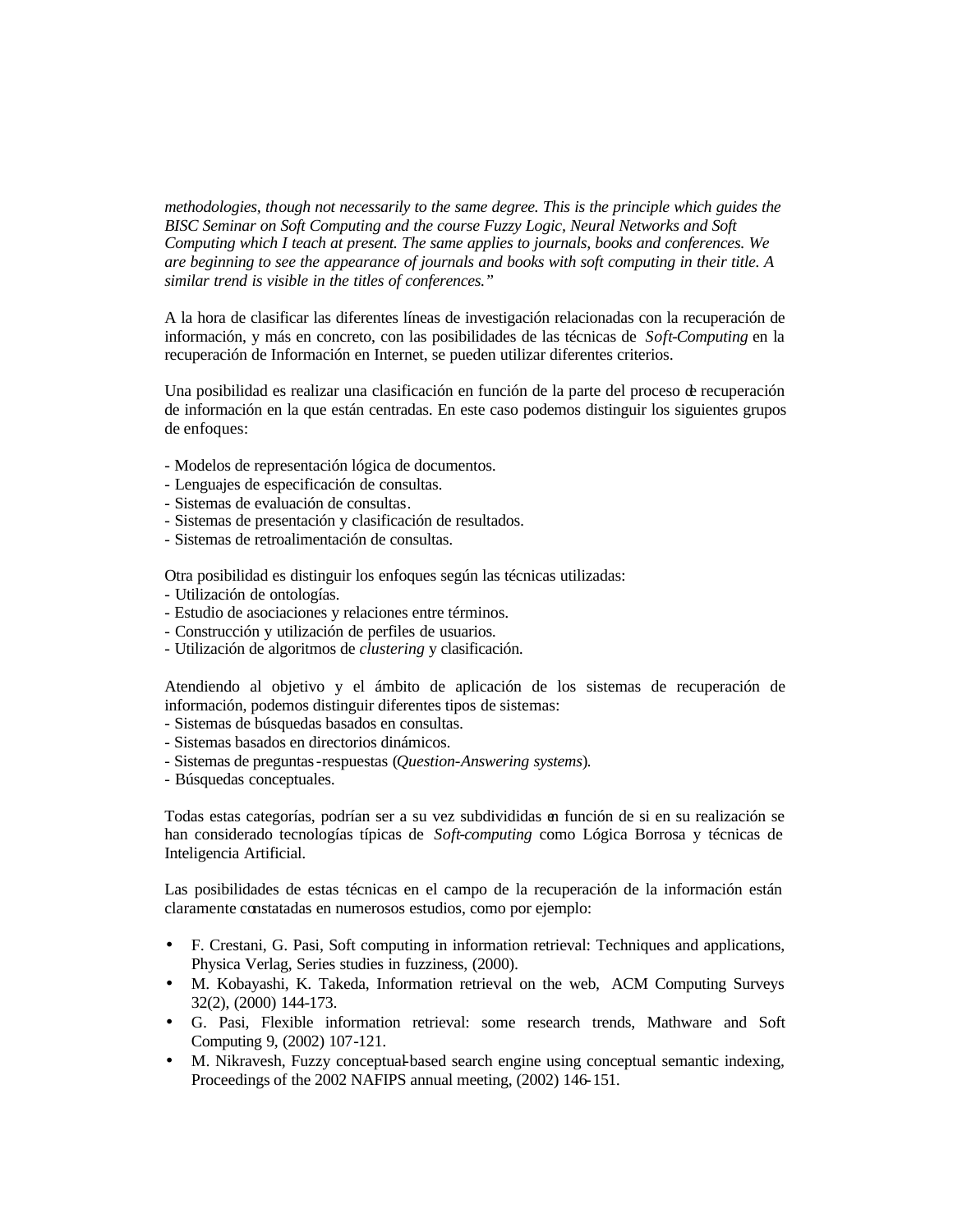• E. Herrera-Viedma, G. Pasi, Fuzzy approaches to access information on the Web: recent developments and research trends, Proceedings of the Third Conference of the EUSFLAT, (2003), 25-31.

Por último señalar que el propio profesor Zadeh, en el seminario de BISC (*Berkeley Initiative in Soft-Computing*) resalta la necesidad y actualidad de la línea propuesta.

*"Title: Web Intelligence, World Knowledge and Fuzzy Logic Lotfi A. Zadeh BISC Program EECS- UC Berkeley Date: September 14; Tuesday Time: 4:00-5:30pm Location: 405 Soda Hall*

*Existing search engines—with Google at the top—have many remarkable capabilities; but what is not among them is deduction capability—the capability to synthesize an answer to a query from bodies of information which reside in various parts of the knowledge base.*

*In recent years, impressive progress has been made in enhancing performance of search engines through the use of methods based on bivalent logic and bivalent-logic-based probability theory. But can such methods be used to add nontrivial deduction capability to search engines, that is, to upgrade search engines to question-answering systems? A view which is articulated in this note is that the answer is`No´.*

*The problem is rooted in the nature of world knowledge, the kind of knowledge that humans acquire through experience and education.*

*It is widely recognized that world knowledge plays an essential role in assessment of relevance, summarization, search and ded uction. But a basic issue which is not addressed is that much of world knowledge is perception-based, e.g., "it is hard to find parking in Paris," "most professors are not rich," and "it is unlikely to rain in midsummer in San Francisco." The problem is that (a) perception-based information is intrinsically fuzzy; and (b) bivalent logic is intrinsically unsuited to deal with fuzziness and partial truth.*

*To come to grips with the fuzziness of world knowledge, new tools are needed. The principal new tool—a tool which is briefly described in their note—is Precisiated Natural Language (PNL). PNL is based on fuzzy logic and has the capability to deal with partiality of certainty, partiality of possibility and partiality of truth. These are the capabilities that are needed to be able to draw on world knowledge for assessment of relevance, and for summarization, search and deduction."*

# **El Uso de Información Lingüística Borrosa en la RI**

Los SRID difusos basados en información lingüística difusa (Bolc y otros, 1985; Bordogna, Pasi, 1993; 1995; Kraft y otros, 1994) son diseñados usando el concepto de *variable lingüística*  (Zadeh, 1975) para representar mejor la información cualitativa en el subsitema de consultas*.* Estos SRID cuentan con lenguajes de consultas ponderados lingüísticos que mejoran la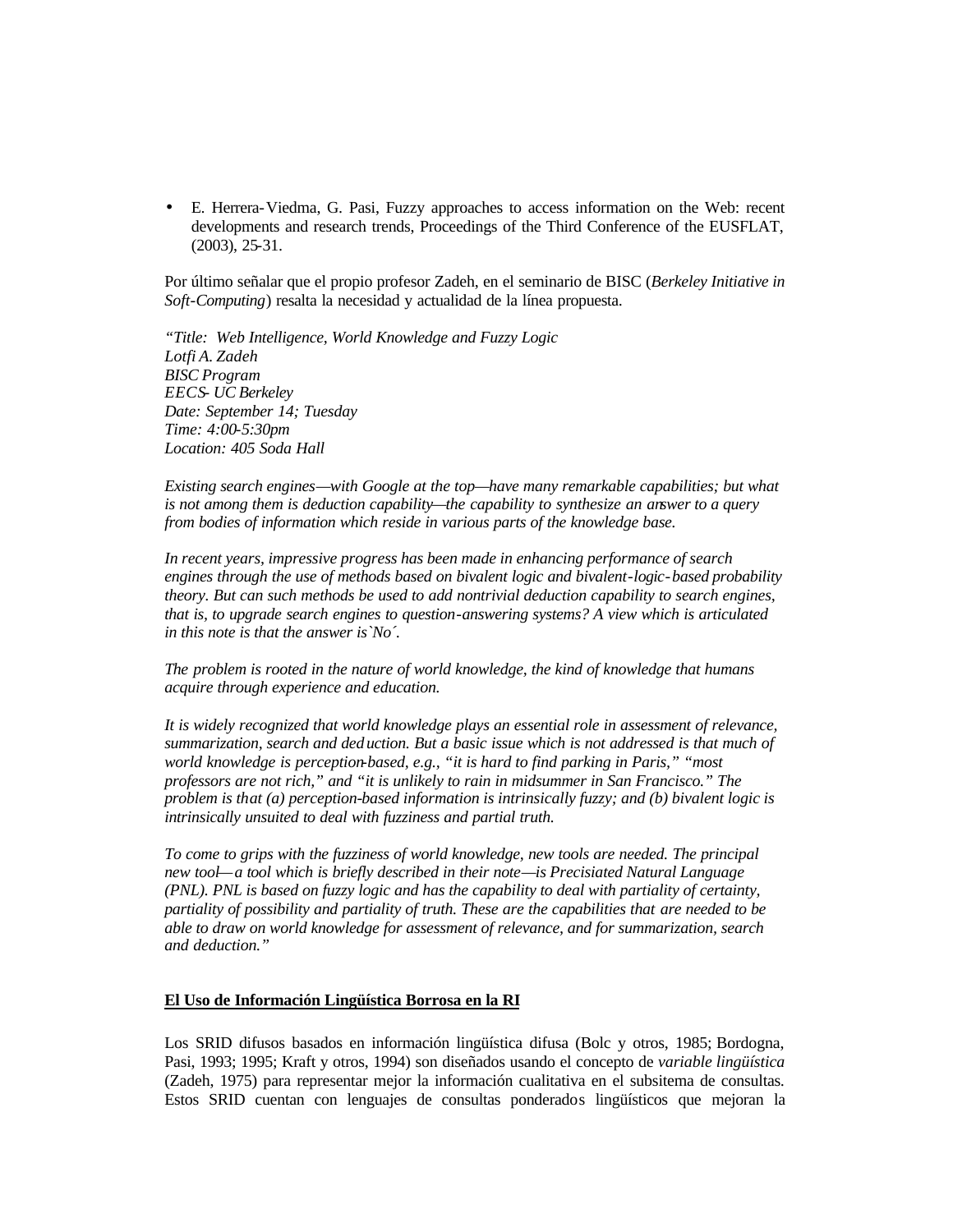interacción SRID-usuario. Estos lenguajes de consulta, por un lado, incrementan las posibilidades de expresión de los usuarios porque con ellos es posible asignar pesos a los términos de las consultas indicando importancia relativa o umbrales de satisfacción, y por otro, facilitan a los usuarios la expresión de sus necesidades de información porque pueden expresar los pesos mediante valores lingüísticos más propios del lenguaje humano. Algunos miembros del equipo han propuesto diferentes modelos de SRID lingüísticos usando una aproximación lingüística difusa ordinal que facilita la expresión y el procesamiento de los pesos de las consultas (Herrera-Viedma 2000a;2000b;2001a; 2001b; 2002).

La principal limitación de los anteriores SRID lingüísticos es que cuentan con pocos medios para que el usuario pueda expresar sus necesidades de información o su idea del concepto de relevancia, i.e., solamente presentan la ponderación lingüística de los términos. Ellos no contemplan la posibilidad de ponderar los distintos elementos de una consulta (términos, subexpresiones, conectivos Booleanos y la consulta completa) simultáneamente, lo cual podría contribuir a incrementar las posibilidades de expresión de los usuarios.

# **AG y su Uso en RI para la Retroalimentación por Relevancia:**

Los AG son algoritmos de búsqueda de propósito general que se basan en principios inspirados en la genética de las poblaciones naturales para llevar a cabo un proceso evolutivo sobre soluciones de problemas. Fueron propuestos por Holland (Holland, 1975) y constituyen una herramienta óptima para proporcionar una búsqueda robusta en espacios complejos, siendo muy válidos para solucionar problemas de optimización que requieran una búsqueda eficiente y eficaz. Los AG son una de las técnicas de SC que más se han aplicado en RI, tal y como lo demuestra el gran número de publicaciones aparecidas recientemente en la literatura especializada (Chen, 1995; Chen y otros, 1998; Gordon, 1991; Horng, Yeh, 2000; Kraft y otros, 1997; Martín-Bautista, 1999; Robertson, Willet, 1994, 1996; Sanchez y otros, 1995; Smith, Smith, 1997; Vrajitoru, 1998; Yang, Korfhage, 1994).

En este trabajo se está interesado en el uso de los AG en RI para la retroalimentación por relevancia, como una técnica útil para la optimización de consultas, que puede contribuir a mejorar la exhaustividad y precisión de los SRID. La retroalimentación por relevancia con AG se ha aplicado principalmente en SRID vectoriales y Booleanos. En los primeros, para aprender los términos y los pesos de los términos en las consultas (Chen, 1995; Chen y otros, 1998; Horng, Yeh, 2000; Robertson, Willet, 1996; Yang, Korfhage, 1994) y en los segundos, para aprender los términos, los pesos de los términos, y los operadores Booleanos (Kraft y otros, 1997; Sanchez y otros, 1995; Smith, Smith, 1997). En general, muchas de las técnicas de retroalimentación por relevancia con AG ven disminuido su rendimiento por alguna de las siguientes causas: simplicidad del AG, uso inapropiado del AG, y mala definición de la función de adaptación y de los operadores genéticos.

#### **Sistemas de recuperación de información**

Un sistema de recuperación de información se define como el proceso que trata la representación, almacenamiento, organización y acceso de elementos de información [Salton, 83]. Es decir, es un sistema capaz de almacenar, recuperar y mantener información [Kowalsky, 97].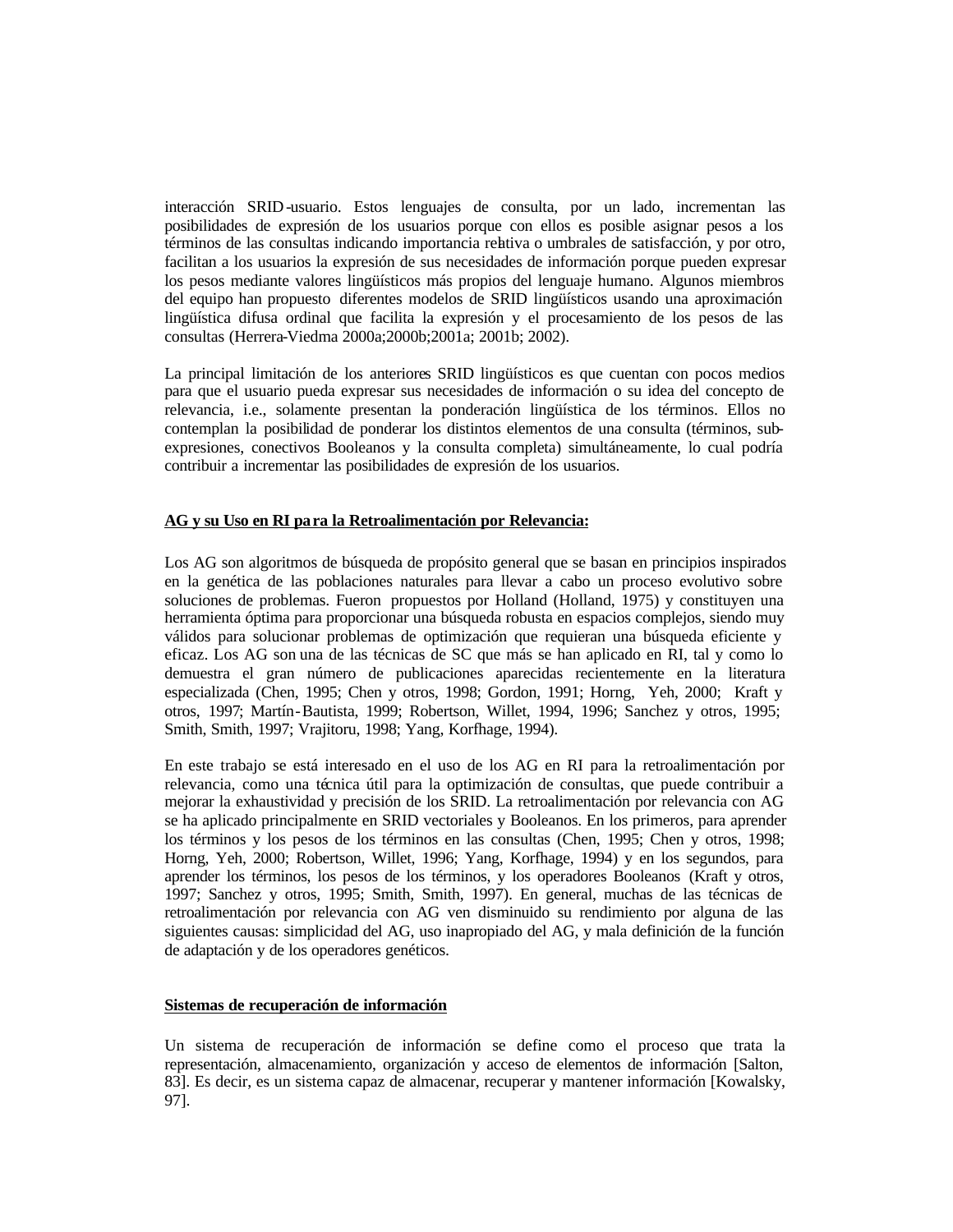Pero, ¿qué representa el concepto de información?. En este contexto, información puede ser cualquier elemento apto para su recuperación, como por ejemplo texto (incluidos números y fechas), imágenes, audio, video y otros objetos multimedia [Kowalsky, 97]. El principal tipo de objeto recuperable ha sido siempre el texto, debido a su facilidad de tratamiento en comparación con los objetos multimedia, pero recientemente están surgiendo sistemas capaces de recuperar otros tipos de objetos en Internet. De hecho, Google<sup>2</sup> ha incluido un sistema de recuperación de imágenes en su buscador.

Existen propuestas formales, como la propuesta por Baeza-Yates [Baeza-Yates, 99], que define un modelo de sistema de recuperación de información como una cuádrupla  $[D, Q, F, R(q_i, d_j)]$ donde:

- D es un conjunto de vistas lógicas (o representaciones) de los documentos que forman la colección.
- Q es un conjunto compuesto por vistas lógicas (o representaciones) de las necesidades de información de los usuarios. Estas vistas se denominan consultas (queries).
- F es una forma de modelar la representación de los documentos, consultas y sus relaciones.
- $R(q_i, d_j)$  es una función de evaluación que asigna un número real al par formado por una consulta q<sub>i</sub> ? Q y la representación de un documento d<sub>i</sub> ? D. Este valor determinará el orden de aparición de los documentos de una consulta q<sup>i</sup> .

Evidentemente la forma de modelar la representación influye de forma notable en el resto de elementos que componen el sistema de recuperación de información. Algunos ejemplos clásicos son el modelo boleano y el modelo vectorial, entre otros. Esta definición está claramente orientada a información textual, donde los documentos serán páginas web u otros objetos (como imágenes) representados en forma textual.

Recientemente se ha comenzado también a tener en cuenta al usuario, debido a la aparición de Internet y a las nuevas posibilidades que plantea. Como se verá posteriormente, la forma tradicional de determinar la satisfacción del usuario con una búsqueda va unida al concepto de relevancia. Pero este concepto está inherentemente influido por la subjetividad del usuario. Según Karen Spark Jones, la recuperación trata con dos elementos "inaccesibles", la necesidad de información que el usuario tiene y el contenido de la información que el sistema le proporciona, y la relación entre ambas, reflejada en el grado en el que un documento es relevante al usuario [Spark Jones, 99]. Este planteamiento centrado en la figura del usuario ha fomentado la aparición de nuevos sistemas de recuperación de información. Este tipo de sistemas intentan conocer los intereses de sus usuarios para adelantarse a sus necesidades de información. Otra tendencia es la aparición de sistemas colaborativos para la recuperación de información.

# **Recuperación de información vs recuperación de datos.**

La principal diferencia radica en la utilización en los sistemas de recuperación de datos de un lenguaje con una estructura y semántica precisas. Por tanto, un sistema de recuperación de datos intenta recuperar todos los objetos que satisfacen claramente unas condiciones definidas expresadas mediante una expresión regula r o una expresión del álgebra relacional [Baeza-Yates, 99]. Al estar los datos perfectamente estructurados y definidos por una serie de atributos (como

l

<sup>&</sup>lt;sup>2</sup> http://www.google.com]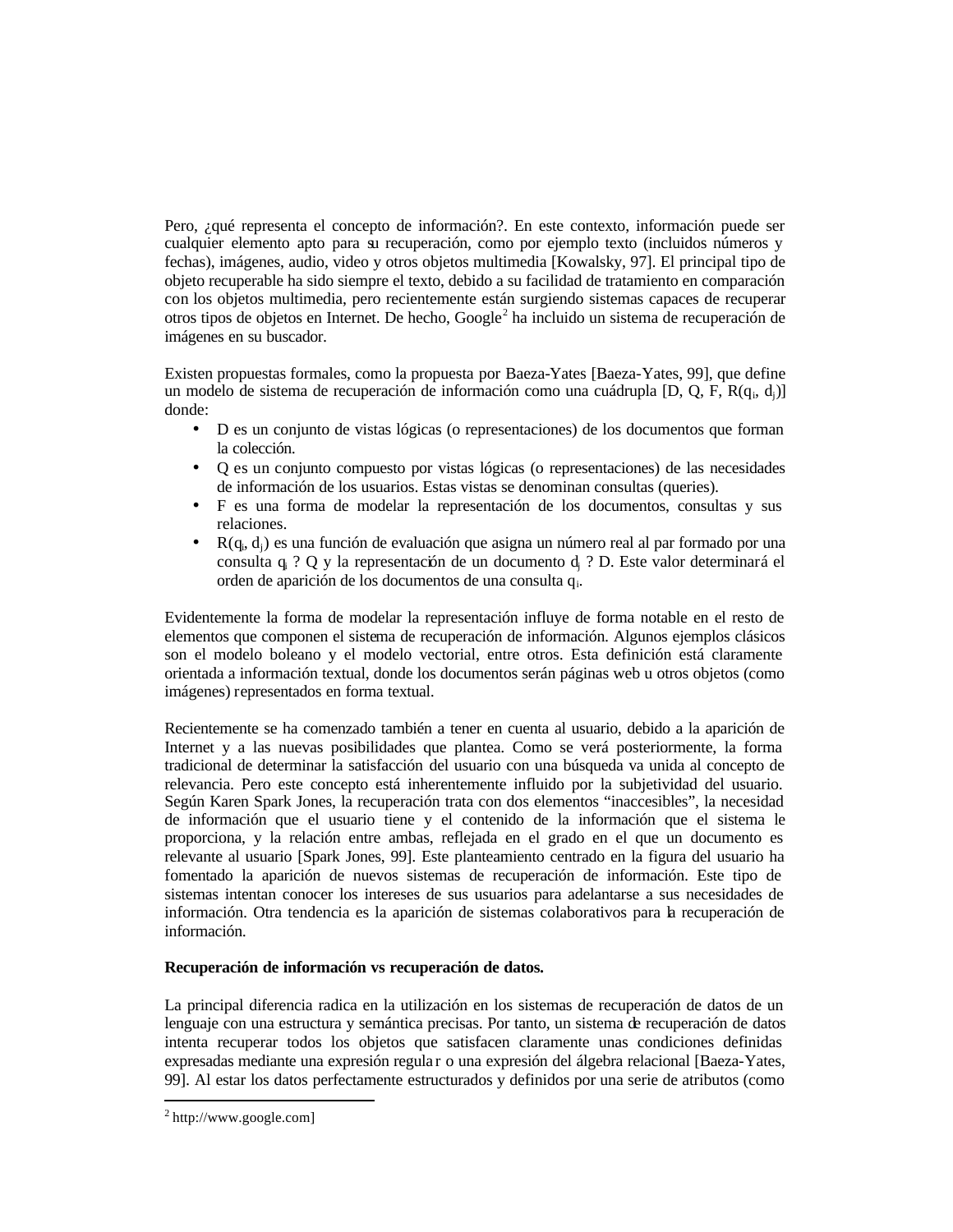sucede en las bases de datos relacionales) es posible utilizar un lenguaje de definición de lo que se quiere recuperar, como es SQL (Structured Query Language).

Sin embargo, para un sistema de recuperación de información, el objeto recuperado puede no adaptarse de forma exacta a las peticiones de búsqueda. La razón fundamental es que la información que gestiona un sistema de recuperación de información está en lenguaje natural, sin estructurar, por lo que puede ser semánticamente ambigua. Este es uno de los principales problemas que presentan, ya que tratan de interpretar la relevancia de un documento ante una consulta.

#### **Proceso de recuperación de información.**

El proceso de recuperación de información desde el punto de vista del usuario consiste en realizar una pregunta al sistema y obtener un conjunto de documentos. Pero es necesario una serie de procesos previos y diferenciados para su correcto funcionamiento. Existen una serie de procesos necesarios en todo sistema de recuperación de información, que son los siguientes:

- 1. Proceso de indexación
- 2. Proceso de consulta
- 3. Proceso de evaluación
- 4. Proceso de retroalimentación del usuario

Estos procesos son los clásicos en todo sistema de recuperación de información. Esta clasificación no está cerrada, sino que dependiendo del sistema de recuperación y de sus mecanismos de funcionamiento se pueden distinguir nuevos procesos. Los sistemas que utilicen estructuras de conocimiento adicionales a los índices de términos clásicos suelen tener procesos adicionales encargados de construir, mantener o actualizar dichas estructuras. Por ejemplo, en los sistemas de recuperación de información basados en la utilización de perfiles de usuario se puede distinguir un nuevo proceso denominado proceso de construcción y actualización del perfil de usuario. Este proceso almacena los términos que representan las preferencias de los usuarios con la finalidad de mejorar el comportamiento del sistema en futuras consultas.

Para que el proceso de recuperación pueda realizarse es necesario que exista una base de datos que contenga la información de los objetos que el sistema es capaz de recuperar. Si un objeto no esta en esta base de datos no podrá ser recuperada. Esta base de datos contiene una representación de los objetos recuperables, y no los objetos en sí mismos. Los objetos se representan en algún mecanismo que permita su modelado, típicamente indexando un conjunto de términos relevantes del mismo, que puede ser un subconjunto o la totalidad de los términos del documento. Los SRI poseen mecanismos que permiten introducir un nuevo objeto en la base de datos, o bien utilizan mecanismos automáticos que se encargan de explorar el espacio de búsqueda (típicamente Internet) introduciendo los nuevos documentos.

## **Proceso de indexación.**

Los algoritmos suelen seleccionar como documentos relevantes aquellos que poseen los términos que forman la consulta del usuario. Por tanto, es necesaria alguna forma de representación que permita determinar la existencia o no de estos términos en el documento.

Una primera posibilidad consiste en almacenar los objetos y buscar en cada uno de ellos la existencia o no de los términos. Este planteamiento hoy por hoy es inviable debido a la enorme cantidad de información que es necesario manejar para convertirse en un sistema eficaz. Por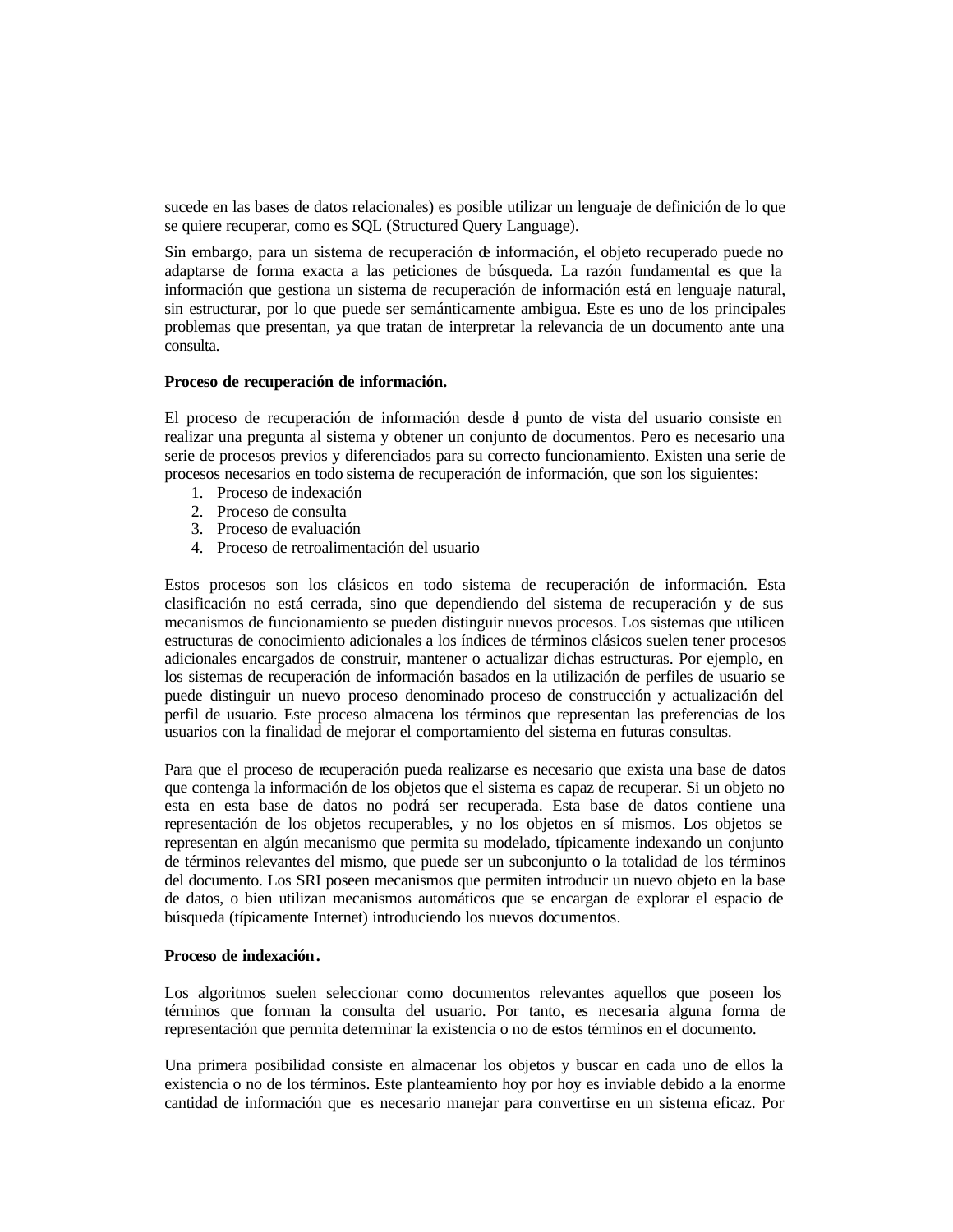tanto, es necesaria la utilización de unas estructuras que almacenen información sobre los objetos y que permitan acelerar las búsquedas. Estas estructuras se denominan índices.

Normalmente, los documentos suelen ser preprocesados antes de ser indexados para reducir el número de términos y por tanto mejorar la eficiencia de la recuperación. Por el contrario, se pierde información sobre los documentos lo que conlleva una serie de limitaciones a la hora de recuperarlo.

#### **Preprocesado de documentos.**

Los algoritmos clásicos utilizados en el paso previo a la indexación son los siguientes:

- 1) *Eliminación de signos de puntuación*: se suelen eliminar los acentos, comas, puntos y demás signos de puntuación para tratar los términos de forma uniforme. Este proceso tiene el inconveniente de que se pierde esta información y no se podrán utilizar signos de puntuación en las consultas de los usuarios.
- 2) *Eliminación de palabras prohibidas (stop words):* todos los idiomas tienen un conjunto de palabras de frecuente aparición que se utilizan para garantizar la concordancia sintáctica de las frases. Estas palabras no aportan ningún significado a un documento, sino que solo se utilizan para seguir las reglas del idioma. Este es el caso de las preposiciones, conjunciones, determinantes, etc. A la hora de indexar, suele existir una lista que contiene estas palabras, denominada stoplist, y que sirve como referencia para excluir palabras a la hora de indexar.
- 3) *Stemming o lematización:* Los algoritmos de lematización consisten en obtener la raíz de una palabra, denominada raíz o stem, ignorando a la hora de indexar las múltiples variaciones morfológicas que puede tener. En la mayoría de los casos la raíz será una palabra sin significado, por ejemplo, la raíz de "plaza" y "plazoleta" sería "plaz". Normalmente se suele aplicar para eliminar el sufijo de una palabra, sin aplicarse al prefijo. Las premisas en las que se basa son que la raíz relaciona el significado del concepto con h palabra, y que los sufijos introducen ligeras modificaciones del concepto o que se utilizan para propósitos sintácticos. El objetivo original de la lematización fue mejorar el rendimiento y reducir el número de palabras que un sistema tenía que almacenar para consumir menos recursos del sistema.

Otra de sus características es que permite aumentar el recall de la recuperación a costa de una reducción en la precisión. Es decir, se recuperan palabras relacionadas conceptualmente al tener la misma raíz y por tanto se obtiene un conjunto más rico de términos, evitándose así perder términos potencialmente relevantes. Pero este fenómeno conlleva riesgos en la precisión de la recuperación, debido a que los lenguajes naturales no son regulares en sus construcciones. Es posible que se indexen juntas palabras no relacionadas conceptualmente al tener la misma raíz, y por tanto no sea posible diferenciarlas a la hora de la recuperación. Por ejemplo, podría suceder que se indexen bajo la raíz "pec" los términos "pecado" y "peces". Este problema se denomina sobrelematización. También es posible que el algoritmo de lematización falle y obtenga raíces distintas para dos palabras conceptualmente similares. A esta situación se la denomina bajolematización. Este caso se podría dar por ejemplo con dos variaciones del verbo "tener", obteniendo raíces distintas ("tene" y "teng") para las palabras "tenemos" y "tengo", indexándose bajo raíces distintas.

Otro problema es que este método es dependiente del idioma, y por lo tanto sería necesario a la hora indexar utilizar un algoritmo específico para cada idioma. Esta situación lleva asociado la utilización de un algoritmo para determinar el idioma. Además, este tipo de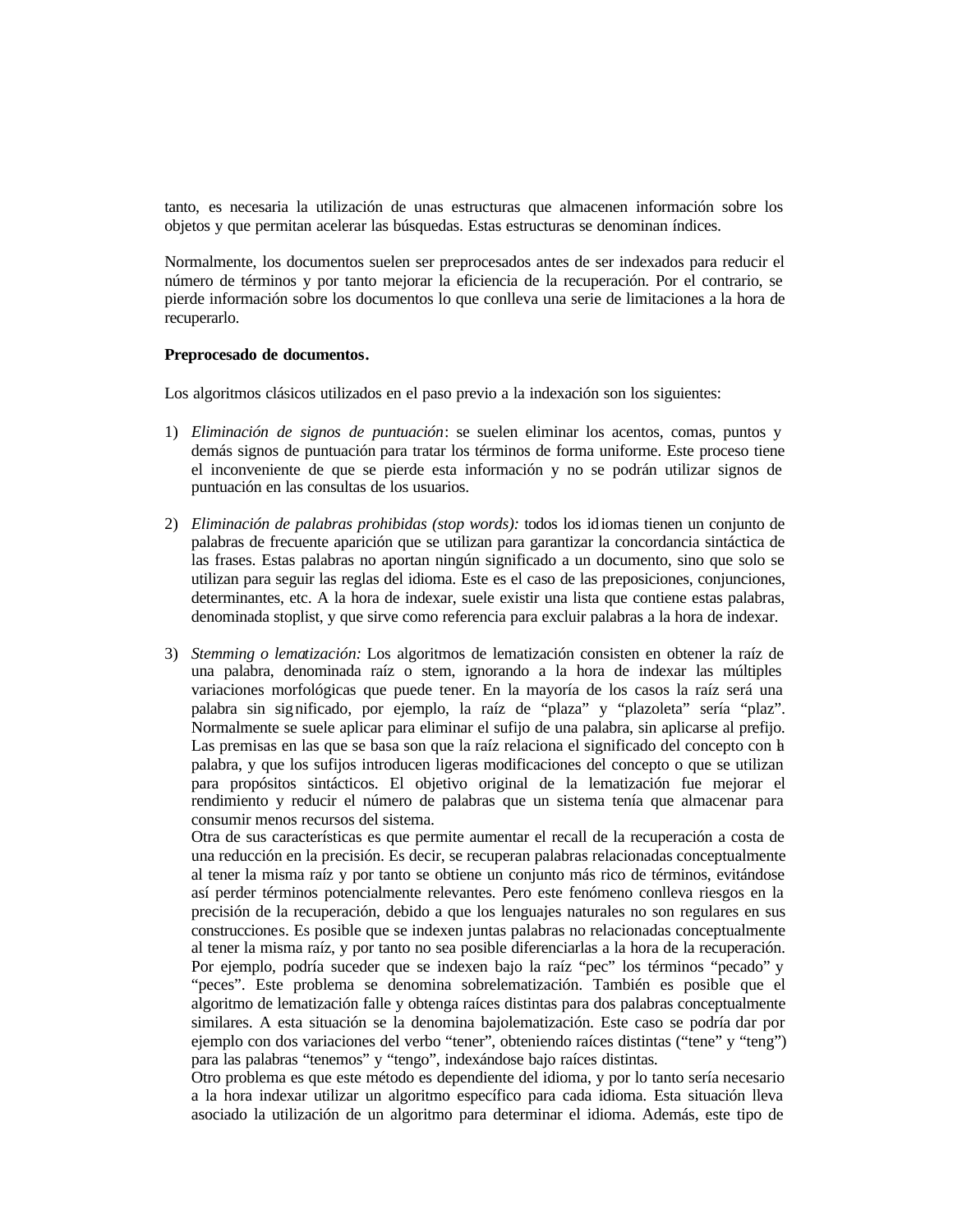algoritmos funcionan bien con idiomas que tengan una sintaxis no excesivamente complicada, como el inglés, pero en cambio fallan mucho más con otro tipo de idiomas más complejos, como el castellano. Por tanto, la lematización difiere dependiendo de los distintos idiomas.

Hay diferentes técnicas utilizadas en este tipo de algoritmos, destacando la utilización de reglas y diccionarios. Existen multitud de algoritmos de lematización basados reglas, la mayoría de ellos en inglés, de los cuales el más sencillo es el lematizador S [Hull, 96], que se limita a remover las termin aciones plurales. El algoritmo de lematización más famoso es el algoritmo de Porter [Porter, 80], y elimina cerca de 60 terminaciones en cinco etapas. En cada paso se elimina un tipo concreto de terminación corta eliminándolo sin más o transformando la raíz. También cabe destacar los algoritmos de Lovins [Lovins, 68] y Paice [Paice, 90]. Los algoritmos basados en diccionario, como KSTEM [Krovetz, 93], intentan eliminar los errores anteriormente descritos aumentan. Se estima que se puede aplicar la lematización correctamente al 40% de las palabras, al 20% no se puede ("universidad" y "universo" por ejemplo), y en el resto de los casos la exactitud de la lematización depende del contexto.

La efectividad de la lematización ha sido discutida y no existe un cons enso sobre la misma, habiendo diferentes estudios en contra de su utilización, mientras que otros autores como Krovetz [Krovetz, 93] afirman que esta técnica mejora el recall e incluso la precisión cuando los documentos y consultas son cortas.

Por último es necesario nombrar los n-gramas. Los n-gramas ignoran el aspecto semántico de las palabras y son algoritmos que se basan en que dos palabras relacionadas semánticamente suelen contener los mismos caracteres.

4) *Eliminación de documentos duplicados:* Se estima que en Internet existen muchas páginas Web duplicadas, aproximadamente el 30%. La eliminación de documentos duplicados permite mejorar el rendimiento y reducir espacio de almacenamiento. Pero la tarea de identificar documentos similares no es trivial, ya que pueden darse diferentes situaciones que compliquen esta labor, como por ejemplo, el formato del documento. Dos documentos pueden ser idénticos en contenido pero estar en diferentes formatos (html, postcript, pdf o word).

Una de las posibles formas de detectar la similitud de los documentos consiste en convertir todos los documentos a un mismo formato, normalmente texto plano, utilizando alguna herramienta de conversión estándar. Cada documento se divide en una colección de partes o trozos formados por pequeñas unidades de texto (por ejemplo líneas o sentencias). Después, a cada trozo se le aplica una función *hash* para obtener un identificador único. Si dos documentos comparten un número de trozos con igual identificador por encima de un umbral T, entonces se consideran documentos similares.

## **Estructuras de indexación clásicas.**

En los primeros sistemas, los índices se limitaban a contener un conjunto de palabras clave representativos del documento, pero actualmente se utiliza un mayor número de términos del documento. Normalmente en la indexación no se utilizan todos los términos (aunque hay excepciones), sino que se suelen utilizar un subconjunto de términos y se almacena aparte el documento completo en repositorios o caches si es posible o simplemente almacenar su ubicación, normalmente la URL (*Universal Resource Locator*) de algún documento de Internet.

La estructura clásica utilizada en la indexación de documentos es el archivo invertido, formada por dos componentes: el vocabulario y las ocurrencias (véase Figura 2.1). El vocabulario es el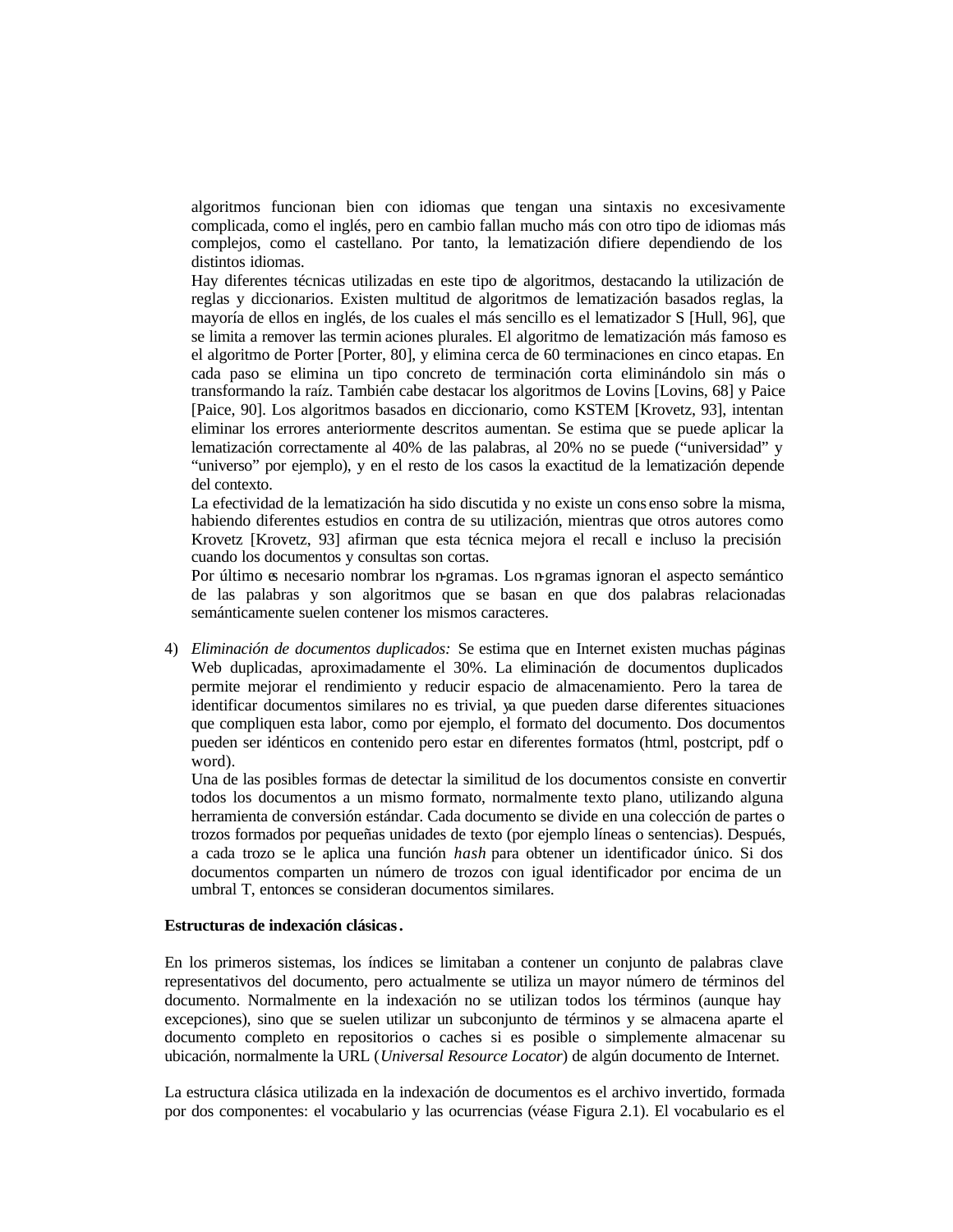conjunto de todas las palabras diferentes del texto. Para cada una de las palabras del vocabulario se crea una lista donde se almacenan las apariciones de cada palabra en un documento. El conjunto de todas estas listas se llama ocurrencias [Baeza Yates, 99]. Este mecanismo no es el único, sino que existen otros muchos como los ficheros de firmas, basados en técnicas *hash*, árboles PAT y grafos.

| Document                                    | Text                                        | Number | Term     | Text            |
|---------------------------------------------|---------------------------------------------|--------|----------|-----------------|
|                                             | Pease porridge hot, pease porridge cold,    |        | cold     | 1,4             |
| 2                                           | Pease porridge in the pot.                  | 2      | days     | 3,6             |
| 3                                           | Nine days old.                              | 3      | hot      | 1,4             |
| 4                                           | Some like it hot, some like it cold,        | 4      | in       | 2,5             |
| 5                                           | Some like it in the pot.                    | 5      | it       | 4,5             |
| 6                                           | Nine days old.                              | 6      | like     | 4,5             |
|                                             |                                             | 7      | nine     | 3,6             |
| (a) Example text; each line is one document |                                             |        | old      | 3,6             |
|                                             |                                             | 9      | pease    | 1,2             |
|                                             |                                             | 10     | porridge | $\frac{1}{2,5}$ |
|                                             |                                             | 11     | pot      |                 |
|                                             |                                             | 12     | some     | 4,5             |
|                                             | Inverted file for text of (a)<br><b>(b)</b> | 13     | the      | 2,5             |

Ejemplo de fichero invertido (Fuente: [Frakew, 92])

## **Herramientas de búsqueda en Internet.**

Hoy en día en Internet existen tres tipos principales de herramientas utilizadas en la búsqueda web: los directorios, los buscadores y los meta-buscadores. El cuarto tipo de herramienta, los agentes de búsqueda, depend e para su viabilidad de la implantación de la Web Semántica.

#### **Directorios.**

Los directorios o índices temáticos son listados de recursos organizados según una jerarquía de temas. La jerarquía sigue una estructura de árbol, de forma que vaya desde las categorías más generales hacia categorías más específicas conforme bajamos en la estructura. Tradicionalmente, los documentos que forman parte de este tipo de sistemas son clasificados por indexadores humanos o por los propios autores de la página.

Recientemente, están comenzando a aparecer algoritmos automáticos de clasificación que realizan esta tarea de forma automática. Por ejemplo, Kim [Kim, 03] propone un algoritmo que utiliza la lógica difusa para obtener a partir de una colección de documentos una jerarquía. Otros mecanismos de categorización automática son TAPER (*a Taxonomy And Path Enhanced Retrieval system*) desarrollado por IBM. Este algoritmo construye una taxonomía en forma de árbol formada por términos que sean buenos discriminantes de la temática del documento, agrupados por clases. Posteriormente, se evalúa cada documento para obtener los términos discriminantes y posteriormente se someten a un proceso de evaluación para determinar a que clase corresponde el documento. Una vez determinada la clas e, ese documento se asocia con el término que describe la clase. Este algoritmo se mejoró mediante la utilización de la información que proporcionan los enlaces de cada documento.

Los directorios además suelen permitir también búsquedas por palabras clave. La ventaja de este mecanismo reside en que se pueden restringir las búsquedas a categorías particularmente relevantes, pudiéndose de esta forma mejorar la relevancia de los documentos obtenidos.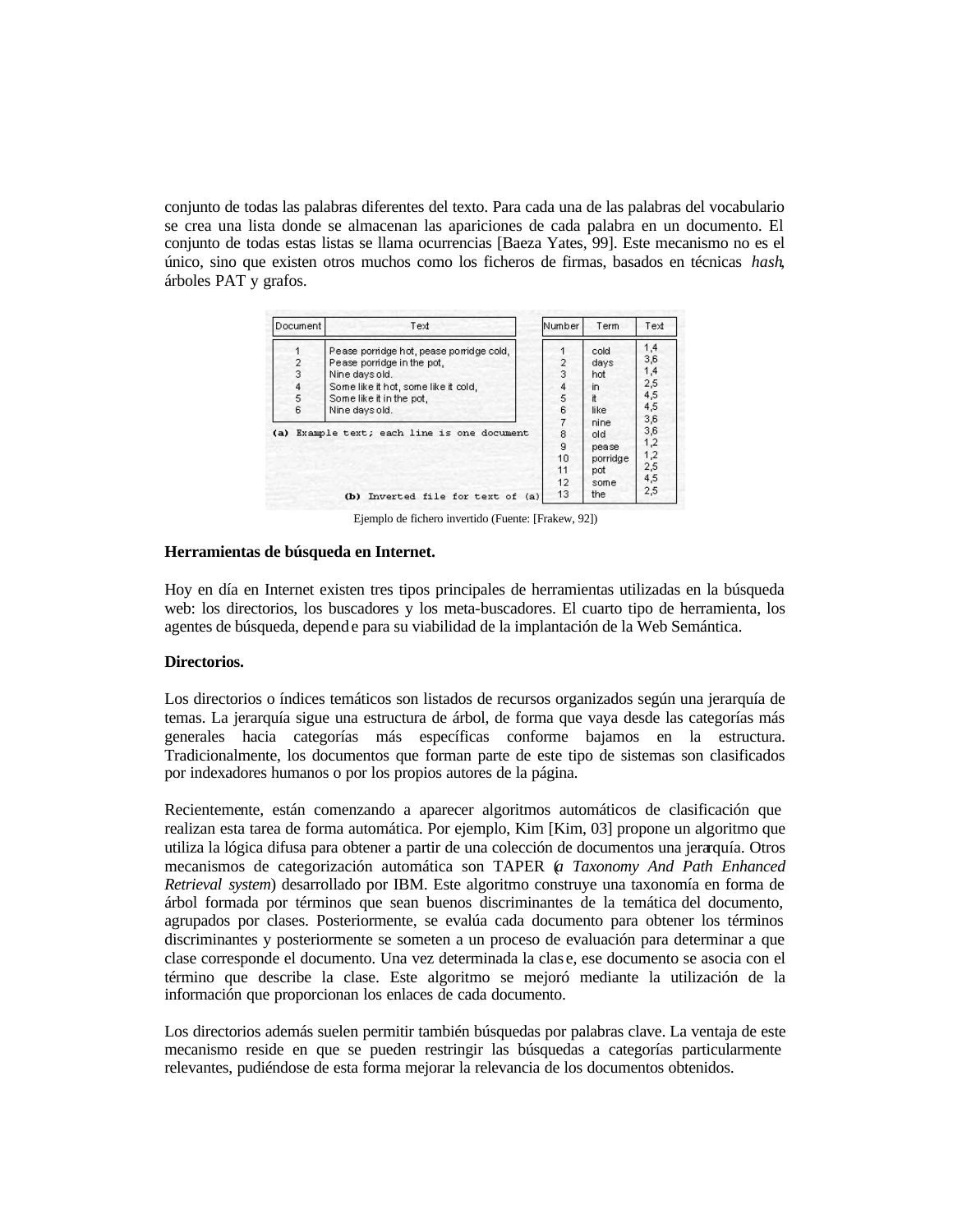Otro intento de automatizar la clasificación de los documentos dentro de un índice temático es el sistema OpenGrid [Lifantsev, 98]. OpenGrid utiliza las opiniones y comentarios de cientos de navegantes *web* sobre las páginas para clasificar los documentos de la Web. Para ello los creadores de las páginas *web* introducen en el enlace información acerca de la categoría y ranking del documento. De esta forma, juntando toda la información referente a esa página, se puede obtener de forma distribuida una categorización y ranking bastante aproximado.

<A ref.=http://www.algunapágina.foo/ cat="/News/Computers" rank ="80%"> Buenas noticias de computadores </A>

Evidentemente, OpenGrid solo es una propuesta, ya que necesita que los creadores de las páginas *web* se pongan de acuerdo para incluir esta información en los enlaces que introducen en sus páginas.

Los directorios más conocidos son Yahoo $3$  y el Open Directory Project DMOZ<sup>4</sup>.

# **Buscadores.**

Los buscadores o motores de búsqueda son sistemas que indexan los documentos de Internet sin seguir una estructura jerárquica como hacen los directorios. Este tipo de sistemas poseen unos programas especializados en recorrer la *web* de forma automática denominados *crawlers* (también llamados *robots*, *spiders*, *wanderers*, *walkers* o *knowbots*), que indexan los documentos que no contiene su base de datos. Normalmente este tipo de sistemas cubre un mayor número de documentos que los directorios debido al proceso de automatización de indexación. Además, suelen estar mejor actualizados que los directorios debido a que cada cierto tiempo se comprueba si el documento referenciado no ha sufrido modificaciones. La forma de buscar documentos en este tipo de sistemas consiste en realizar una consulta introduciendo un conjunto de términos relacionados con lo que el usuario busca.

El mayor inconveniente que presenta este tipo de herramientas son los denominados problemas de Precisión y *Recall*. Lawrence y Giles [Lawrence, 99], en su trabajo de evaluación de los buscadores, identificaron 5 problemas principales que con frecuencia presentan:

- *La cobertura de los buscadores decrece*: Los sistemas de indexación no son capaces de contemplar el rápido crecimiento de la Web, quedándose una gran parte de ella fuera de los índices de los principales buscadores, y por tanto, no es accesible para los usuarios que utilicen los buscadores.
- *Acceso desigual*: Existen tendencias a la hora de indexar las páginas debido al rastreo de los buscadores en busca de enlaces a otras páginas que indexar. Por ejemplo, será más probable que se indexen páginas que reciben muchos enlaces de otras páginas (sitios populares). Así mismo, es más probable que se indexen sitios comerciales en vez de sitios educacionales.
- *Enlaces rotos*: los *crawlers* verifican cada cierto tiempo si la página que indexan no se ha movido. Pero esta comprobación, debido al elevado número de documentos que indexan, requiere de un cierto tiempo, durante el cual pueden producirse inconsistencias debido a que una página se cambie de sitio o que desaparezca.
- *Baja utilización de meta datos*: muchos buscadores utilizan los metadatos definidos en la página web como fuertes indicadores a la hora de indexar. Sin embargo, muy pocas páginas utilizan los meta-tags de HTML que cubren esta función como los tags "Keywords" y

 $\overline{a}$ 

<sup>&</sup>lt;sup>3</sup> http://www.yahoo.com

<sup>4</sup> http://dmoz.org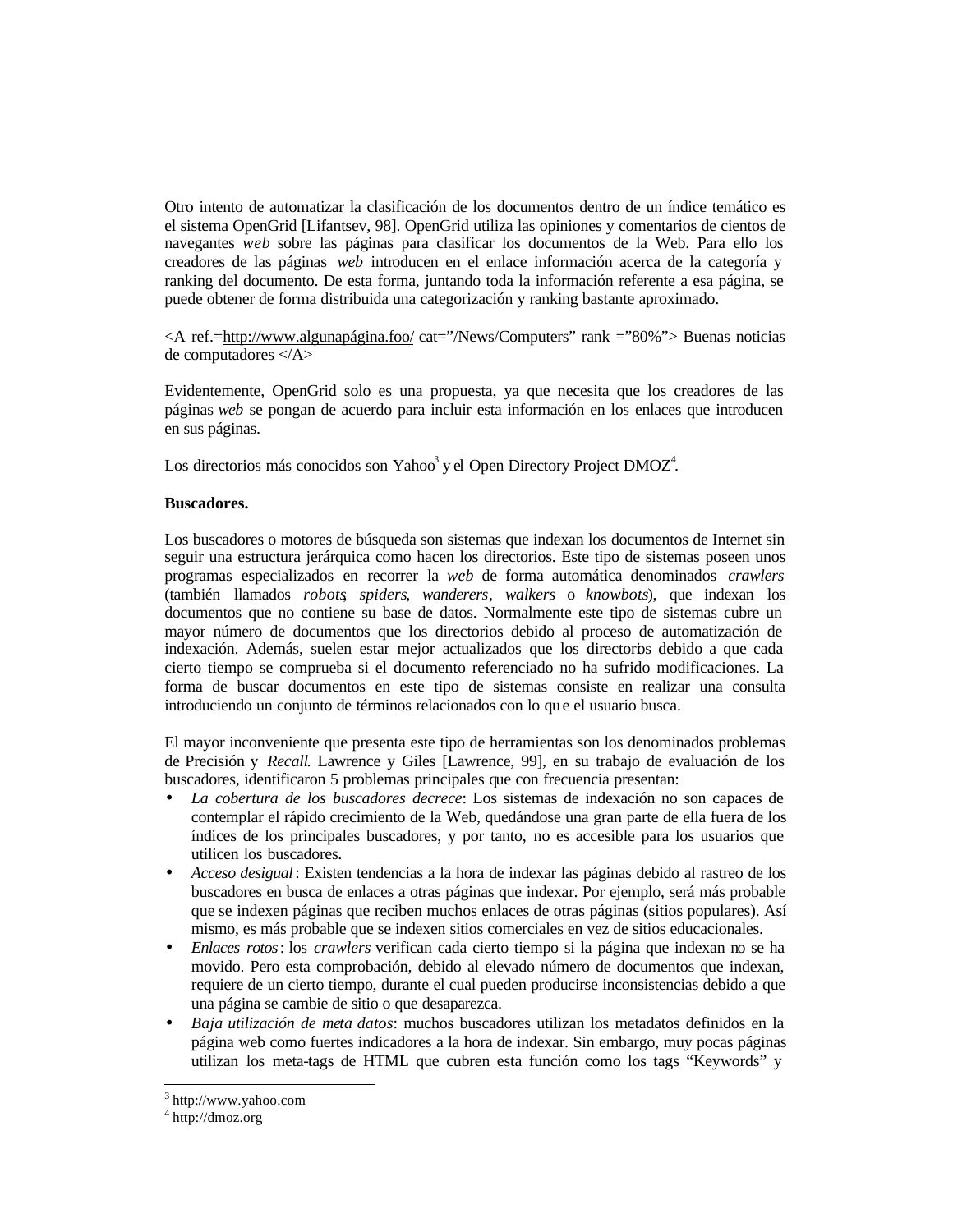"description" (solo un 34% según Lawrence y Giles). Existen otros mecanismos que incorporan un conjunto de meta-etiquetas estándar en las páginas web que ayudan a determinar distintos parámetros del documento, como por ejemplo Dublín Core, pero su utilización es todavía muy baja.

• *Distribución de la información*: hay una gran variedad de información en la Web y además su distribución es desigual. Por ejemplo, existe un mayor número de sitios de carácter comercial frente a los de carácter educativo o científico.

Las características que los usuarios mejor valoran de este tipo de herramientas son las siguientes:

- Fácil de utilizar
- Carga y repuesta rápidas
- Fiabilidad y precisión de los resultados
- Información organizada y actualizada

#### **Operadores de búsqueda.**

La facilidad de uso es uno de los principales factores a la hora de utilizar un buscador. Sin embargo, este tipo de sistemas suele incorporar una serie de opciones avanzadas que permiten especificar distintos filtros aplicados a los resultados. Estas características se suelen implementar mediante formularios de búsqueda avanzados donde se indican varias opciones, o mediante operadores de búsqueda. Los operadores de búsqueda clásicos son:

- *Operadores lógicos*: Este tipo de operadores son los operadores clásicos boléanos. Para simplificar, y debido a la dificultad que implica la utilización de estos operadores para usuarios noveles, se suelen indicar pantallas de opciones avanzadas con las opciones 'incluir todos los términos' en vez del operador AND, 'incluir alguno de los términos' en lugar del operador OR y 'excluir el termino' en vez del operador NOT. Suelen utilizarse los siguientes:
	- AND, "+" o "&": indica que la página debe contener obligatoriamente los términos que están unidos por este operador.
	- OR: devuelve los documentos que contienen al menos uno de los dos términos que une el operador.
	- XOR: este operador es menos común, e indica al buscador que devuelva los documentos que tienen uno de los términos, pero que no tienen los dos.
	- NOT, "-" o "!": este operador a diferencia de los anteriores es unario, se aplica a un solo término y no implica dos términos como los operadores binarios anteriores. Excluye los documentos que tienen el término al que se refiere el operador.
- *Operadores posicionales o de proximidad* : afectan a la posición de los términos en el documento y las relaciones de las palabras de la consulta atendiendo normalmente a criterios de proximidad u orden. Los más usuales son:
	- NEAR, "~", "[]": Se sitúa entre dos términos de la consulta para indicar que recupere los documentos que contengan ambos términos, pero que no estén separadas por un número determinado de palabras. Este número oscila entre 25 palabras o 100 caracteres, aunque a veces este número es configurable.
	- FAR: es el operador contrario a NEAR y recupera doc umentos en las que debe haber una distancia mínima entre los términos.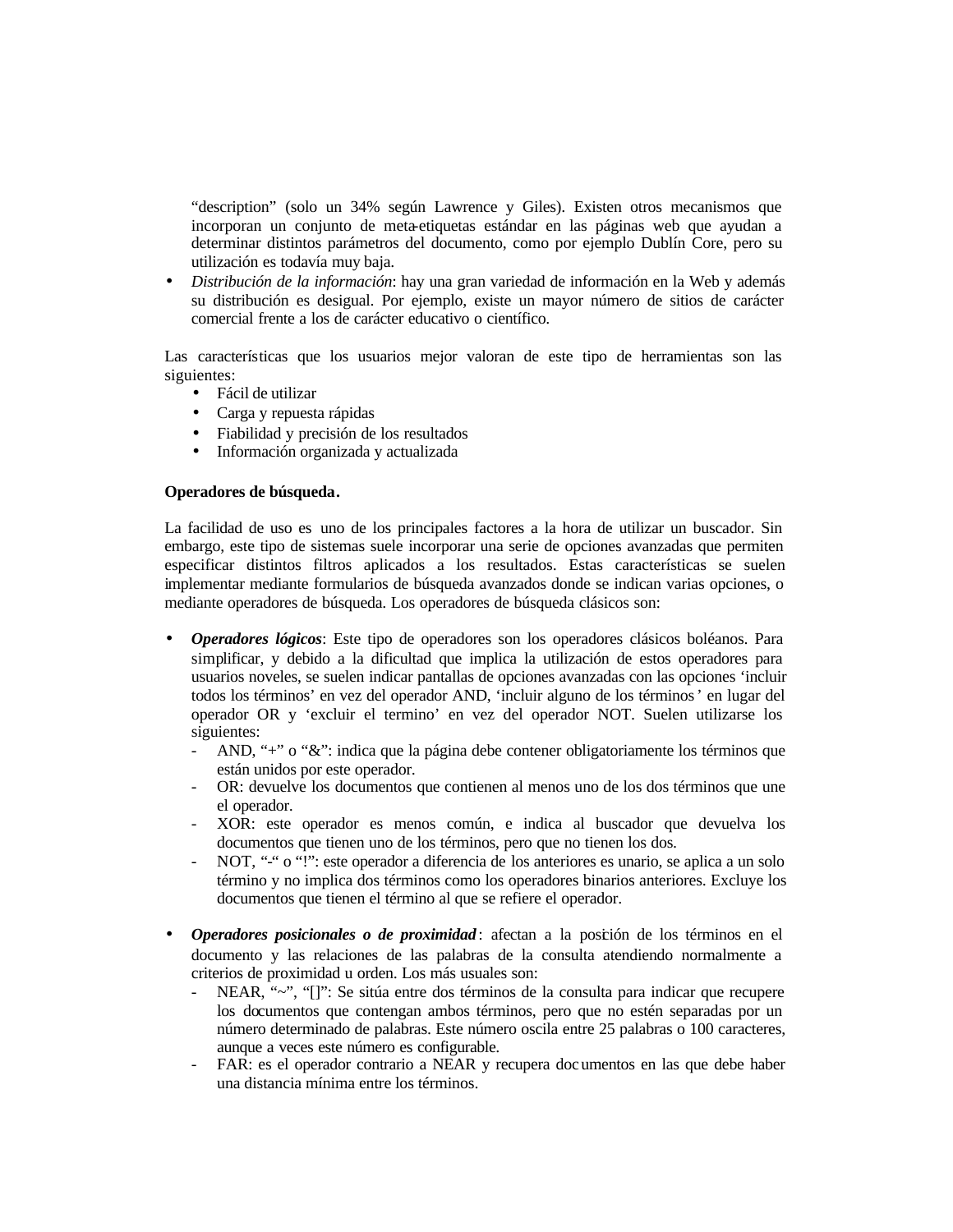- ADJ: Se utiliza aplicado a dos términos y recupera solo los documentos que poseen los dos términos y además están juntos en el documento. El orden no se tiene en cuenta.
- FOLLOWED BY: Es un operador parecido a NEAR pero define muy claramente el cual debe ser el orden de los términos.
- BEFORE: Funcionamiento parecido al operador AND, pero teniendo en cuenta el orden de aparición en el documento.

Existen distintas variantes o modificaciones que se les pueden aplicar a estos operadores dependiendo de las características propias del lenguaje de consulta. Por ejemplo, existen modificadores de orden para los operadores ADJ, NEAR y FAR, que consiste en añadir delante del operador la letra O de orden (OADJ, ONEAR y OFAR), de esta forma si se utiliza por ejemplo coches OADJ carreras sólo recuperará los documentos referidos a coches de carreras y no a carreras de coches. Otro modificar que afecta a NEAR y FAR es el de la distancia entre palabras, que se puede indicar mediante el parámetro "/", por ejemplo NEAR/3 quiere decir que la máxima diferencia en palabras entre los términos es 3 palabras. También se puede utilizar esta característica con ADJ, para indicar el número exacto de palabras que debe haber entre los dos términos. No obstante, existen algunos otros operadores dependiendo del buscador, como por ejemplo A WITHIN 10 BEFORE B que indica que entre los términos A y B no debe haber más de 24 caracteres. Otro operador sería WITH o SENT que indica que dos términos deben aparecer en la misma sentencia, etc.

- *Operadores de exactitud*: este tipo de operadores se utiliza para indicar que lo que se busca es literal, y normalmente suele implementarse mediante la utilización de las comillas '"'. Sin embargo, existen otros operadores como PHRASE que se utiliza de forma similar. Este tipo de operadores son muy útiles a la hora de buscar información concreta como por ejemplo la búsqueda de artículos por título, si se conoce.
- *Operadores de truncamiento*: se aplican una serie de caracteres especiales en la consulta que se utilizan como comodines. Este tipo de operadores son muy útiles cuando queremos recuperar no sólo los documentos con un término concreto, sino también queremos recuperar los documentos que posean términos con variaciones morfológicas de ese texto. Normalmente se suelen utilizar como operadores los caracteres "\*", "?" o "\$".
- *Operadores de campo*: Muchos buscadores permiten especificar mediante palabras clave concreta distintos comportamientos o filtros a la hora de realizar la búsqueda. Por ejemplo, se permite indicar los términos del título (normalmente mediante una etiqueta del estilo title), el dominio, si tiene enlaces a una web concreta, con restricciones de tamaño, fecha, tipo, etc.

Básicamente estos son los operadores principales. La sintaxis del operador depende de la implementación concreta del buscador. Así mismo, hay que nombrar también otros operadores importante como son los paréntesis, utilizados para agrupar términos y operadores, y otro curioso como es el operador tesauro "@" que reemplaza el término por alguno similar extraído de un tesauro (un sinónimo).

#### **Arquitectura de los buscadores.**

Se pueden distinguir dos tipos de buscadores: de propósito general y de propósito especial. Los buscadores de propósito general abarcan páginas de toda la web sin centrarse en ningún dominio específico. Los buscadores de este tipo más conocidos son *Google*, *Altavista*, *Excite*, *Lycos* y *HotBot*. Por el contrario, los buscadores de propósito especial se especializan en documentos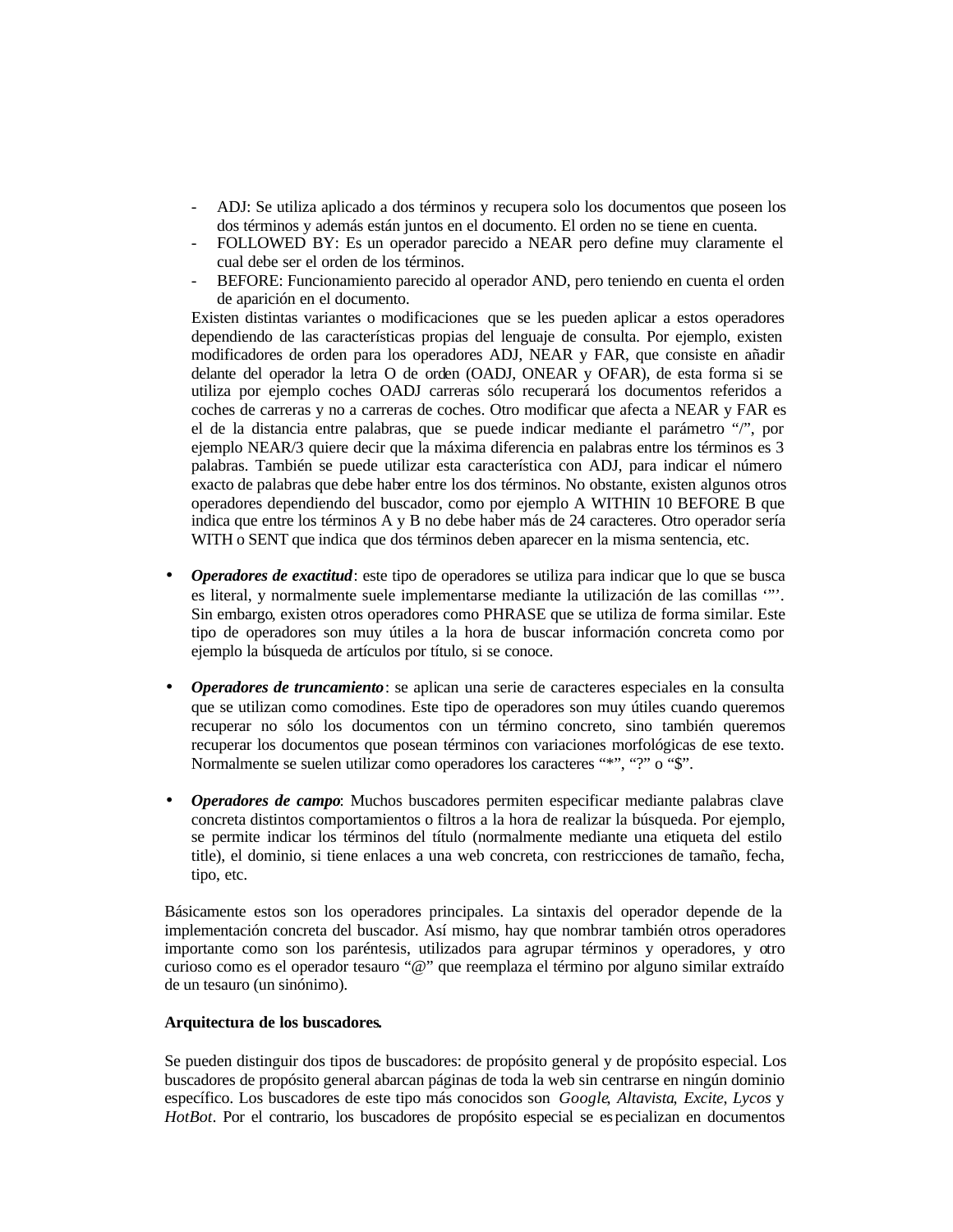pertenecientes a un dominio concreto como puede ser una temática determinada o los documentos de una organización. Algunos ejemplos de este tipo de buscadores son *Citeseer*<sup>5</sup> que se centra en artículos de investigación y *Medical World Search*<sup>6</sup> que se centra en información sobre medicina.

Las distintas herramientas utilizadas para buscar en la Web presentan diferentes arquitecturas dependiendo de las características propias. Sin embargo, suelen existir un conjunto de componentes básicos. No obstante, las implementaciones de la mayoría de buscadores comerciales no están disponibles al público, a no ser que sean de carácter experimental. Afortunadamente, existen algunas excepciones que a continuación se describen.

# **Arquitectura de** *Altavista.*

Un buen representante de la arquitectura típica de un buscador en la *Web* es la arquitectura de *Altavista* (véase Figura). Baeza-Yates [Baeza-Yates, 99] describe la arquitectura de *Altavista* como una arquitectura centralizada. Se le aplica este calificativo debido a que utiliza un proceso de rastreo e indexación de la web centralizado. Este rastreo de la *web* en busca de páginas web lo realiza el componente denominado *Crawler*, el cual se encarga de enviar peticiones a los servidores Web remotos para obt ener las páginas Web. Una vez que las tiene las examina en busca de nuevos enlaces que recorre. El resultado del proceso de rastreo es un listado de las direcciones de las páginas *web* que el *Crawler* ha encontrado. Este listado se le pasa al indexador que es el encargado de almacenar en el índice los términos relevantes del documento.



<sup>5</sup> http://citeseer.ist.psu.edu

 $\overline{a}$ 

<sup>6</sup> http://www.mw search.com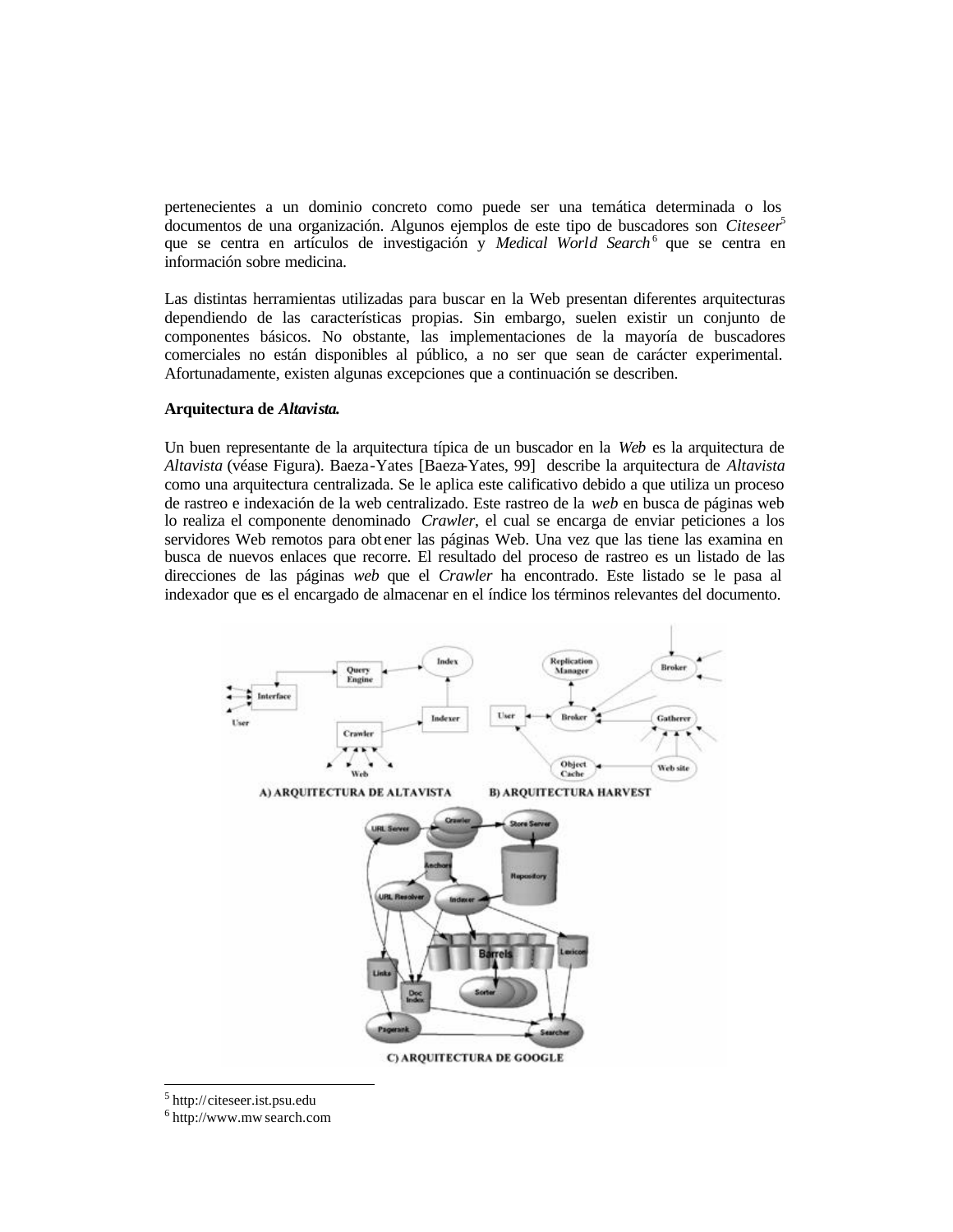Altavista se considera formado por dos partes:

- 1. Una encargada de interactuar con el usuario. Su función es recibir las peticiones de los usuarios y de resolverlas. Esta formada por la Interfaz de Usuario y el motor de consultas.
- 2. Otra parte encargada del proceso de rastreo e indexación de los documentos Web. Esta parte la componen el indexador y el crawler.

Esta arquitectura presenta un par de problemas. El primero es consecuencia de la utilización de un único componente encargado de recoger las peticiones de los usuarios, lo que provoca la saturación de las líneas de comunicación, así como una sobrecarga en los servidores. El segundo problema radica la centralización del proceso de rastreo e indexación. Este planteamiento tiene problemas para manejar el crecimiento de la Web, debido al enorme volumen de datos que tienen que manejar el indexador y el *crawler*.

## **Arquitectura** *Harvest.*

La arquitectura *Harvest* [Bowman, 94] utiliza una arquitectura distribuida para recoger los datos y almacenarlos, que es más eficiente que la arquitectura de *Altavista*. El principal inconveniente es que *Harvest* requiere la coordinación de varios servidores Web. Para tratar de resolver los inconvenientes de *Altavista*, debido a la saturación provocada por los crawlers, esta arquitectura introduce dos elementos principales: recogedores (*gatherers*) e intermediarios (*brokers*) como puede verse en la figura 2.2. El recogedor se encarga de recopilar y extraer información de indexado de uno o más servidores Web de forma periódica. Los intermediarios aportan el mecanismo de indexado y la interfaz de consulta a los datos recopilados. Los recogedores e intermediarios se comunican entre sí para intercambiar información de indexado, así como para balancear la carga en el tráfico de la red [Baeza-Yates, 99].

#### **Arquitectura de** *Google.*

El nombre de Google viene de la palabra googol, que significa  $10^{100}$ . Las principales razones del éxito actual de Google son su enorme base de datos (la actual hoy en día) que indexa millones de documentos de la web, su algoritmo de evaluación basado en la estructura de la Web (*PageRank*) y su eficiencia al estar principalmente implementado en C/C++ sobre plataformas *Solaris* o *Linux*.

Google utiliza varios *Crawler* distribuidos para descargar las páginas *Web*. La lista de páginas que hay que recuperar se la proporciona el servidor URL. Las páginas *web* recuperadas se pasan al Servidor de almacenamiento, que se encarga de comprimir y almacenar las páginas recibidas de los Crawlers en un repositorio.

Una vez almacenadas las páginas en el repositorio, tienen que ser indexadas. Esta labor la realiza el indexador, que obtiene los documentos del repositorio descomprimiéndolos y analizándolos. Extraer de cada documento las ocurrencias de cada palabra y construye un registro de hits, que en definitiva son las ocurrencias de cada palabra. Cada registro de *hits* contiene la palabra, la posición en el documento, una aproximación del tamaño de la fuente y la capitalización. A continuación el indexador distribuye el registro entre un conjunto de "barriles"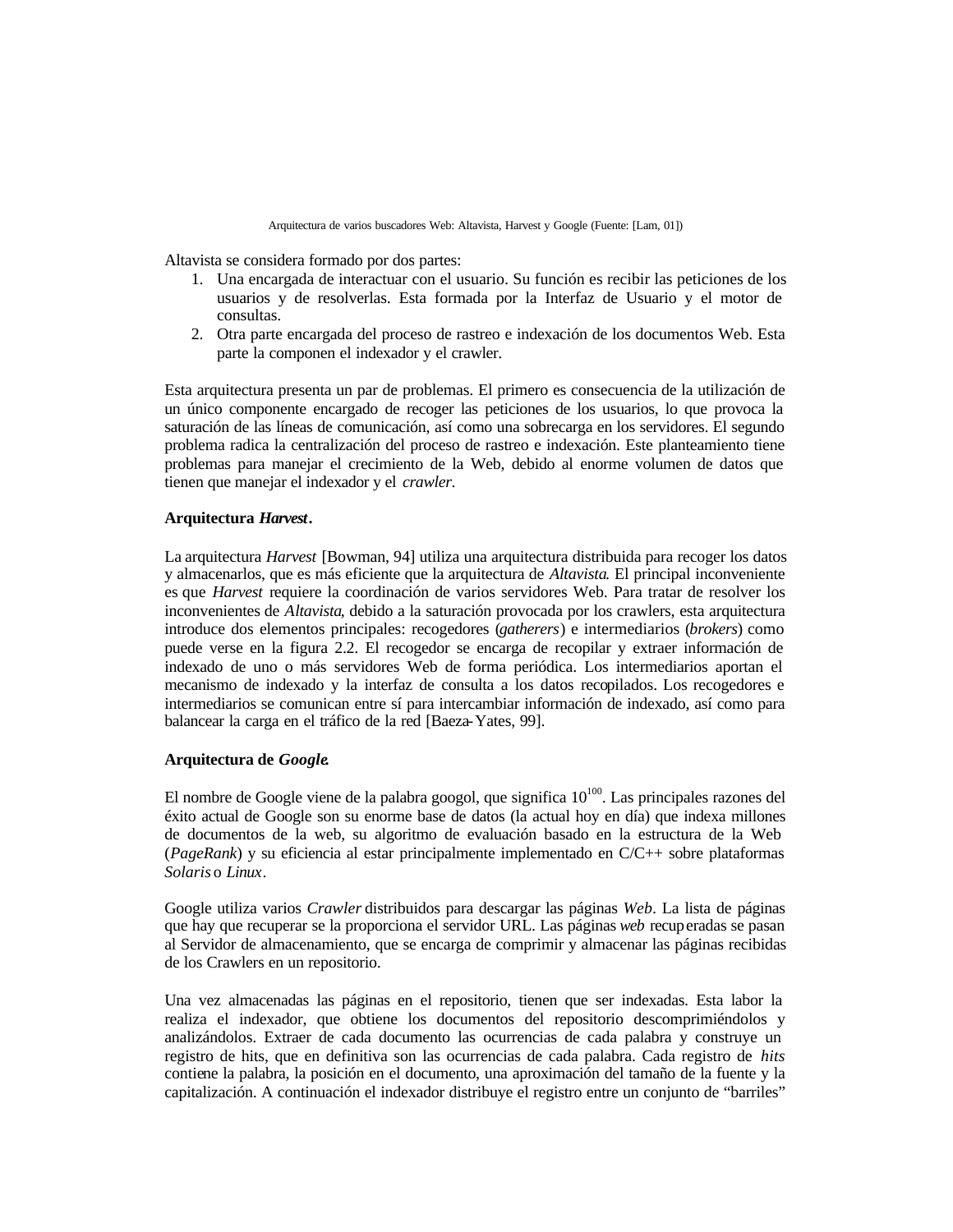y crea un índice parcial ordenado. Además, el indexador extrae los enlaces de cada página junto con el texto asociado y los almacena en el fichero de anclas.

A continuación el componente URL Resolver lee este fichero de anclas y extrae los enlaces, convirtiendo los relativos a enlaces absolutos. El texto que describe el enlace es asociado con el documento y almacenado en los barriles. Además, genera una base de datos de enlaces compuesta por dos identificadores de dos documentos (origen y destino del enlace). Esta base de datos es la fuente utilizada por el algoritmo *PageRank*.

Por último los clasificadores (*sorters*) generan un índice invertido a partir de los documentos de los barriles, así como también se construye un nuevo lexicón que contemple los nuevos documentos.

La resolución de las búsquedas utiliza el componente *searcher*, que se ejecuta en un servidor Web. Para la evaluación y obtención de los documentos, se utilizan el índice invertido, los barriles, el lexicón y el resultado proporcionado por el algoritmo *PageRank* .

### **Meta-Buscadores.**

Los meta-buscadores son buscadores que no disponen de una base de datos propia que contenga la indexación de los documentos. Proporcionan una interfaz unificada para consultas a diferentes buscadores. Por tanto, simplemente se limitan a recibir las peticiones de los usuarios y enviarlas a otros buscadores. Los resultados que reciben deben ser sometidos a un proceso de clasificación para reunir en un solo listado los documentos devueltos por multitud de buscadores. Suelen ser más lentos que los buscadores debido a que siguen un proceso más complejo y elaborados. El problema de los meta-buscadores consiste en combinar las listas devueltas por otros buscadores de forma que se optimice el rendimiento.

Sin embargo, este tipo de sistemas mejoran algunos de los problemas presentes en los buscadores tradicionales, como el problema del *Recall*, aunque sin embargo todavía sufren el problema de la Precisión [Kerschberg, 01]. Según Kerschberg, la forma de solucionar el problema de la Precisión se aborda utilizando 4 mecanismos principalmente: métodos basados en el contenido, colaborativos, de conocimiento del dominio y basados en ontología. Los métodos basados en el contenido tratan de obtener una representación de las preferencias del usuario lo más concretas posibles para posteriormente mejorar la evaluación de las páginas devueltas basándose en el contenido del documento y las preferencias del usuario. Dentro de esta categoría se pueden nombrar a WebWatcher [Armstrong, 95], WAWA [Shavlik, 98] y WebSail [Chen, 00]. El método colaborativo se basa en la similitud entre los usuarios para determinar la relevancia de la información. Cabe destacar Phoaks [Terveen, 97] y Siteseer [Bollacker, 00]. El método basado en el conocimiento del dominio utiliza la ayuda del usuario y del conocimiento del dominio de la búsqueda para proporcionar una mayor relevancia. Por último, el método basado en ontología establece una jerarquía entre conceptos que permite concretar la búsqueda y mejorarla. De este tipo merece la pena nombrar a WebSifter II [Kerschberg, 01], que utiliza una representación en árbol denominada WSTT (Weighted Semantic Taxonomy-Tree) para representar las intenciones de búsqueda de los usuarios. También entran en esta categoría OntoSeek [Guarino, 99], On2Broker [Fensel, 99] y WebKB [Martin, 00].

Las principales ventajas de los meta-buscadores expuestas por Meng son cuatro: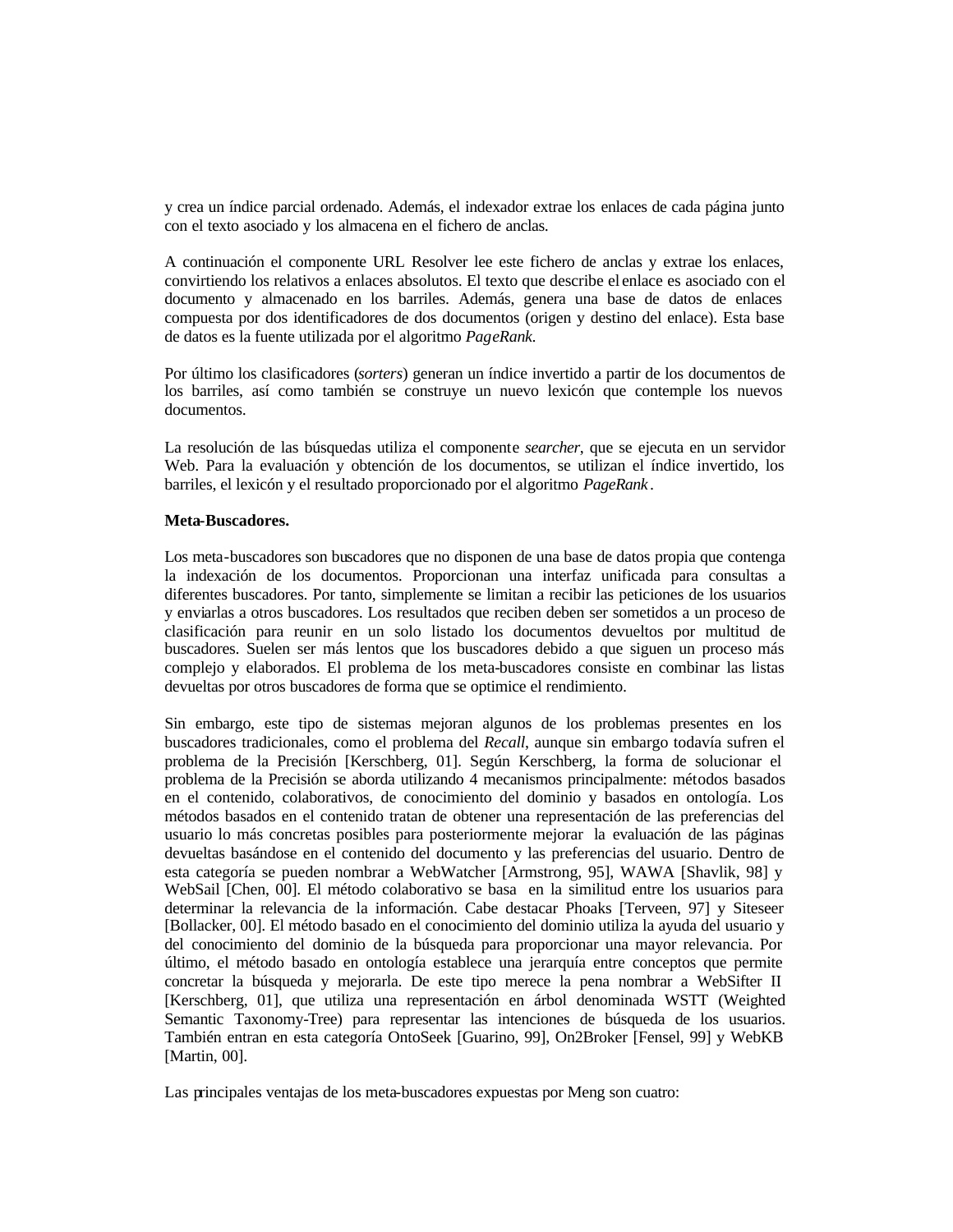- **Incrementa la cobertura de la búsqueda en la Web**. Debido a la enorme cantidad de documentos que contiene Internet, es imposible que un solo buscador indexe la totalidad de la Web. Por tanto, mediante la combinación de distintos buscadores se consigue cubrir un mayor número de documentos en las búsquedas.
- **Soluciona la escalabilidad de la búsqueda en la Web**.
- **Facilita la invocación de múltiples buscadores**. Permite mediante la utilización de una sola consulta obtener los documentos más relevantes indexados por múltiples buscadores, lo que evita al usuario buscar en cada uno de ellos.
- **Mejora la efectividad de la recuperación**. Al poder consultas a buscadores de propósito especial, permite obtener de ellos un conjunto más relevantes de documentos, sin sufrir la desviación típica que produce el elevado número de documentos que indexan los buscadores de propósito general.

Así mismo, según Aslam [Aslam, 01], también presentan las siguientes ventajas potenciales:

- Mejora el factor recall: al obtener los resultados de múltiples buscadores puede mejorar el número de documentos relevantes recuperados (el factor recall).
- Mejora la precisión: diferentes algoritmos de recuperación recuperan muchos documentos relevantes iguales, pero diferentes documentos irrelevantes. Basándose en este fenómeno, en caso de ser cierta esta teoría, cualquier algoritmo que prime los documentos que aparecen en las primeras posiciones en resultados de distintos buscadores obtendrá una mejora en la recuperación. Este fenómeno se denomina "efecto coro".
- Consistencia: los buscadores actuales responden con frecuencia de forma muy distinta ante la misma consulta transcurrido un tiempo. Si se utilizan distintas fuentes para obtener los resultados, es de esperar que la variabilidad se vea reducida favorecida por los buscadores que proporcionan resultados más estables.
- Arquitectura modular: las técnicas utilizadas en los meta-buscadores pueden descomponerse en módulos pequeños y más especializados que pueden realizarse en paralelo de forma colaborativa.

No todo son ventajas en la utilización de los meta-buscadores. Las principales desventajas comentadas por Meng son:

- La selección de la base de datos: este problema está asociado a la selección del buscador que recibirá la consulta. Se trata de seleccionar los buscadores que devuelvan buenos resultados ante una consulta concreta. Por ejemplo, la consulta sobre "fútbol" realizada a un buscador especializado en literatura científica no ten dría demasiado sentido. Para tratar de solucionar este inconveniente, Meng propone la utilización de medidas que indiquen la utilidad de cada base de datos con respecto a una consulta dada. Clasifica estos mecanismos en 3 categorías: métodos de representac ión amplia (*rough representative approaches*), métodos de representación estadística (*Statistical representative approaches*) y métodos basados en el aprendizaje (*Learning-based approaches*).
- La selección de documentos: una vez seleccionado el origen de los documentos el problema consiste en determinar el número apropiado de documentos que hay que solicitar. Si se reciben demasiados documentos el coste computacional para determinar los mejores documentos y el coste de comunicación para obtenerlos puede ser excesivo. Meng también establece una serie de mecanismos que tratan de solucionar este problema divididos en 4 categorías: decisión del usuario (decide el usuario), asignación por peso (se obtienen mayor número de documentos del que se considere el mejor buscador), métodos basados en el aprendizaje (se basa en el pasado para determinar el número de documentos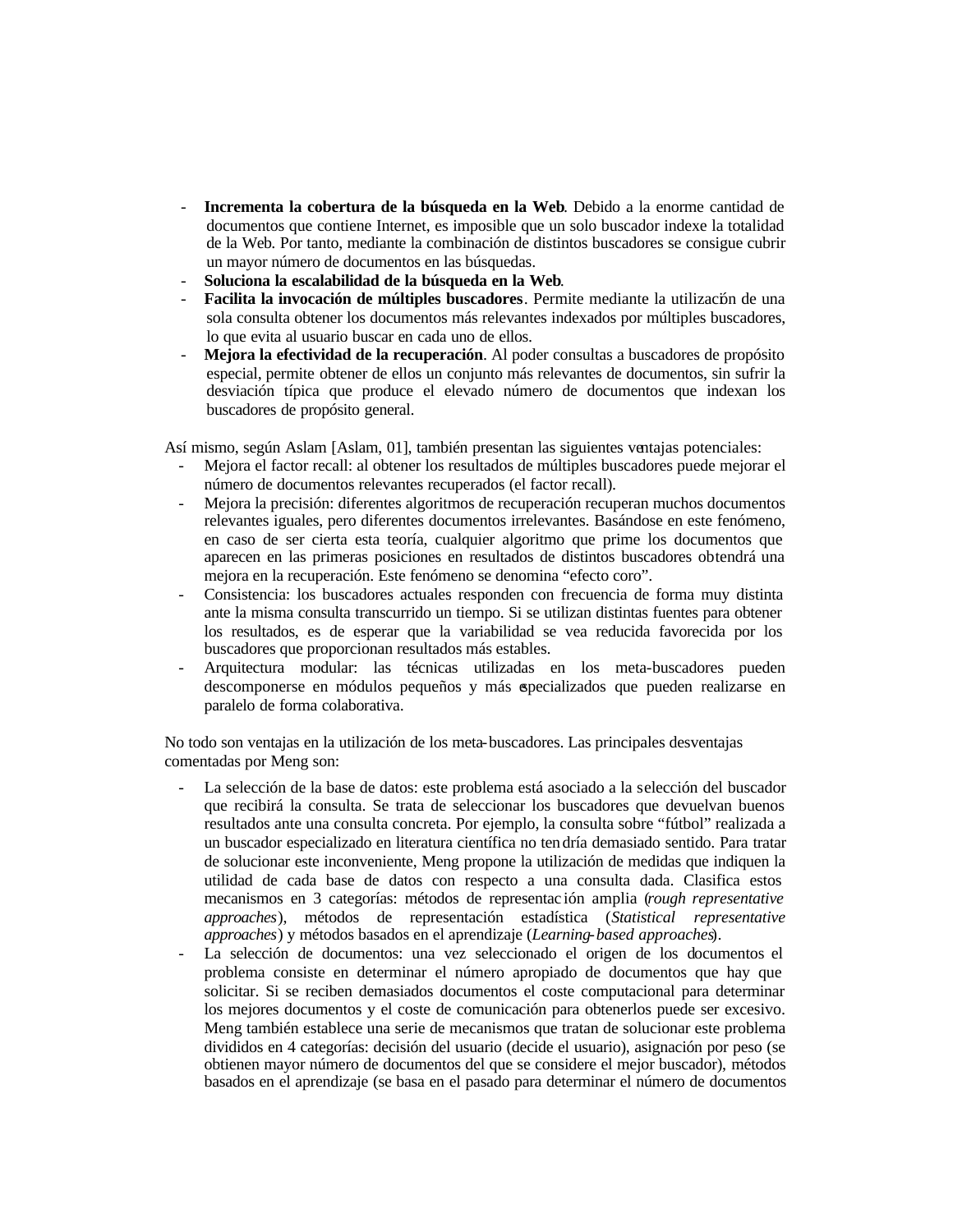de cada buscador) y la recuperación garantizada (trata de garantizar la recuperación de todos los documentos potencialmente útiles).

- Fusión de resultados: el problema consiste en fusionar los resultados de distintos buscadores con sus propias características y formas de evaluación en un único listado ordenado por relevancia. Además, existe la posibilidad de que halla documentos repetidos devueltos por distintos buscadores. Se pueden clasificar las técnicas utilizadas para resolver este problema en ajuste por similitud local (se basa en las características del buscador o la similitud devuelta por este) y estimación por similitud global (se evalúa o estima la similitud de cada documento recuperado con la consulta original).

Los metabuscadores tienen una serie de particularidades, al tener que reunir en un solo listado los documentos provenientes de múltiples fuentes, con sus propios criterios de evaluación. Para lograrlo, Gravano [Gravano, 88] atribuye 3 tareas principales a los metabuscadores, no presentes ni en los buscadores tradicionales ni en los directorios. Estas tareas principales son:

- Selección de la base de datos: consiste en elegir los buscadores a los que se les enviará la consulta del usuario.
- Traducción de la consulta: debido a que cada buscador posee un lenguaje de consulta característico, es necesario adaptar cada consulta al lenguaje de consulta del buscador destino.
- Combinación de los resultados: se trata de obtener un único listado de resultados.



Arquitectura de componentes software de un metabuscador (Fuente: [Meng, 02])

Existen multitud de arquitecturas de meta-buscadores propuestas, como la realizada por Li [Li, 01], Kerschberg [Kerschberg, 01] y Glover [Glover, 99], entre otras. Suelen descomponerse en una serie de módulos más o menos específicos. Meng describe una arquitectura de referencia formada por 5 componentes (Figura):

- Interfaz de usuario: Se encarga de obtener la consulta del usuario. En algunos casos puede proporcionar un sistema de refinamiento de la consulta interactivo, basado en la utilización de alguna estructura de conocimiento. Además, es la encargada de mostrar los resultados de la búsqueda.
- Selector del buscador: Trata de seleccionar los buscadores que mejor respuestas darán a la consulta del usuario. Intenta evitar un envío masivo de consultas a todos los buscadores que puede tener asociado un bajo rendimiento y un coste alto en tiempo.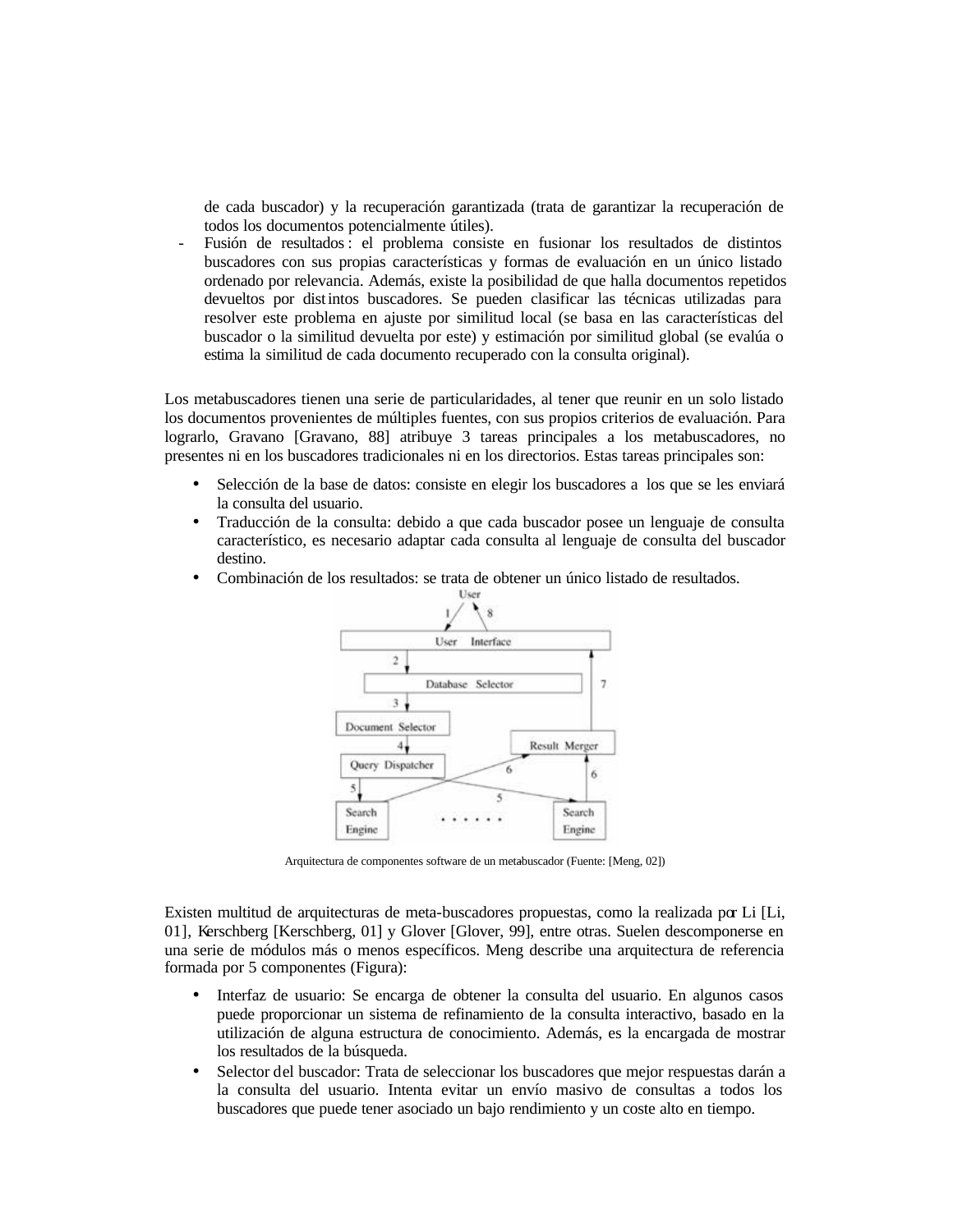- Selector de documentos: El objetivo es tratar de recuperar el mayor número de documentos relevantes, evitando recuperar documentos no relevantes. Si se recupera un número excesivo de documentos no relevantes influirá de forma negativa en la eficiencia de la búsqueda.
- Expedidor de consulta: Es el responsable de establecer la conexión con el buscador y pasarle la consulta (o consultas), así como obtener los resultados. El protocolo habitual que se suele utilizar en este proceso es http (HyperText Transfer Protocol) mediante la utilización de los métodos GET y POST. No obstante, existen buscadores que facilitan una interfaz de programación (API) para realizar consultas y que utilizan protocolos distintos (Google utiliza en su API el protocolo SOAP).
- Fusionador de resultados: Su función principal es combinar los resultados de los distintos buscadores en un único listado. Es imprescindible para la obtención de unos buenos resultados la utilización de algún criterio de evaluación para establecer un orden en el listado que muestra al usuario.

Algunos de los meta-buscadores más populares de la Web son Vivisimo<sup>7</sup>, Mamma<sup>8</sup> y MetaCrawler<sup>9</sup>. En [Sherman, 04] puede verse un listado más exhaustivo de meta-buscadores.

# **Agentes inteligentes.**

Un agente es una entidad software que recoge, filtra y procesa información contenida en la Web, realiza inferencias sobre dicha información e interactúa con el entorno sin necesidad de supervisión o control constante por parte del usuario. Estas tareas son realizadas en representación del usuario o de otro agente. Hay que distinguir los agentes inteligentes de los buscadores inteligentes. Estos últimos, incorpora información semántica en el proceso de búsqueda para mejorar los resultados de la búsqueda, normalmente la precisión, utilizando en la búsqueda los recursos previamente indexados. Sin embargo, un agente inteligente recorre la Web a través de los enlaces entre recursos (hiperdocumentos, ontologías, ...) en busca de aquella información que le sea solicitada, pudiendo además interactuar con el entorn o para el cumplimiento de tareas encomendadas. Los agentes pueden realizar funciones de búsqueda, discriminación y selección. Así podemos distinguir los siguientes tipos de agentes [Hellmann, 95]:

- *Agentes vigilante*s: de forma autónoma buscan información específica y pueden utilizarse para elaborar versiones personalizadas de los periódicos según los intereses del lector. Ejemplos: Personal Journal (Dow Jones), JobCenter, Personal View (Ziff Davies).
- *Agentes ayudante*s: actúan sin intervención humana. Se suelen emplear para la gestión de red y para las funciones normales de mantenimiento. Ejemplo: LANAlert.
- *Agentes aprendice*s: aprenden a ajustar sus prestaciones al modo de actuar de su usuario. Ejemplos: Firefly  $10$ .
- *Agentes compradore*s, capaces de comparar precios y determinar qué producto ofrece las mejores condiciones. Ejemplo: BargainFinder<sup>fi</sup>.
- *Agentes de recuperación de informació*n: buscan formas inteligentes de recoger información y son capaces de reducir la sobrecarga de información en la localización de

 $\overline{a}$ 

<sup>7</sup> http://vivisimo.com

<sup>8</sup> http://www.mamma.com

<sup>9</sup> http://www.metacrawler.com

<sup>10</sup> http://www.firefly.com

<sup>11</sup> http://bf.cstar.ac.com/bf/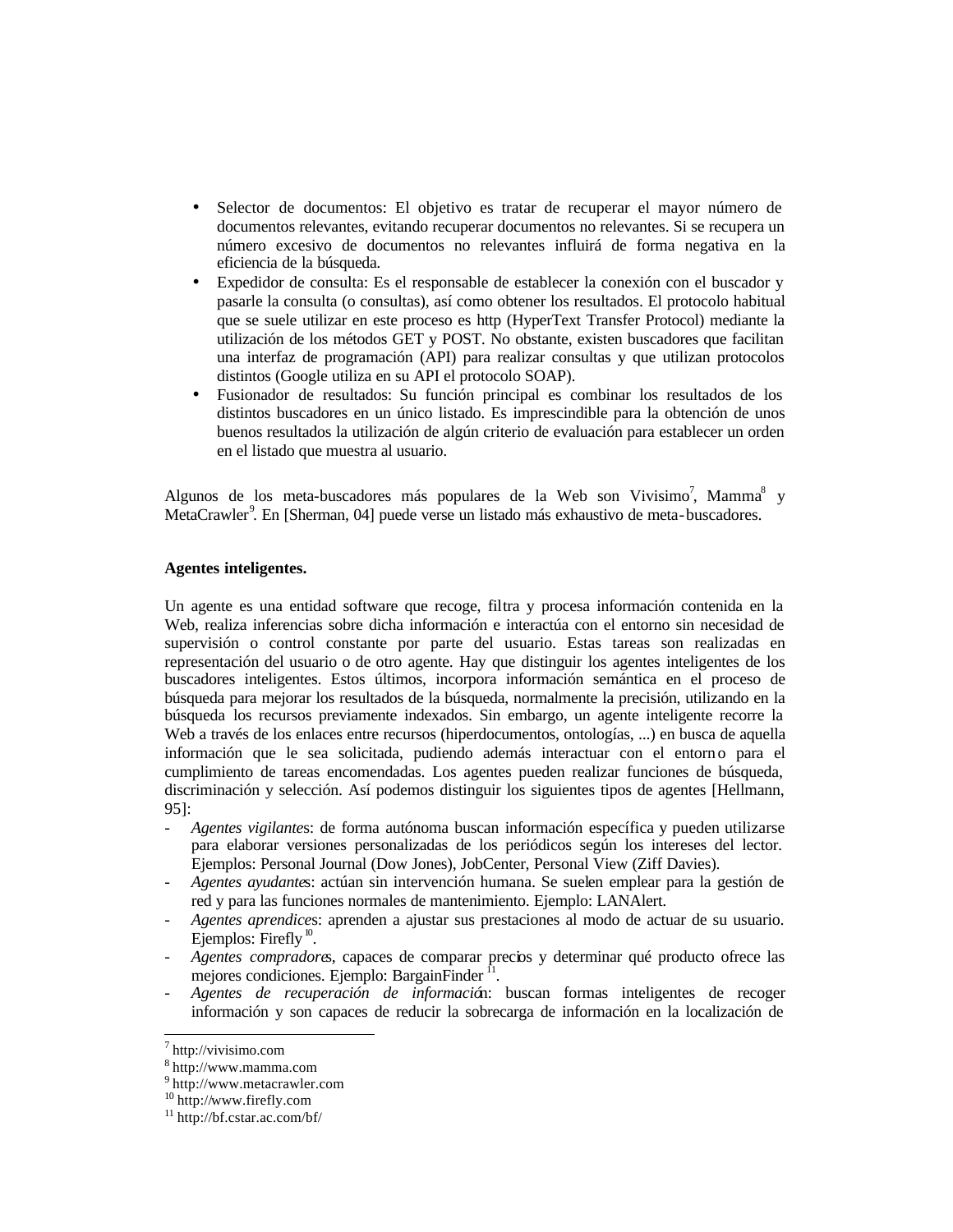documentos comprimiéndolos o resumiéndolos. Ejemplos: Architext, ConText, Autonomy $^{12}$ .

Algunas de las características deseables de los agentes son las siguientes:

- Poseer un nivel de inteligencia suficiente para aprender.
- Autonomía: La autonomía dependerá del grado de interactividad que se precise entre el usuario y el servidor.
- Movilidad: han de poder navegar por las redes y acceder a servidores.
- Modulares: Permite reutilizar el agente y reducir la complejidad de los problemas.
- Comunicación: Tienen que comunicarse con otros agentes para poder trabajar en entornos distribuidos.
- Fiables: Los usuarios sólo aceptarán a los agentes si éstos son de confianza.

Con objeto de facilitar la comunicación entre agentes, se han ideado herramientas para construir bases de conocimiento a gran escala que sean compartibles y reutilizables:

- KIF *(Knowledge Interchange Format)*. Es un lenguaje formal para el intercambio de conocimiento entre programas dispares (escritos por diferentes programadores, en diferentes momentos, en diferentes lenguajes, etc.).
- KQLM *(Knowledge Query and Manipulation Language)*. Es un formato de mensaje y un protocolo para manejar mensajes con el objetivo de soportar el conocimiento compartido entre agentes. Es además una interfaz de comunicación entre agentes; está enfocado a las operaciones que los agentes usan para comunicarse.

Muchos servicios de búsqueda de Internet están ya ofreciendo información personalizada. Por ejemplo My Yahoo!, que pregunta al usuario cuando se da de alta por sus temas de interés, aficiones, edad, sexo, en qué país y región vive, empresas cuya cotización en bolsa le interesa, y con toda esta información confecciona unas páginas que incluyen enlaces a noticias, otros servidores, y recursos disponibles en Internet que tratan de aquello que interesa al usuario.

Una buena clasificación establecida por Casasola [Casasola, 97] divide los agentes inteligentes según 4 dominios de aplicación:

- Asistentes en la navegación (Browsing Assistants): Este tipo de agentes monitorizan la actividad del usuario y recomiendan documentos facilitándole la búsqueda.
- Asistentes de búsqueda (Search Assistants): En esta categoría entran aquellos agentes que aportan nuevas características al proceso de búsqueda orientadas a la comunicación entre agentes.
- Agentes de emparejamiento y comparación (Marchmaking and Comparison Agents): Se encargan de monitorizar sitios que cambian con frecuencia para resumir su contenido y extraer relaciones entre sus componentes que permitan mantener información actualizada.
- Agentes de filtrado (Filtering Agents): Su función consiste en seleccionar de entre grandes volúmenes de información aquella más útil para el usuario.

l

<sup>12</sup> http://www.agentware.com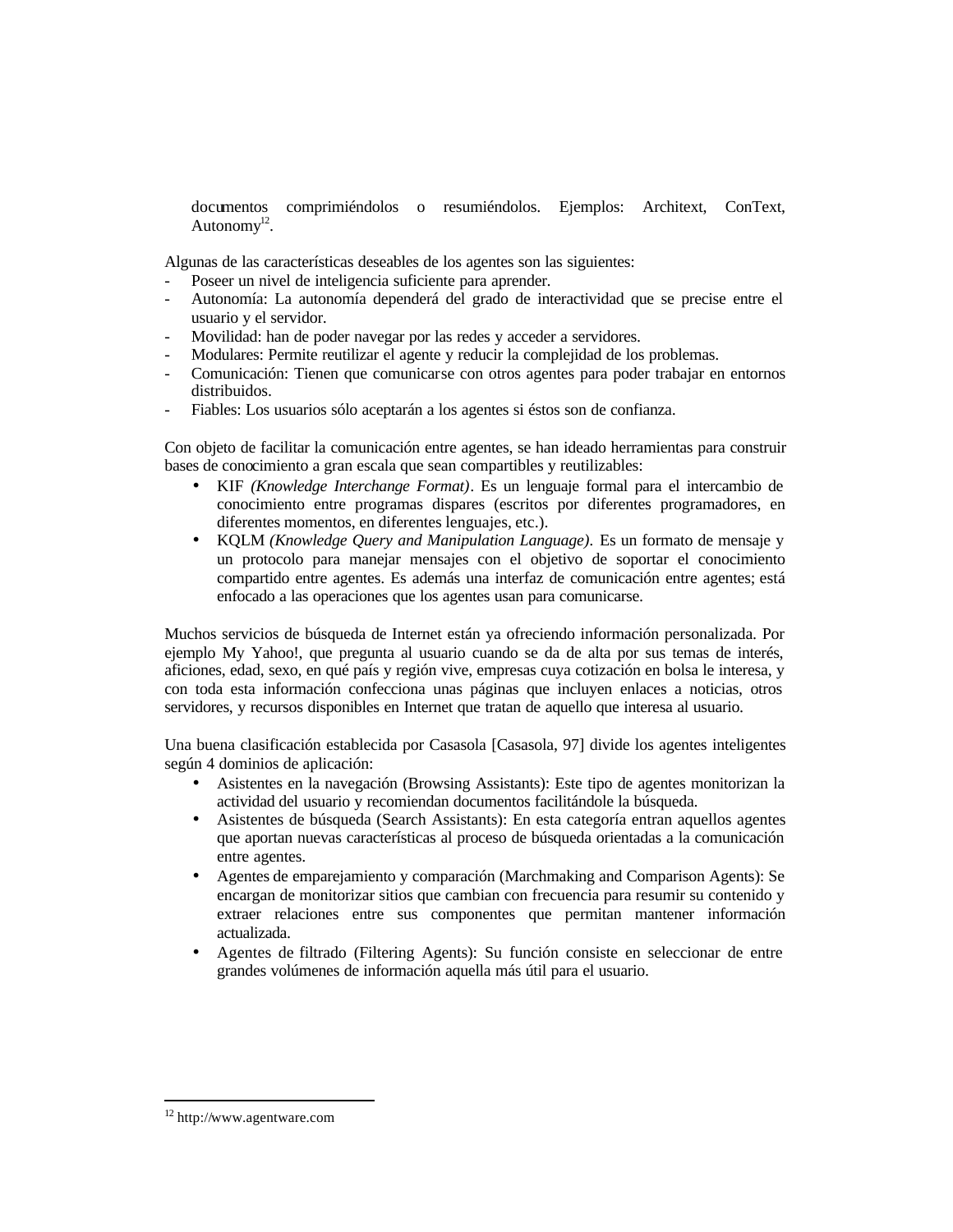

Clasificación de Agentes Inteligentes según Casasola [Casasola, 97]

#### **Algoritmos de evaluación.**

Los algoritmos de evaluación que utilizan muchos de los buscadores actuales se basan en la estructura de la web para determinar su relevancia. Estos algoritmos de evaluación se denominan algoritmos basados en enlace y son 3 principalmente: *PageRank* (utilizado en el buscador Google), HITS (Hypertext Induced Topic Selection) y SALSA. Los algoritmos basados en enlace se apoyan en la estructura de la Web, considerada como un grafo dirigido de páginas y enlaces: una página con muchos enlaces a ella se supone que es una página de alta calidad, especialmente si (circularmente) los enlaces vienen de páginas que son a su vez de alta calidad. Por tanto, se puede considerar a la web como un grafo dimitido  $G = (P, E)$  donde P son los nodos o páginas web y E los enlaces entre las páginas.

Este tipo de algoritmos sufren el "efecto de la contribución circular" [Wang, 04]. Este efecto se basa en el hecho de que las páginas se pueden enlazar unas a otras, de forma que se produzca un camino circular entre ellas. Por tanto, cada página estimula la evaluación de las que enlaza, y si existe un camino circular, entonces estimula su propia evaluación indirectamente. Para tratar de evitar este problema, Wang [Wang, 04] propone la aplicación del concepto de "distancia en la Web", de forma que se asignen pesos a los enlaces en función de la importancia de la página enlazada.

Además, también presentan el inconveniente de que son potencialmente vulnerables a ataques del tipo *link spamming* como demostró experimentalmente Lempel [Lempel, 01]. Un ejemplo de este tipo de desviaciones se produce en Google cuando se introduce el término "ladrones". Cuando se introduce esta consulta, el primer documento que aparece es la página de la sociedad general de autores. La explicación es que mucha gente se ha puesto de acuerdo para enlazarlas en sus páginas utilizando el término "ladrones", debido a la baja popularidad que tienen por el cobro de cánones en la adquisición de material informático.

El algoritmo *Pagerank* define un camino aleatorio con saltos aleatorios sobre la web (completa). Los estados del camino aleatorio son las páginas web, y la puntuación de cada página se define mediante sus valores de distribución estacionarios del camino aleatorio. Así, la puntuación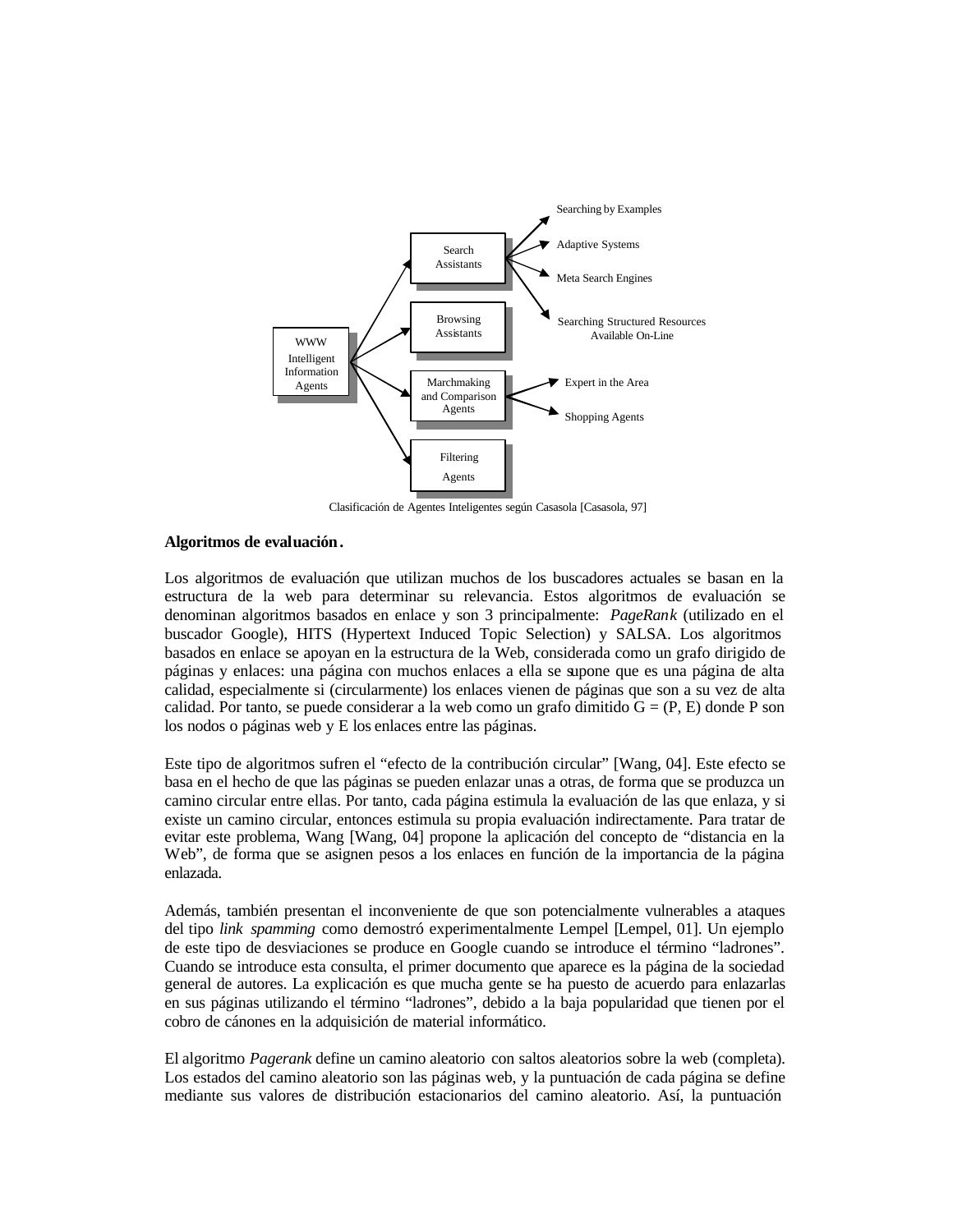*PageRank* de una página se puede interpretar como *global*, evaluando la importancia de cada página independiente del tema [Lempel, 04].

Por otra parte, HITS y SALSA son específicos a un tema y se pueden considerar como algoritmos de evaluación *locales*. Estos dos algoritmos funcionan utilizando una pequeña porción de la Web donde los recursos correspondientes de un tema específico es probable que existan, analizando la estructura de enlaces de ese subgrafo Web y asignando a sus páginas puntuaciones hub y autoridad. Una página es una autoridad en un tema si contiene información valiosa y de alta calidad sobre ese tema. Una página es un "hub" sobre un tema si enlaza a buenas autoridades sobre el tema, si es por ejemplo una lista de recursos de calidad sobre ese tema.

# **PageRank**

La puntuación PageRank de una página A (denotada como PR(A)) es la probabilidad de visitar A en un camino aleatorio que implique a toda la web, donde el conjunto de estados del camino aleatorio es el conjunto de páginas, y cada paso aleatorio es de uno de estos tipos:

- 1. Elegir una página Web aleatoriamente, y saltar a ella.
- 2. Desde un estado s dado, elegir aleatoriamente un enlace saliente de s y seguir ese enlace hasta la página destino.

Brin [Brin , 98] describe el cálculo del algoritmo PageRank de la siguiente forma:

Se asume que la página A tiene las páginas T1...Tn que apuntan a ella. El parámetro d es un factor que puede tomar valores comprendidos entre 0 y 1. Normalmente se establece d con el valor 0.85. Además C(A) se define como el número de enlaces que salen de la página A. El valor PageRank de una página A se determina como sigue:

 $PR(A) = (1-d) + d(PR(T))/C(T1) + ... + PR(Tn)/C(Tn)$ 

Hay que destacar que PageRank establece una distribución de probabilidad sobre las páginas web, de tal modo que la suma de todos los valores PageRank de las páginas web serán uno.

El valor PageRank o PR(A) se puede calcular utilizando un algoritmo iterativo. La idea sobre la que se basa PageRank es bastante intuitiva. Asume que si una página recibe bastantes enlaces provenientes de otras páginas, entonces se supone que esa página merece ser visitada. No obstante, también tiene en cuenta el hecho de que páginas muy importantes enlacen a otra página, lo que implica que es probable que esa página sea digna de ser visitada al ser enlazada por una página de calidad.

A grandes rasgos, se puede decir que el algoritmo PageRank mide la probabilidad de que un usuario visite una página web. El factor d es la probabilidad de que un visitante que navega en una página se aburra de ella y solicite otra.

# **HITS (Hypertext Induced Topic Selection)**

HITS se basa en un modelo de la web que distingue hubs y autoridades. Cada página tiene asignado un valor "hub" y un valor "autoridad". El valor hub de la página H esta en función de los valores de autoridad de las páginas que enlaza H, el valor autoridad de la página A está en función de los valores Hub de las páginas que enlazan a A. Por tanto, según HITS cada página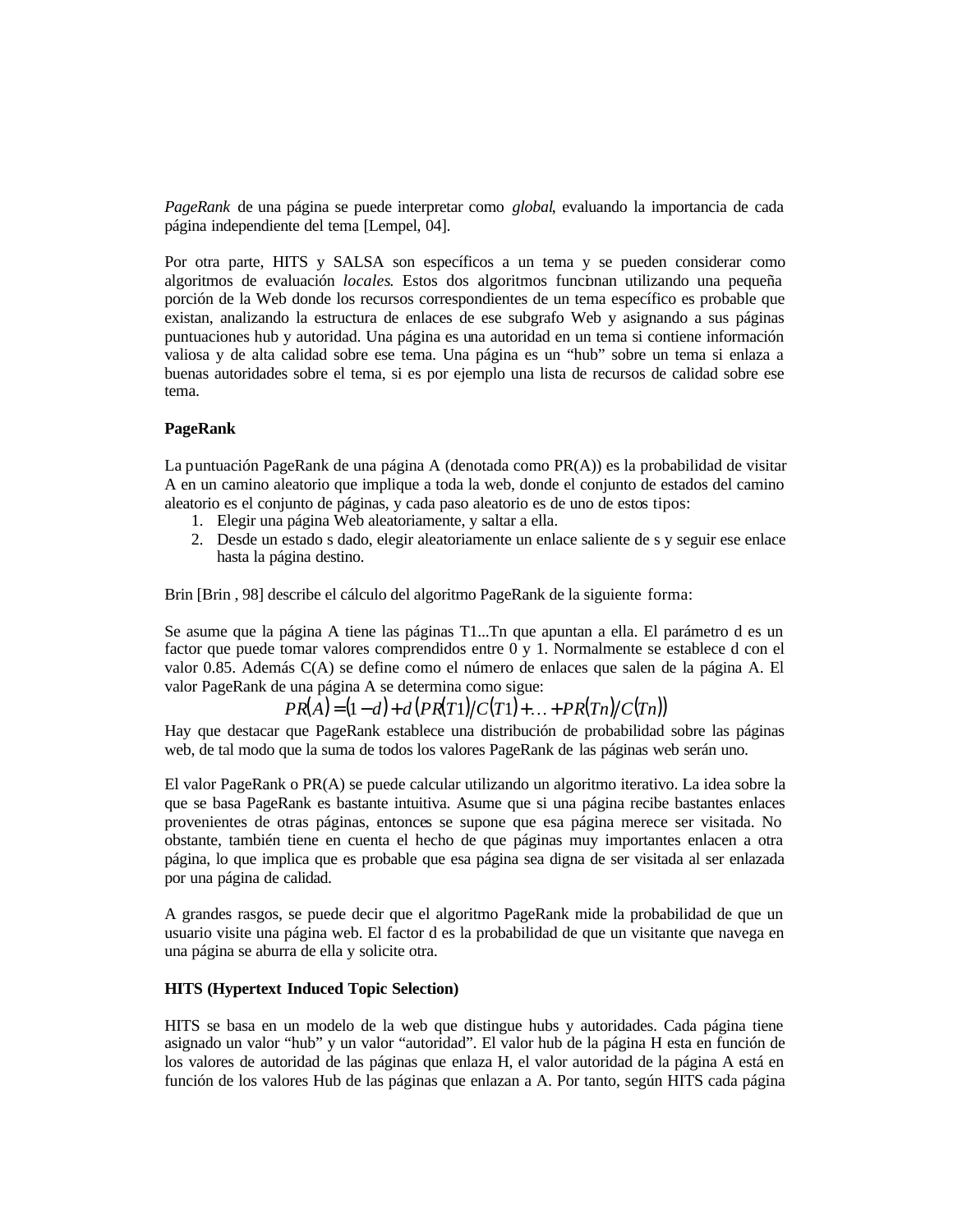tiene un par de puntuaciones: una puntuación hub (h) y una puntuación autoridad (a), basadas en los siguientes principios:

- La calidad de un hub se determina mediante la calidad de las autoridades que le enlazan.
- La calidad de una autoridad se determina mediante la calidad de los hubs a los que enlaza.

Por tanto, el algoritmo HITS establece que una página tiene un alto peso de "autoridad" si recibe enlaces de muchas páginas con un alto peso de "hub". Una páginas tiene un alto peso "hub" si enlaza con muchas páginas autoritativas. Dado un conjunto de n páginas web, el algoritmo HIT primero constituye una matriz de adyacencia A de dimensiones nxn, cuyo elemento (i,j) es 1 si la página 1 enlaza a la página j, y 0 en caso contrario. HITS se calcula mediante el cálculo iterativo de tres pasos:

1. Actualiza las puntuaciones de autoridad de cada página:

$$
a^{t+1} = A^T \cdot h^t
$$

2. Actualiza las puntuaciones de hub de cada página:

$$
h^{t+1} = A \cdot a^{t+1}
$$

3. Se normalizan las puntuaciones autoridad y hub.

Donde a y h son los vectores con los valores de autoridad y hub.

Las estructuras utilizadas para almacenar los efectos provocados por hubs y autoridades tienen relaciones con los fenómenos de *cocitación* y *coreferencia* en el estudio de las valoraciones basadas en los enlaces. Así, si dos páginas Web distintas pi y pj están *cocitadas* por muchas otras páginas Web pk (Figura 2.5), es probable que estén relacionadas en algún sentido. A su vez, si dos páginas Web distintas pi y pj *coreferencian* varias otras páginas web pk implica que pi y pj tienen ciertos aspectos en común.



A la izquierda las páginas Web p<sub>i</sub> y p son cocitadas por la página web p<sub>k</sub>. A la derecha las páginas web p<sub>i</sub> y p<sub>j</sub> coreferencian a la página pk.

# **SALSA (Stochastic Approach for Link Structure Analysis)**

SALSA también asigna dos puntuaciones a cada página: la puntuación hub y autoridad. Estas puntuaciones se basan en dos caminos aleatorios realizados en G, el camino autoridad y el camino hub. Intuitivamente, el camino autoridad sugiere que las páginas autoritarias deberían ser visibles (enlazadas) desde muchas páginas. Así, un camino aleatorio de este subgrafo visita aquellas páginas con alta probabilidad. Formalmente, el estado del camino autoridad son los nodos de G con al menos un enlace de entrada. Sea v un nodo, y q1, ..., qk los nodos que enlazan con v. Una transición desde v implica elegir un índice aleatorio i uniformemente sobre {1, 2, ..., k}, y seleccionar un nuevo estado desde los enlaces salientes de qi (de nuevo, aleatoriamente y uniformemente). Así, la transición implica atravesar dos enlaces Web, el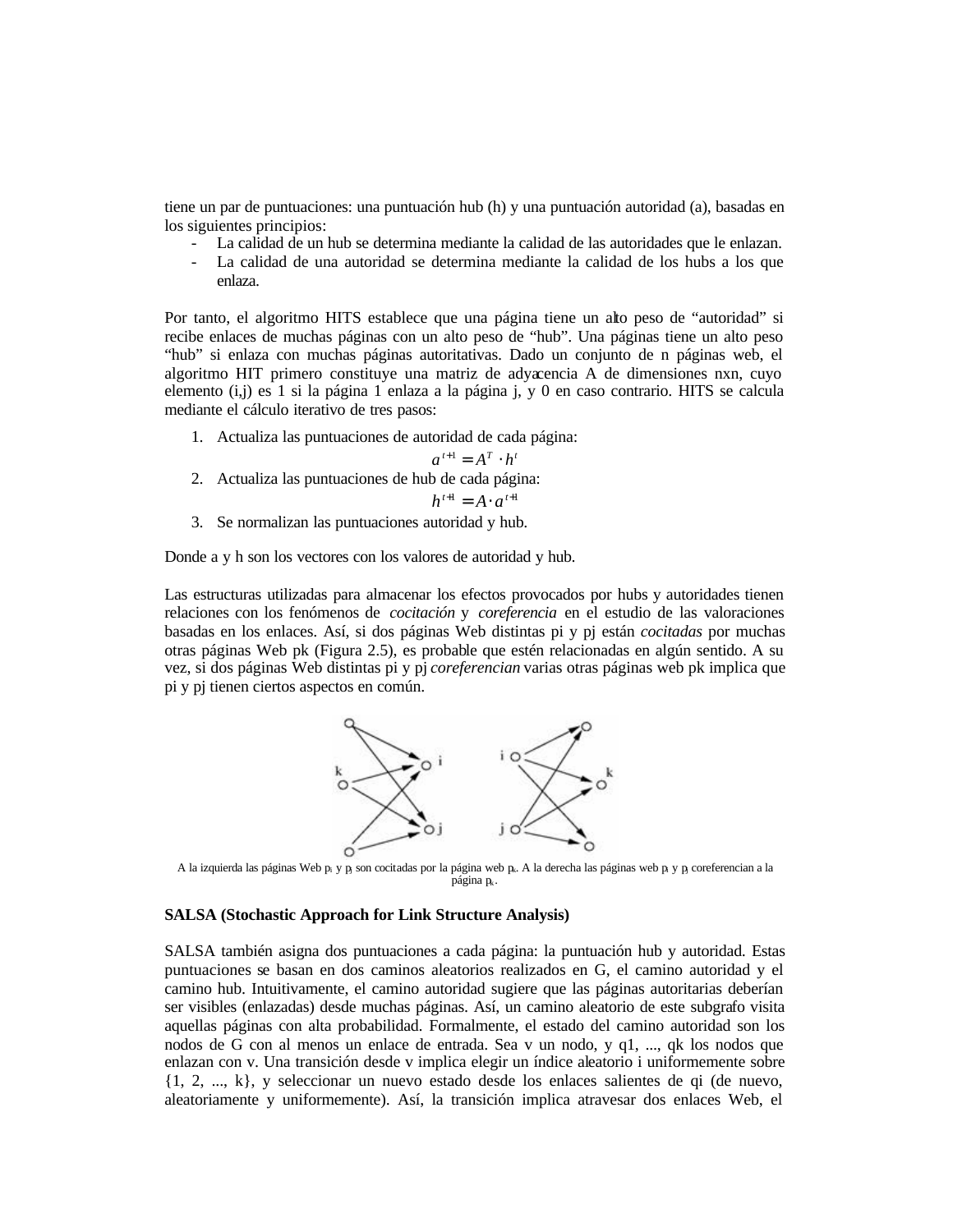primero de ellos se atraviesa al revés (desde el destino al origen) y el segundo se atraviesa hacia delante. Si p denota la distribución estacionaria del camino aleatorio descrito anteriormente, cuando la distribución inicial es uniforme sobre todos los estados. La puntuación de cada página  $($ =estado) v es p<sub>v</sub> (las páginas que no tienen enlaces de entrada alcanzarán una puntuación 0).

Cabe destacar el efecto TKC (*Tightly-Knit Community*) [Lempel, 04] que remarca importantes diferencias entre el algoritmo HITS y SALSA. HITS favorece a los grupos de páginas que tienen muchas cocitaciones "internas", mientras SALSA prefiere las páginas con muchos enlaces de entrada. Una comunidad estrechamente tejida (*tightly-knit community*) es un conjunto de páginas pequeño pero sumamente interconectado. El efecto TKC se da cuando dichas colecciones de páginas (comunidades estrechamente tejidas) obtienen evaluaciones altas en los algoritmos basados en los enlaces, aunque esas páginas no sean autoridad en el tema, o solo conciernan a un aspecto de dicho tema.

#### **Otros factores que intervienen en la evaluación**

Además de la estructura de los enlaces, también se suelen tener en cuenta a la hora de evaluar una página otras características. Por ejemplo, Google tiene en cuenta el texto que acompaña a cada enlace, ya que se supone que da una descripción general o el nombre de la página a la que enlaza. Esto tiene varias ventajas ya que permite obtener una descripción bastante exacta de la página, además permite recuperar documentos que no estén basados en texto como por ejemplo imágenes, programas o bases de datos. Otros aspectos que se suelen tener en cuenta son el título de la página, el tamaño de la fuente empleada, etc.

## **Algoritmos de evaluación en los meta-buscadores**

Los algoritmos de evaluación de los meta-buscadores se tienen que enfrentar a problemas diferentes a los buscadores tradicionales a la hora de evaluar. El principal problema se debe a la fusión de las listas de documentos evaluados que cada buscador devuelve. Las valoraciones producidas por diferentes buscadores normalmente no son comparables ya que se calculan frecuentemente utiliz ando alguna métrica en función de la distancia.

#### **Problemas en la recuperación de información**

Un sistema de recuperación de información abraza la creencia de que la información puede organizarse y representarse para su recuperación, y que las necesidades de información tienen alguna característica que se repite. Se asume que la representación de los documentos se realiza de forma textual. Sin embargo, no solo influye la representación de los documentos en el proceso de evaluación, sino que existe otro cúmulo de circunstancias que afectan de forma apreciable a la calidad de los resultados de una búsqueda.

Uno de estos factores que afecta al rendimiento en la recuperación de información es el usuario y su carencia de información para expresar lo que quiere. Además, en algunas situaciones la información relevante se reconoce solo cuando se encuentra y examina, no antes . Con bastante frecuencia, la búsqueda de los usuarios para cumplir sus necesidades de información se puede describir acertadamente mediante la frase:

"No sé lo que estoy buscando, pero lo sabré cuando lo encuentre" [Bruza, 93]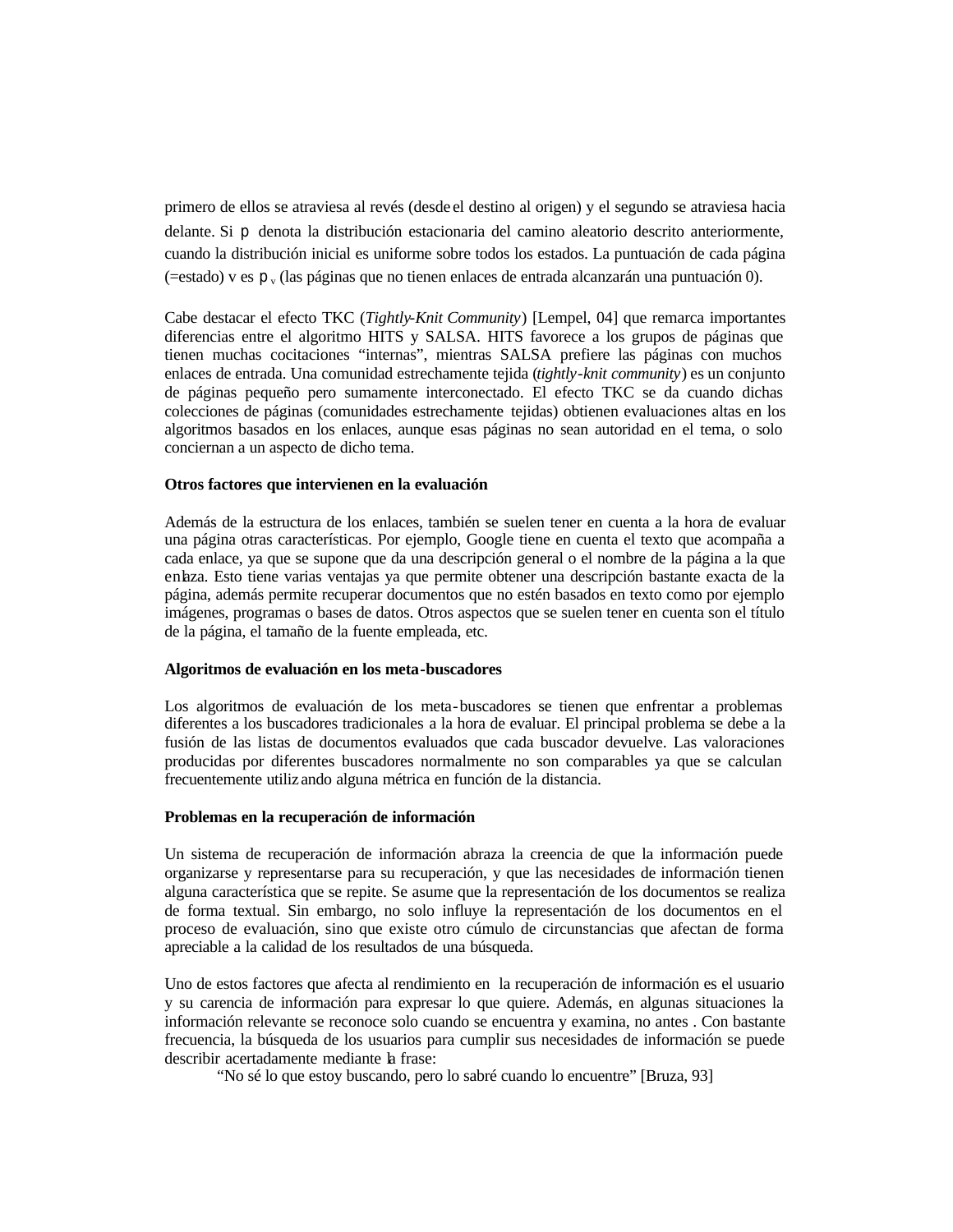El lenguaje natural y la concepción y utilización particular del que hacen uso los distintos usuarios es uno de los principales problemas a la hora de buscar información. La representación de los documentos se realiza de forma textual, que es una representación escrita del lenguaje natural. Además, el usuario también debe expresar lo que busca de forma textual para que sea comprensible para el SRI. Por tanto, el problema derivado de la utilización particular del lenguaje natural se traslada también a su representación escrita, es decir, al texto. Un ejemplo de los problemas derivados de la variabilidad del lenguaje se produce cuando dos documentos tratan del mismo concepto pero utilizando dos palabras diferentes a la hora de nombrarlo, siendo por tanto indexados utilizando cada palabra concreta. Si un usuario busca información sobre este concepto, si no tiene presente que se puede describir el mismo concepto mediante dos palabras diferentes, será más complicado para él obtener ambos documentos. Esta situación ilustra que el usuario y sus conocimientos también juegan un papel importante en el proceso de búsqueda.

#### **Lenguaje, semántica y contexto**

En este proyecto se habla mucho de la relación semántica entre distintos términos. Para aclarar este aspecto de dicho trabajo, se procede a describir el concepto de semántica.

La semántica estudia el significado de los signos lingüísticos y de sus combinaciones. Se puede distinguir entre semántica léxica, que se ocupa del sentido de las unidades del vocabulario, la semántica gramatical, cuyo cometido es estudiar las relaciones entre los elementos gramaticales que forman una oración y la semántica lingüística, que analiza el significado de los signos lingüísticos. Para este trabajo, la semántica lingüística es a la que se presta mayor atención, ya que las otras semánticas solo se fijan en la forma de las palabras y no en su significado.

Es evidente que cualquier signo lingüístico empleado hace referencia a una porción de la realidad, ya sea un objeto concreto o abstracto. Tal y como muestra el triángulo semántico o triángulo de Odgen-Richards [Odgen, 72], se puede apreciar que existe una relación entre las palabras y la realidad a través del sentido. Existen diferentes representaciones de este triángulo que utilizan en sus vértices diferentes palabras para representar la misma idea. En la figura se muestran algunas de las más empleadas.

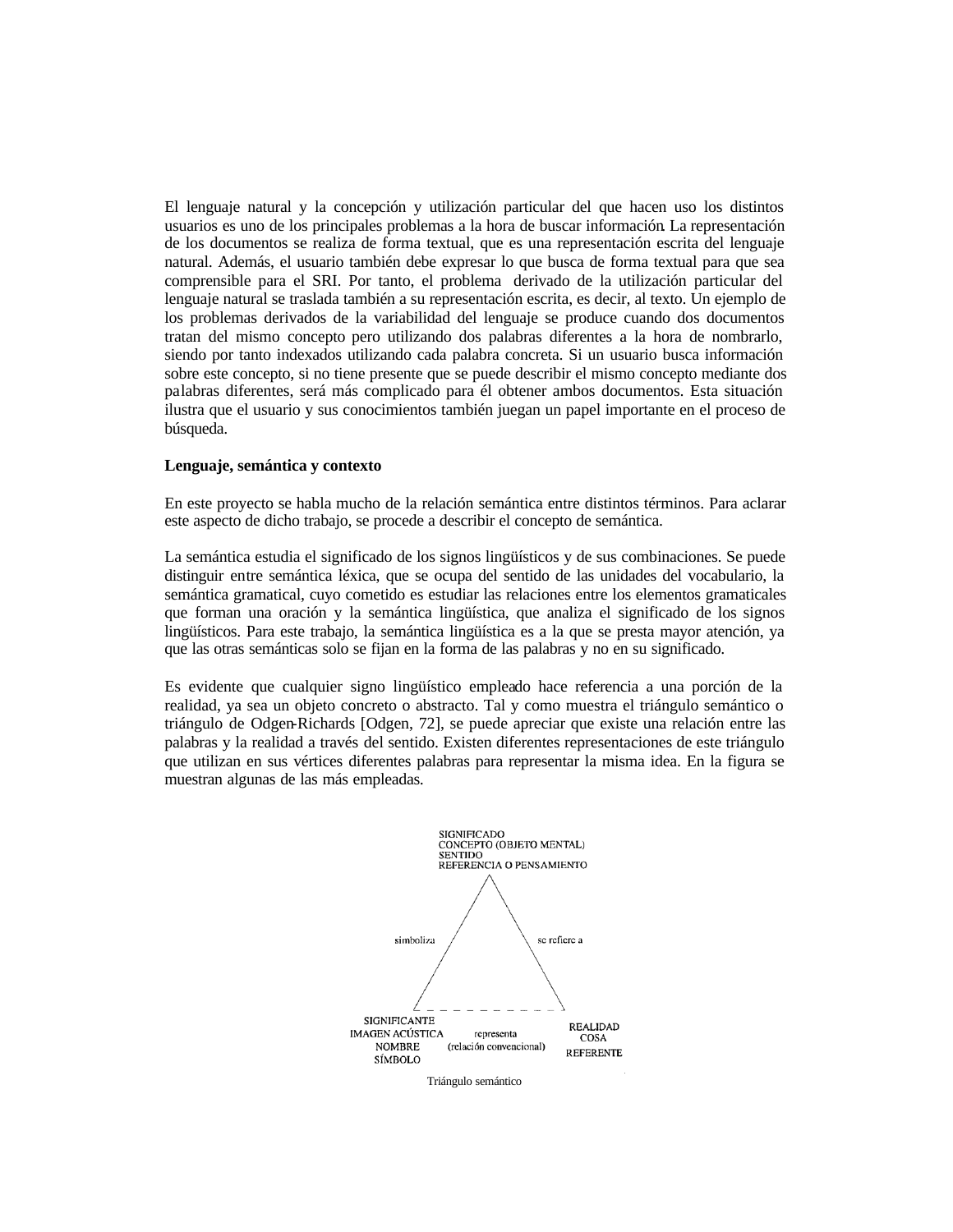Mediante esta representación se puede apreciar que el significante de una palabra "simboliza" un significado, el cual "se refiere a" un elemento de la realidad o referente. La línea discontinua de la base del triángulo indica que no existe una relación directa entre el significante o palabra y el referente o elemento de la realidad: si no se conoce el significado de una palabra, no es posible establecer una relación que permita representar el referente perteneciente a la realidad mediante un símbolo o significante. Se puede definir por tanto el significante como la entidad física, típicamente en forma de imagen acústica, perceptible por los sentidos. El significado es un concepto, la idea que se representa en la mente al escuchar el significante. Por último, el referente es la realidad efectiva a la que se remite el signo.

Un aspecto relevante del lenguaje a tener en cuenta es el tipo de relación existente entre los significantes y el significado. Atendiendo al tipo de relación se pueden distinguir los siguientes casos:

- **Monosemia**: Se produce cuando la relación entre el significante y el significado es estrictamente de uno a uno y viceversa. Cuando se da esta situación se dice que el significante es monosémico. Este es el mejor caso computacionalmente hablando, ya que una vez conocido el significante se puede conocer sin lugar a dudas su significado. Pero esta situación dista mucho de ser la habitual en la lengua común, produciéndose en su lugar el siguiente tipo de relación.
- **Polivalencia semántica o significación múltiple**: Este fenómeno se presenta cuando la relación entre significante y significado es de uno a varios. En este caso, un mismo significante puede simbolizar distintos conceptos. La significación múltiple se puede presentar de dos formas distintas:
	- Homonimia: cuando dos significantes originalmente distintos en su forma fonética y que simbolizan distintos conceptos llegan a coincidir a través del tiempo en un mismo significante (con igual forma fonética). Por ejemplo /llama/ cuando significa "masa gaseosa en combustión" viene de *flamma,* si se refiere a un rumiante sudamericano la palabra se toma del quechua, y cuando es forma del verbo llamar, proviene del verbo latino *clamare*.
	- Polisemia: cuando un significante adquiere un nuevo significado a lo largo del tiempo. Por ejemplo /Java/ es una isla de Indonesia pero también el nombre de un lenguaje de programación.
- **Sinonimia**: Es el caso inverso a la significación múltiple. Se presenta cuando la relación entre significante y significado es de varios a uno. Es decir, se produce cuando existen varios significantes diferentes en su forma pero que hacen referencia a un "mismo" significado. Sin embargo, hoy se acepta normalmente que la sinonimia concebida como relación precisa, esto es, como relación de equivalencia entre dos expresiones, o como identidad de significado, no existe en la práctica [Fernández Lanza, 01]. Es decir, normalmente entre dos palabras consideradas como sinónimas existen ligeros matices que acentúan alguna característica del mismo concepto.

La existencia de significantes idénticos en la forma y diferente en el significado es un fenómeno común, al parecer ventajoso para la memoria, que se ve liberada de tener que retener una palabra diferente para cada concepto nuevo que se produzca. Así mismo, la existencia de sinonimia aporta variedad a la utilización del lenguaje, evitando la repetición excesiva de las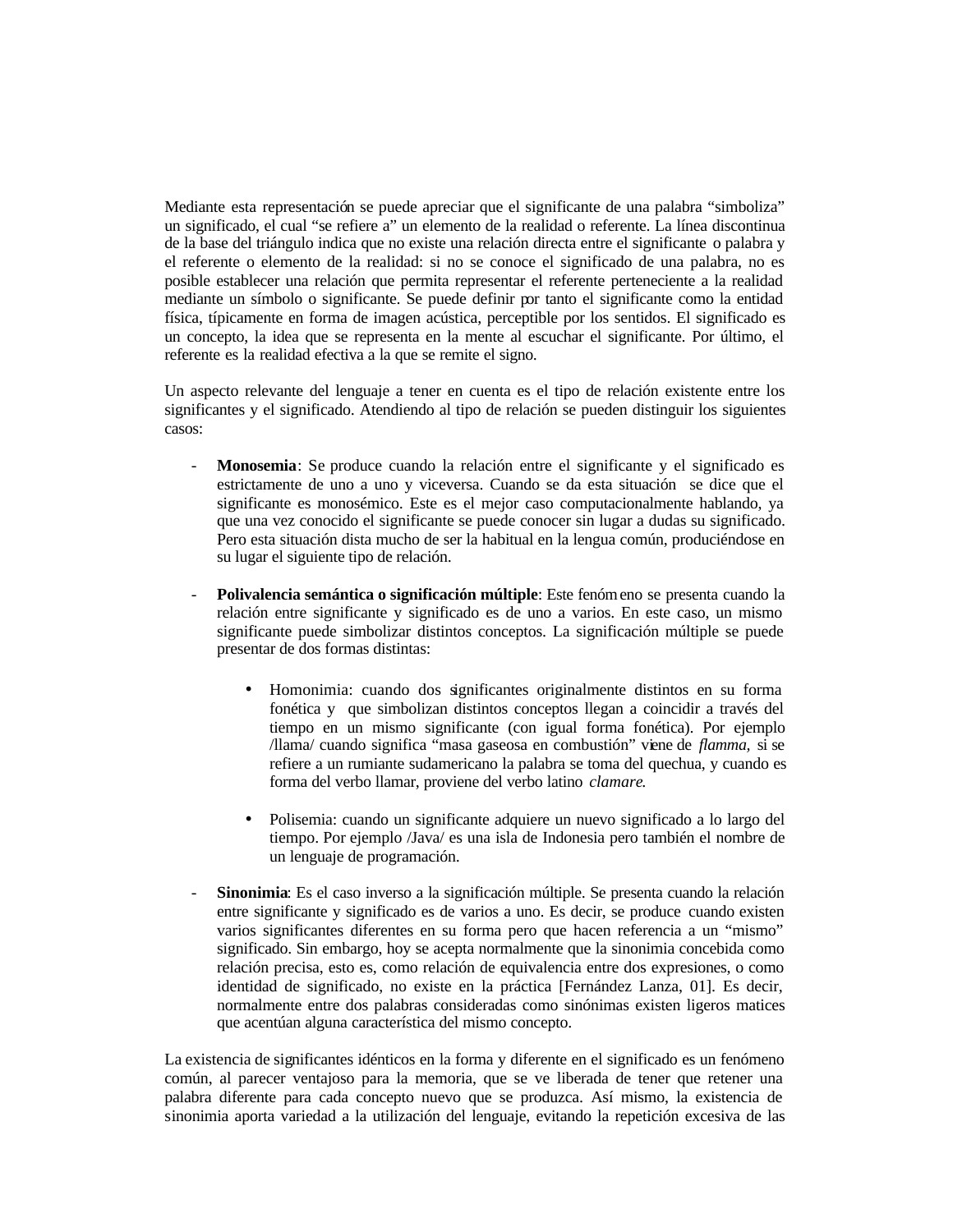palabras e incorporando diferentes matices en función de la expresividad, énfasis o intención de una comunicación. Pero es necesario disponer de una serie de mecanismos que permitan desambiguar los casos de significación múltiple para obtener una comunicación efectiva. Este proceso de desambiguación se consigue teniendo en cuenta el resto de significantes que intervienen en una comunicación, y que influirán en cierta medida en la decisión de seleccionar alguno de los posibles significados.

Es decir, el significado de una misma palabra depende del contorno lingüístico que la envuelve y que determina su significación. Debido a este fenómeno, se pueden distinguir dos tipos de significado: referencial o contextual. Una palabra tiene un significado referencial cuando se "refiere" a su relación convencional con la realidad. Los significados referenciales son aquellos que se pueden encontrar en un diccionario. En cambio, el significado contextual es el que adquiere la palabra dentro de un contexto, cuando amplía, restringe y aún transforma el significado referencial.

Por tanto, el contexto es un elemento determinante en el acto comunicativo, y que viene determinado por los actos comunicativos anteriores y posteriores. Además, es el criterio utilizado para determinar uno de los posibles significados y permitir descartar el resto. Según Van Dijk [Van Dijk, 99], el contexto se define como el conjunto estructurado de todas las propiedades de una situación social que son posiblemente pertinentes para la producción, estructuras, interpretación y funciones del texto y la conversación. Es decir, que no solo intervienen factores lingüísticos, sino también sociales y culturales. De hecho, Claire Kramsch nombra cinco dimensiones que afectan al contexto (lingüística, situacional, interactiva, cultural e intertextual) [Kramsch, 96].

La computación de todos los elementos que afectan al contexto es una labor excesivamente compleja y que requiere de información previa que actualmente solo poseen las personas, adquirida a través de su propia experiencia. Sin embargo, si que existen buenos diccionarios o tesauros que permiten conocer las distintas acepciones de una misma palabra. Se poseen herramientas que permiten, en definitiva, conocer los significados referenciales de las palabras. El inconveniente de estos diccionarios es que la mayoría están diseñados para su utilización por personas, lo que implica que atienden a un único criterio de ordenación (típicamente el alfabético) y que carecen de una estructura que establezca un criterio que permita conocer las relaciones entre varias palabras sin atender a su forma (sustantivo, verbo, etc.), sino a su semántica. Afortunadamente, existen algunas excepciones como son por ejemplo WordNet.

Pero, ¿qué es lo que permite descartar o aceptar un determinado significado de una palabra con significación múltiple?. Una persona se decanta por un significado u otro en función de las posibles relaciones semánticas que se puedan establecer entre los significantes participantes de una comunicación. Por ejemplo, ante la expresión: "Coge el gato", en función del contexto o la situación "gato" se referirá a "un mamífero de la familia de los felinos" o bien a "un instrumento que se utiliza para levantar grandes pesos a poca altura". Si se modifica la expresión anterior aportando más información obtenemos: "Se ha pinchado el coche. Coge el gato". En la expresión anterior se puede apreciar que el significante "gato" se refiere al significado "un instrumento que se utiliza para levantar grandes pesos a poca altura". Esta afirmación se puede realizar debido a que todo el mundo sabe que el gato es un instrumento que se utiliza para arreglar pinchazos de los coches. Por tanto, basándose en este conocimiento previo y en el contexto, se puede determinar el sentido correcto de "gato". Se puede apreciar que existen tres factores básicos necesarios para poder realizar esta desambiguación correctamente: un contexto, algún tipo de relación semántica y la necesidad de un conocimiento previo que nos permita conocer esa relación semántica.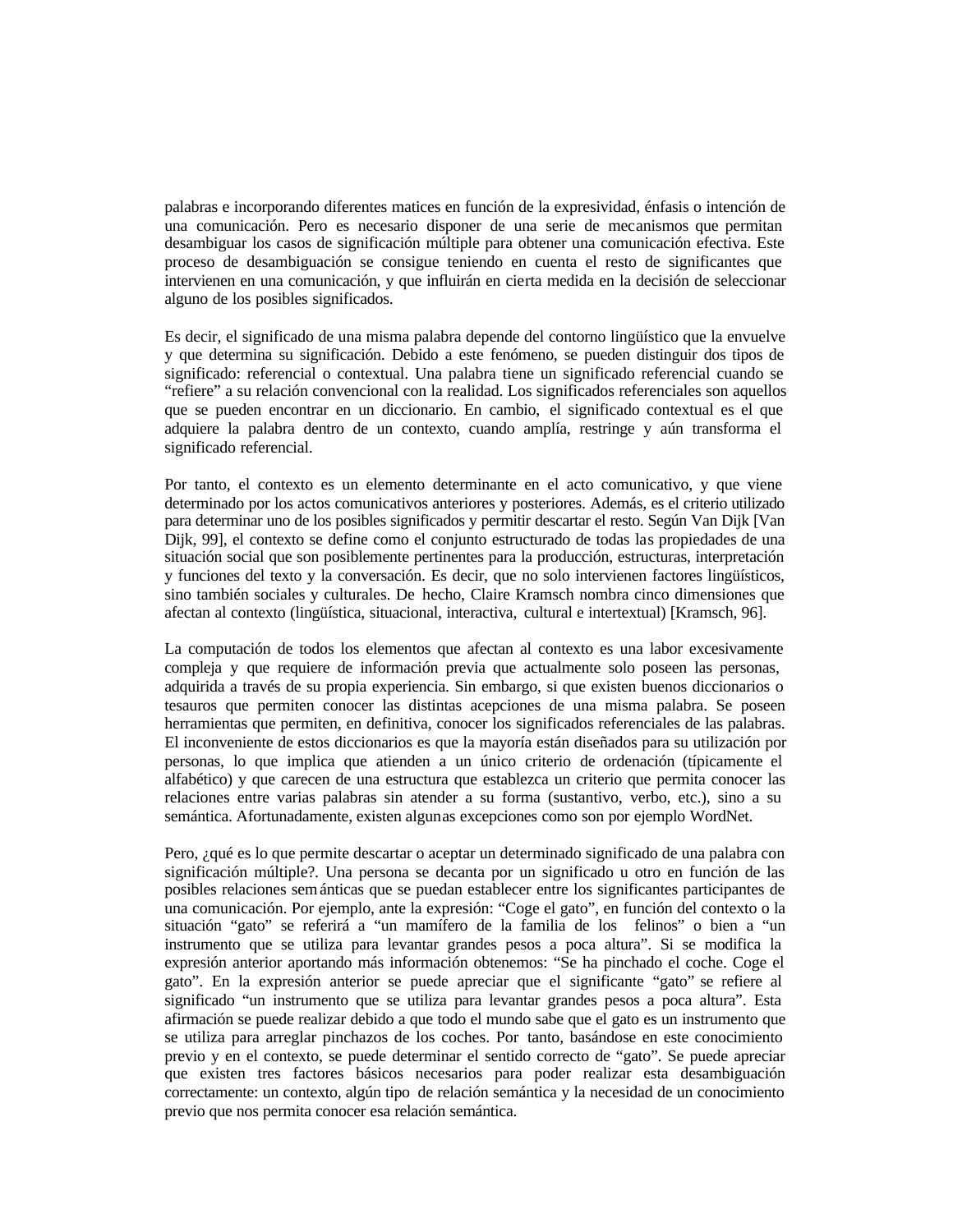Para que exista alguna relación semántica entre varios significantes, es necesario que pertenezcan a algún campo semántico que contemple esa relación.. Fue J. Trier el primero que definió el *campo semántico* (aunque denominándolo "word field") en 1931, como el conjunto de elementos delimitados mutuamente sin sobreponerse, "como las piezas de mosaico" [Trier, 31]. Posteriormente Lyons [Lyons, 77] utiliza el término campo semántico (semantic field) para describir el mismo concepto. Así, en 1934, Trier afirma que el valor de una palabra sólo puede determinarse definiéndolo en relación con el valor de las palabras vecinas que contrastan. Sólo tiene sentido como parte del todo; pues hay significado sólo en el campo semántico [Marcos, 98].

Por tanto, se puede definir **campo semántico** como un conjunto de palabras que comparten un contenido común (un trozo de realidad al cual se refieren todas) y se lo repart en de tal modo que cada una de esas palabras se opone a las demás por rasgos propios. Cada uno de estos rasgos semánticos diferenciales se llama **sema** [Mmuruza, 04]. Un campo semántico puede estar formado por distintos tipos de palabras como sustantivos o verbos. Otro rasgo distintivo que se puede apreciar, es que suelen poseer una estructura interna con subcampos que comparten alguna característica común. Como ejemplo se nombrará el campo semántico de los colores formado por sustantivos como *rojo, verde, azul,* por adjetivos como *rojizo, verdoso, azulado,* y otras palabras no tan evidentemente relacionadas como *frío* y *cálido* entre otras. Dentro de dicho campo, cada palabra posee rasgos distintivos que lo oponen a los demás, como por ejemplo el **sema** distintivo de *frío* es «que produce efectos sedantes, como el azul o el verde» y de *cálido* «que predominan los matices dorados o rojizos».

Pero es extremadamente difícil construir alguna estructura que contemple la totalidad de las posibles relaciones existentes en la realidad. Existen algunos esquemas de representación formalizados que intentan representar el conocimiento para posteriormente poder obtener ese tipo de relaciones. Estos esquemas, cuyo primer impulsor fue Quillian [Quillian, 68] con su memoria semántica, se denominan **redes semánticas**, y han sido muy utilizados en la Inteligencia Artificial para representar las relaciones entre conceptos de una determinada área. Este problema de representación de la realidad afecta también al proceso de desambiguación, lo que repercute de forma negativa en los SRI.



Memoria semántica de Quillian (Fuente: [Shulman, 97])

**Proceso de búsqueda**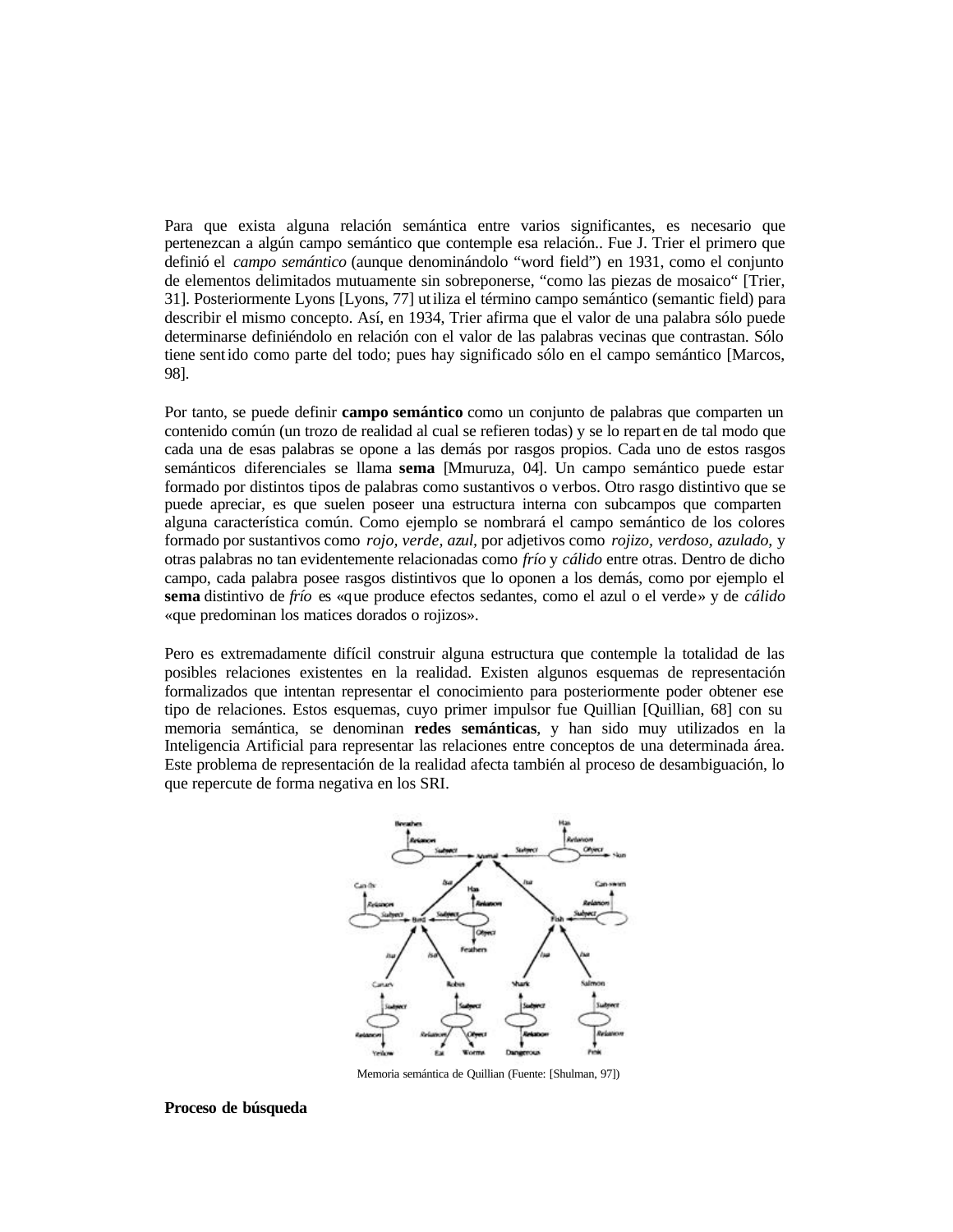El inicio del proceso de búsqueda lo origina un **problema** que requiere información para poder resolverse. La carencia de esta información depende de la amplitud de conocimiento de cada usuario. Un usuario avezado en un tema concreto tendrá más claro que información solucionaría su problema y seguramente lo encontraría en un plazo de tiempo más corto. La aparición de un problema conlleva la demanda de información en el usuario para solucionarlo, y esta carencia de información origina lo que se denomina una **necesidad de información**.

Las personas buscan información basándose en su conocimiento previo, que es muy diferente de unas a otras personas. La necesidad de información se define como la representación implícita de un problema en la mente de los usuarios [Mizzaro, 96a]. Se diferencia del problema, ya que cada usuario percibe las cosas de diferente forma, y ante un mismo problema varios usuario pueden construir necesidades de información distintas. Las necesidades de información se pueden clasificar en necesidades verificativas, sobre temas conscientes e imprecisas o mal definidas [Ingwersen, 95]. La primera categoría se refiere a la situación en la que se buscan documentos con propiedades conocidas, por ejemplo se conoce el nombre del autor, el título, etc. En el segundo tipo se conoce el tema y es definible, pero menos exacto que en la primera categoría. En esta categoría una persona que busca información tiene algún nivel de comprensión de lo que busca. La tercera categoría son los casos en los que una persona desea encontrar nuevo conocimiento y conceptos en dominios que no le son familiares.

Una necesidad de información se puede satisfacer de distintas formas [Mizzaro, 96b]. Es decir, el concepto de necesidad de información tiene una naturaleza ambigua. Debido a esta característica, se han comentado distintos problemas cuyo motivo es la inexactitud de la necesidad de información, como el problema ASK [Belkin, 82] (Anomalous State of Knowledge), ISK (Incomplete State of Knowledge) y USK (Uncertain State of Knowledge) [Ingwersen, 92].

Los sistemas IR se basan en la idea de que las necesidades de información pueden describirse. La persona encargada de recuperar la información tiene que ser capaz de expresar la necesidad de información que demanda en forma de una **petición** (request). La petición es una representación de la necesidad de información del usuario en un lenguaje humano, normalmente lenguaje natural [Mizzaro, 96a].

El último paso consiste en indicar al SRI la necesidad de información en un lenguaje comprensible para él. El usuario debe formalizar su petición por medio de una **consulta** (query) cuya representación sea procesable por el SRI.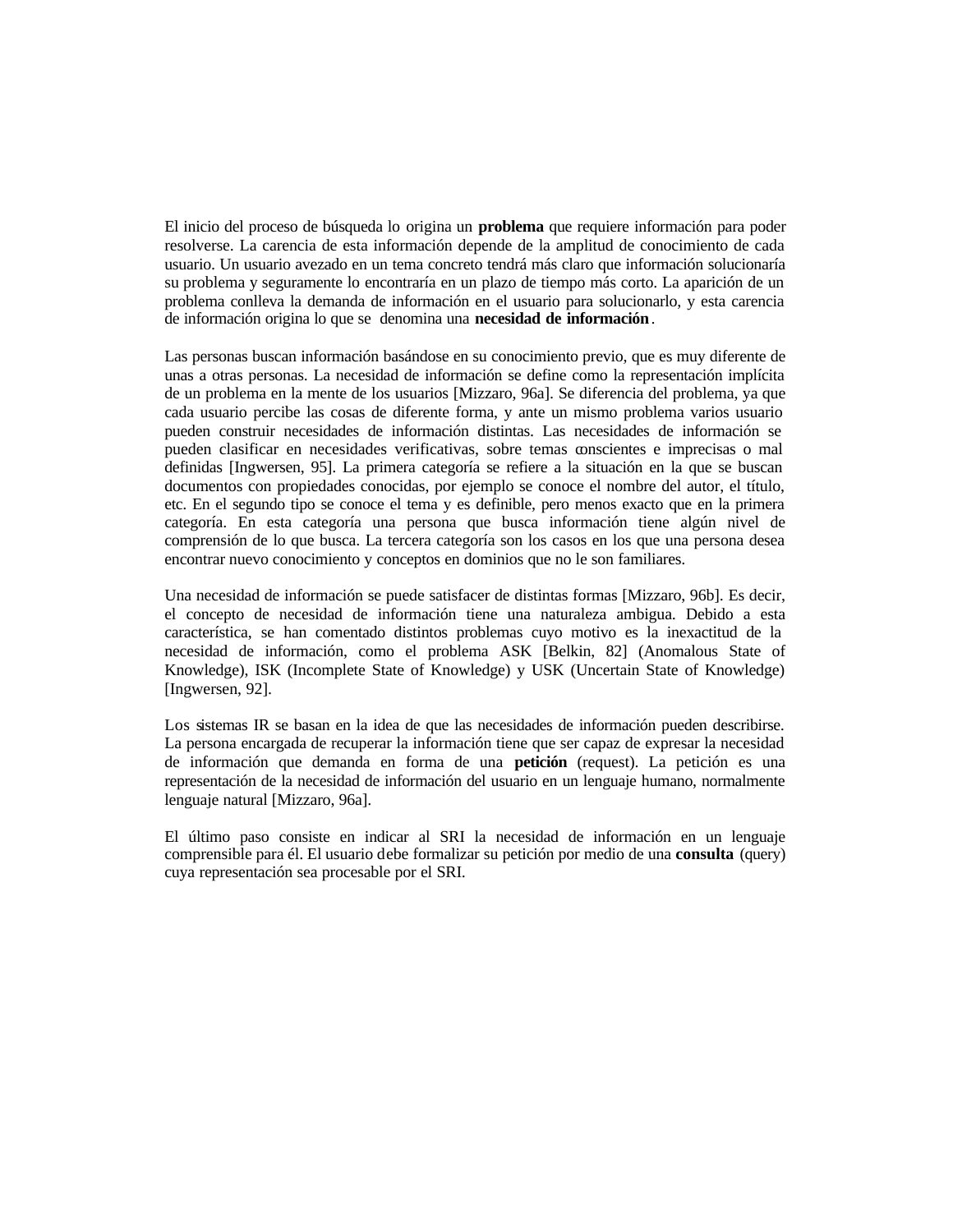

Evidentemente, la representación mental de la información que el usuario necesita para resolver su problema difiere con mucho de la información que recibe el SRI del usuario. Este proceso implica una adaptación de lo que el usuario cree que resolverá su problema a una expresión que represente lo que el usuario necesita encontrar.

Pero no basta con seguir este proceso para obtener la información que resuelva el problema. Si los resultados no satisfacen al usuario puede ser necesario repetir este proceso de forma cíclica. Durante cada ciclo el sistema recibe realimentación del usuario con nueva información, formalizada en forma de nuevas consultas. En este proceso, se pueden distinguir a grandes rasgos 4 fases [Hofstede, 96]:

- 1. Fase explorativa. El usuario reúne la información que pueda serle útil en el proceso de búsqueda.
- 2. Fase constructiva. Se aprovecha la información adquirida en la fase anterior para reformular una nueva consulta.
- 3. Fase de realimentación. Si los resultados de la consulta formulada en la fase 2 no son satisfactorios es necesario volver a realizar las fases 1 y 2 para refinar el resultado.
- 4. Fase de presentación. Se limita a la forma de representar los resultados.

Se pueden encontrar otras muchas descripciones del proceso de búsqueda en la literatura. Por ejemplo, el modelo propuesto por Kuhlthau [Kuhlthau, 88] que divide el proceso de búsqueda en siete etapas: comienzo, selección, exploración, formulación de la consulta, análisis de los resultados, recopilación de documentos y presentación de los resultados. En el marco del modelo de Kuhlthau se ha estudiado el comportamiento del usuario para la obtención de patrones de interacción [Stelmaszewska, 02].

#### **Problema del vocabulario**

El funcionamiento de muchos sistemas depende de que los usuarios introduzcan las palabras correctas. Los usuarios nuevos o esporádicos frecuentemente utilizan palabras incorrectas y fallan al lograr las acciones o información que quieren. Este es el problema del vocabulario [Furnas, 87].

Los usuarios utilizan una sorprendente cantidad de términos para referirse a conceptos similares o relativos al mismo tema. Por ejemplo, en los directorios donde los documentos se incluyen en categorías de forma manual, puede suceder que categorías similares pertenecientes a una misma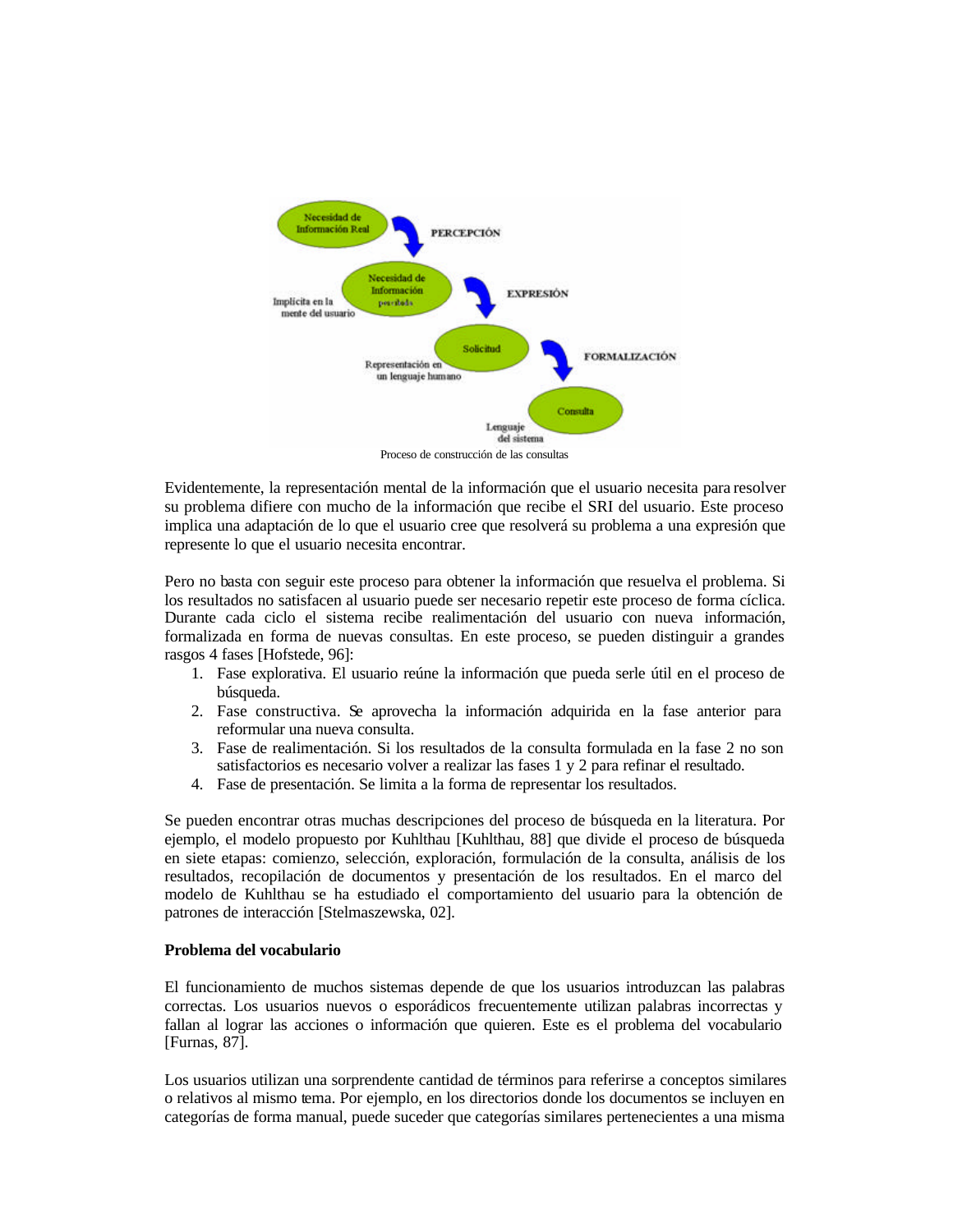rama confundan al usuario y no encuentre en ella lo que esperaba. El problema es que la persona que asigna un documento a una categoría concreta puede dar más importancia a unas palabras concretas o tener una concepción diferente a la del usuario que realiza la búsqueda. Esta situación se deriva del problema del vocabulario, ya que cada usuario tiene una preferencia personal a la hora de utilizar unas u otras palabras. Según Furnas, en la elección espontánea de una palabra para objetos de cinco dominios, la probabilidad de que dos personas escojan el mismo término está por debajo de un 20% [Furnas, 87].

Los SRI también sufren este tipo de problema. Cuando un autor escribe un documento, utiliza un vocabulario específico y personal, que en muchos casos no coincidirá con el utilizado por otras personas. Puede darse el caso de que otra persona utilice otras palabras para describir lo mismo, con un sinónimo, un alias o una frase explicativa. Pues bien, los SRI cuando indexan un documento, lo hacen atendiendo exclusivamente a los términos que forman el documento (salvo excepciones como el modelo FIS-CRM). Cuando un usuario realiza una consulta elegirá un conjunto de términos que para él son representativos del concepto que busca. Si los términos utilizados en la consulta son distintos a los que forman el documento, es muy probable que ese documento no sea recuperado o que lo haga con un grado de relevancia muy bajo.

Otro aspecto que agudiza el problema del vocabulario es la distribución geográfica de los usuarios, ya que los conceptos o ideas y sus vocabularios asociados pueden evolucionar o cambiar a lo largo del tiempo [Chen, 94]. Es decir, este problema se acentúa entre comunidades que hablan la misma lengua, pero dispersas geográficamente. Por ejemplo, para un argentino la palabra "manejar" se refiere a la palabra "conducir" para un español. Además, el problema del vocabulario también se produce cuando se traducen palabras de un idioma a otro común, dando como resultado traducciones distintas. Por ejemplo, "fuzzy logic" se puede encontrar traducido como "lógica difusa" o "lógica borrosa".

Existen distintas propuestas para tratar de solucionar este problema. Casi todas ellas se basan en la construcción de estructuras de conocimiento que contemplen las relaciones entre los distintos términos para ser tenidos posteriormente en cuenta. Cabe destacar el denominado Unlimited Aliasing [Furnas, 87], que consiste en asociar a cada objeto una lista de alias y el espacio concepto [Chen, 94], que es un algoritmo para crear diccionarios para almacenar la riqueza del vocabulario y la similitud de los términos. Otras técnicas que intentan paliar este problema son los mecanismos de expansión de consulta y más recientemente, el modelo FIS-CRM, que contempla los términos relacionados conceptualmente, aunque no presentes en el documento, a la hora de indexar.

# **El usuario**

Otro aspecto muy importante que afecta a la recuperación de información es el usuario. Cada usuario es distinto de los demás en sus motivaciones, suposiciones, conocimientos y experiencia. Este cúmulo de circunstancias afecta a la forma en la que cada usuario utiliza un SRI. Los principales problemas que afectan al usuario en su interacción con el SRI [Lam, 01] son la forma en la que especifica su consulta y la forma en la que interpreta la respuesta proporcionada por el SRI.

Los usuarios no suelen aprovechar al máximo las posibilidades que ofrecen las herramientas de búsqueda. Diferentes estudios [Jansen, 98][Silverstein, 99][Cacheda, 01] de los buscadores de Internet muestran las deficiencias más comunes a la hora de utilizar estas herramientas.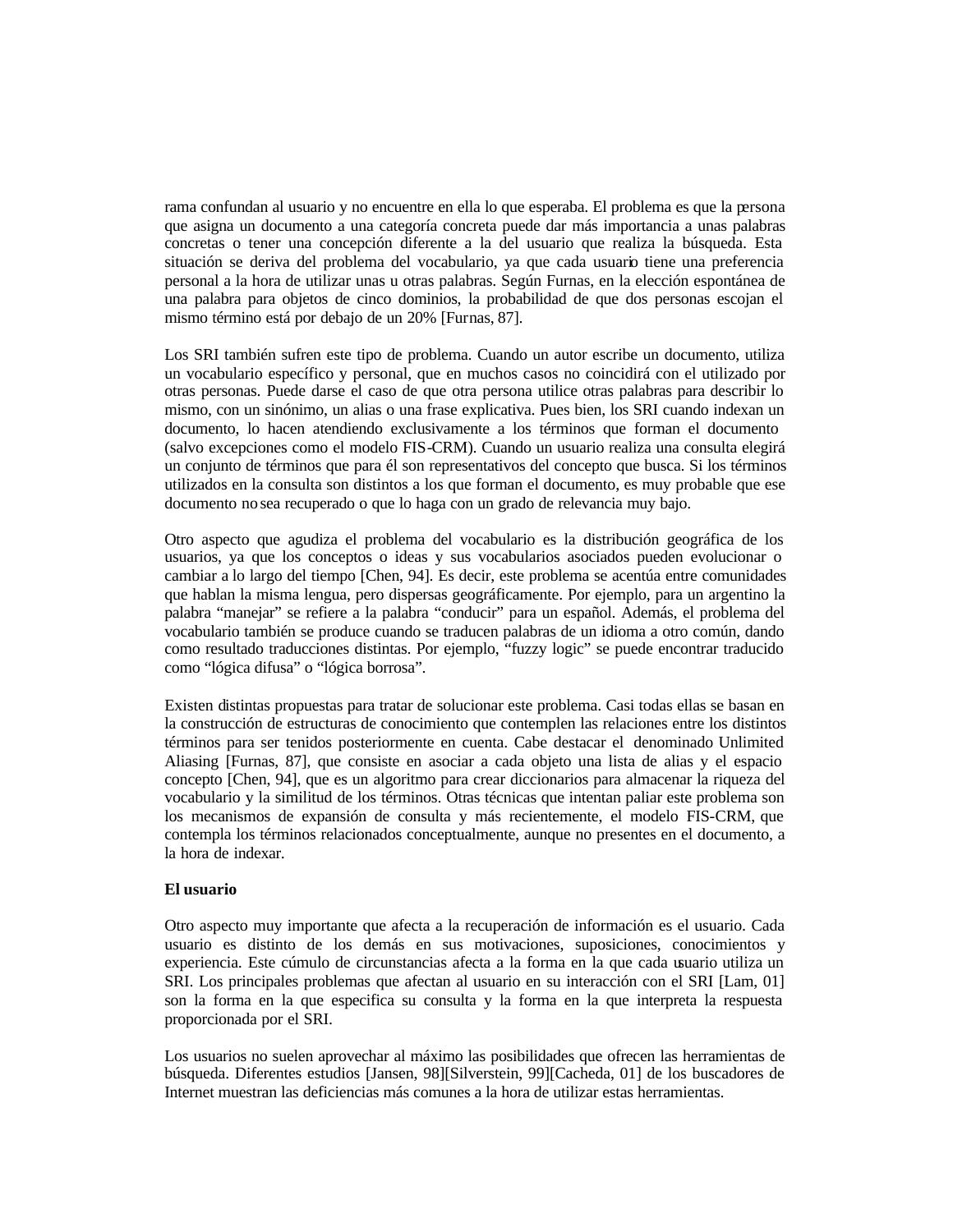La principal deficiencia es el bajo número de términos que los usuarios utilizan en sus cadenas de búsqueda. La media de utilización va desde 1.63 [Cacheda, 01] hasta 2.35 [Jansen, 98] [Silverstein, 99] términos por consulta. La utilización de pocos términos repercute en una menor precisión, debido a la desviación que puede causar la polisemia y a la inexistencia de otros términos que permitan concretar la búsqueda.

Otro factor que afecta a la obtención de buenos resultados es la poca realimentación que los sistemas de búsqueda reciben del usuario. Para estudiar este fenómenos, se establece el concepto de sesión, que es el periodo de tiempo durante el cual el usuario realiza consultas al sistema de forma continuada. Cacheda asume que una sesión de usuario no dura más de 30 minutos, de hecho lo normal es entre 9 y 30 minutos [Cacheda, 01]. El resultado es que el número medio de consultas por sesión es muy bajo, entre 1.75 y 2.8.

Además, el número medio de pantallas que los usuarios visitan es muy bajo (entre 1. 39 y 2.21). Si se considera que la mayoría de los usuarios solamente comprueban una o dos pantallas del resultado, se puede determinar que los usuarios buscan de una forma muy limitada: sencillamente abriendo los documentos con el título y descripción que mejor se ajusta a sus necesidades [Cacheda, 01]. La forma en la que se proporciona la retroalimentación suele ser modificando alguno de los términos de la consulta, aunque también se suele hacer cambiando totalmente la consulta, añadiendo términos, eliminando términos o modificando los operadores de búsqueda.

|                           |      |      | Términos por consulta Consultas por sesión % usuario que solo examina 1ª pantalla |  |  |
|---------------------------|------|------|-----------------------------------------------------------------------------------|--|--|
|                           |      |      |                                                                                   |  |  |
| <b>Jansen</b>             | 2.35 | 2.8  | 57%                                                                               |  |  |
| <i><b>Silverstein</b></i> | 2.35 | 2.02 | 85%                                                                               |  |  |

Comparativa de los estudios de uso de los buscadores

Por último, la utilización de los operadores de búsqueda es muy baja. El estudio de Jansen afirma que solo un 6% de los usuarios utilizan los operadores boleanos y un 7% los operadores '+' y '-'. Según Cacheda, el operador boleano AND es el más utilizado, seguido del operador "" y los paréntesis.

Todas las estadísticas aquí ofrecidas son orientativas, fruto de diversos trabajos de investigación, pero demuestran las carencias de los usuarios a la hora de utilizar las herramientas de búsqueda (los buscadores de Internet en este caso). Por tanto, es de esperar que si un usuario no utiliza de la mejor forma posible las posibilidades de los buscadores, estos no puedan proporcionar los mejores resultados. No obstante, es posible encontrar diversos sistemas o herramientas que tratan de paliar este inconveniente utilizando distintas técnicas, destacando la expansión de consulta interactiva [Efthamidis, 96], que ayudan al usuario en el proceso de búsqueda. Spink [Spink, 01] concluye que la interacción de los usuarios con los motores de búsqueda en la web son cortas y limitadas y propone para ajustar estos factores y el comportamiento humano la necesidad de una nueva generación de herramientas de búsqueda Web que trabajen con la gente para ayudarles a proseguir con la búsqueda electrónica para resolver sus problemas de información.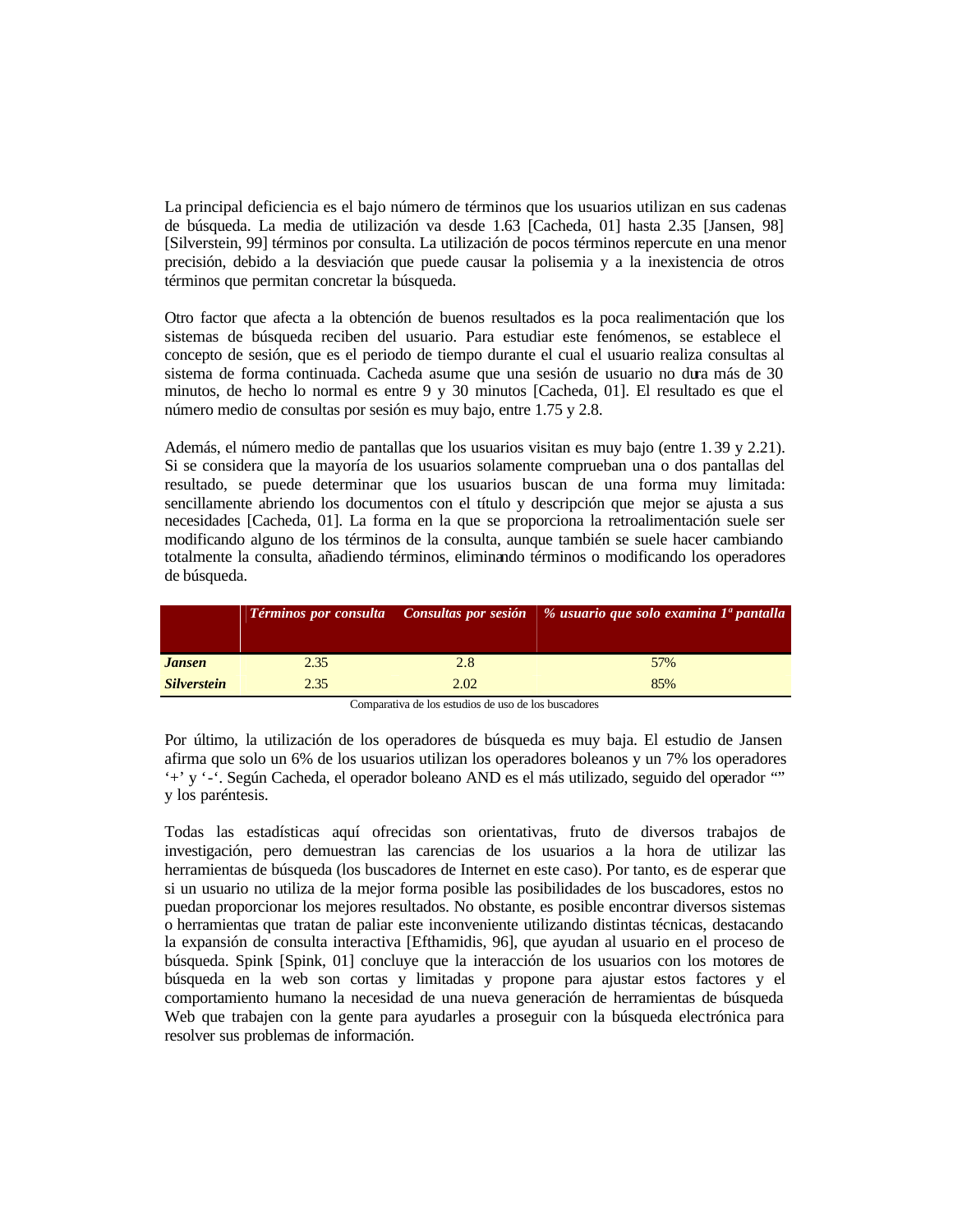# **Las características del SRI**

Los SRI poseen una interfaz de búsqueda que permite indicar al sistema lo que el usuario quiere buscar. Normalmente el usuario indicará sus necesidades de búsqueda utilizando un conjunto de palabras, que se llamará cadena de búsqueda, combinadas utilizando algunos operadores de búsqueda. Pero la cadena de búsqueda introducida por el usuario es sometida a transformaciones por los SRI en función de sus características particulares. El resultado de estas transformaciones es una expresión denominada términos de búsqueda, y suele consistir en un subconjunto de la cadena de búsqueda.

Las transformaciones que sufre la cadena de búsqueda a menudo propician cambios en los resultados esperados por el usuario. Por tanto, un adecuado conocimiento de las características particulares del SRI hace consciente al usuario de estas transformaciones. Esta situación provoca una desviación en las estrategias de búsqueda del usuario para intentar adecuar a sus intenciones de búsqueda los resultados. Algunas de las transformaciones de la cadena de búsqueda más comunes en las herramientas de búsqueda de Internet actuales son las siguientes [Muramatsu, 01]:

- *Aplicación de un operador boleano de búsqueda por defecto*: aunque los SRI actuales no suelen basarse en el modelo boleano, si que permiten la utilización de operadores boleanos en la cadena de búsqueda. La utilización de los mismos influye de forma importante en los resultados de la búsqueda. Por tanto, la utilización de alguno de estos operadores por defecto cuando el usuario no indica ninguno puede afectar seriamente al resultado de la búsqueda. Se suele considerar el operador OR por defecto (como el buscador Excite), pero los resultados serán totalmente diferentes si el operador por defecto es AND (Northern Light).
- *Eliminación de palabras prohibidas*: a la hora de indexar los documentos muchos SRI suelen ignorar las palabras prohibidas, por tanto, tampoco tendrá mucho sentido permitir la utilización de este tipo de palabras en la consulta del usuario, ya que no será posible recuperarlas. Google elimina las palabras prohibidas, por lo que la búsqueda "to be or no to be" en Google no devuelve ningún resultado. Por el contrario, actualmente existen formas de evitar este comportamiento utilizando el operador ", que permite indicar exactamente lo que se busca.
- *Expansión de los términos con sufijos*: algunos SRI consideran, a la hora de recuperar documentos, como términos relevantes los que compartan la raíz con alguno de los términos de búsqueda, como por ejemplo Yahoo.
- Influencia del orden de los términos en el resultado de la búsqueda : Algunos algoritmos de ranking prestan especial atención a la proximidad y orden de los términos de búsqueda. Evidentemente, si este aspecto se tiene en cuenta, el resultado será diferente cuando los mismos términos se utilizan en diferente orden. Esta situación se da en Google, donde por ejemplo se obtendrán diferentes resultados para la consulta "boat fire" y "fire boat".

Solucionar este problema causado por el desconocimiento del usuario de las transformaciones a las que se somete la cadena de búsqueda es complicado. Normalmente, los usuarios suelen utilizar un único SRI, que hace que con el uso se conozcan mejor sus características y por tanto el usuario adapte su forma de buscar. Sin embargo, existen algunos trabajos, como por ejemplo las consultas transparentes [Muramatsu, 01], que informan al usuario de las transformaciones que sufrirá su cadena de búsqueda y le permit a conocer como una consulta particular es procesada e interpretada.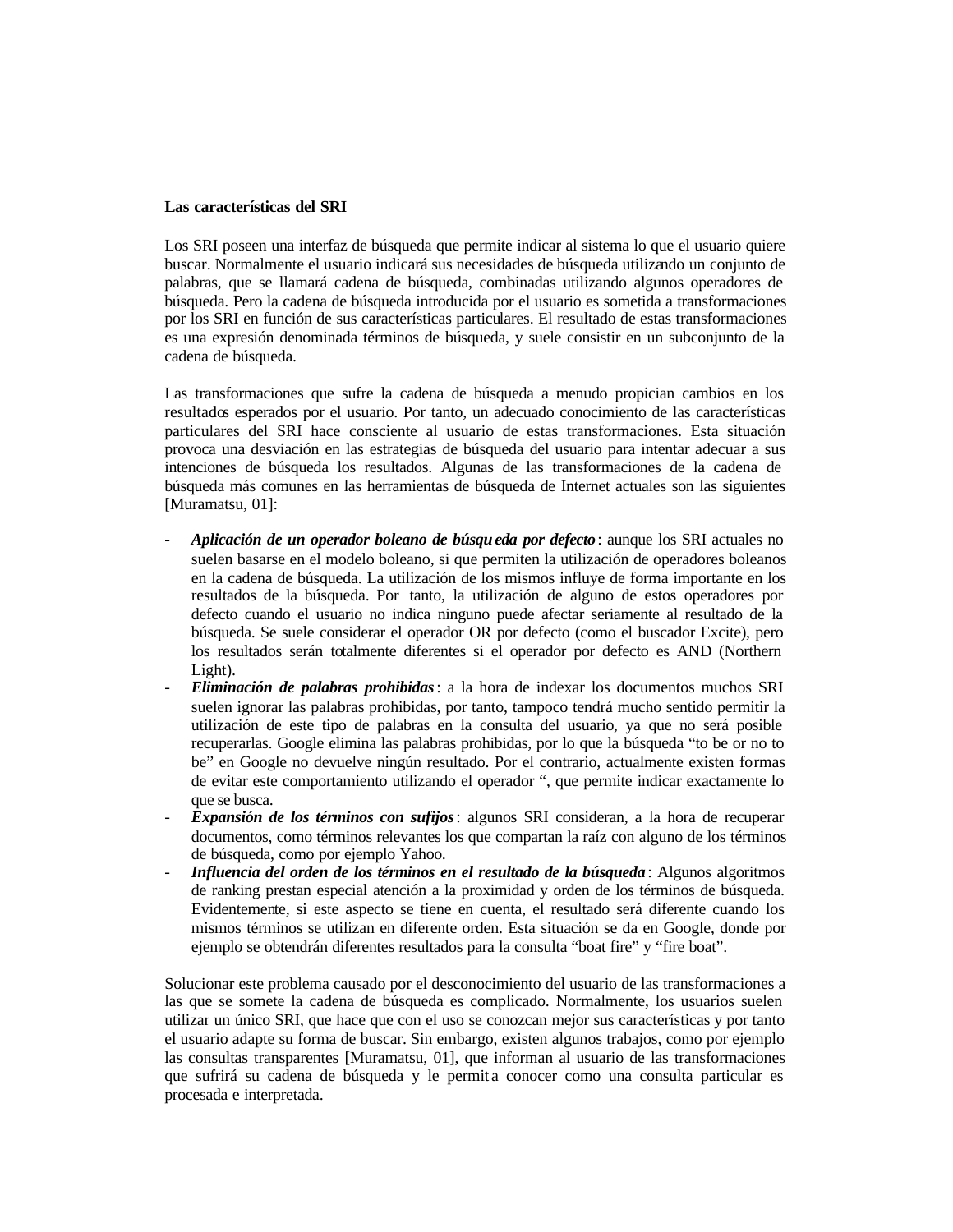# **La naturaleza de Internet**

Hoy en día la mayoría de los SRI tienen a Internet como espacio de búsqueda. Este motivo influye en los SRI, ya que Internet posee una naturaleza particular y poco apropiada para su tratamiento por parte de los SRI tradicionales. Algunos de los principales problemas que presentan los documentos de la Web a la hora de buscar información son los siguientes [Baeza-Yates, 00]:

- *Distribuidos*: la naturaleza distribuida de la web influye en la confiabilidad de las conexiones y el ancho de banda disponible.
- *Volátiles*: el volumen de información crece, así como su contenido, estimándose que el 40% de la web cambia cada mes [Baeza-Yates, 00].
- *Dinámicos*: muchos documentos se suelen construir utilizando el contenido de bases de datos.
- *Sin estructura*: La web está formada por datos semi-estructurados sin una estructura constante.
- *Redundantes*: Hay muchas páginas duplicadas y se estima en un 30% el número de sitios replicados.
- *Tipos heterogéneos*: Cada vez hay más formatos de representación de los documentos, y por tanto, es necesario conocerlo para poder estudiar su contenido e indexarlos correctamente. Además, hay documentos en distintos lenguajes y que utilizan distintos alfabetos.
- *Calidad heterogénea*: Al no haber una autoridad encargada de velar por la corrección de los documentos de Internet, es posible que existan documentos con información falsa, con errores ortográficos, mal redactada, etc.

Las características comentadas hacen imposible para un SRI indexar la totalidad de la información que contiene Internet. Este tipo de sistemas serán incapaces de indexar los documentos generados de forma dinámica, como por ejemplo las páginas asp o php. Los SRI solo son capaces de encontrar las páginas que previamente han indexado, por tanto, los buscadores no serán capaces de encontrar todas las páginas posibles.

Los buscadores de Internet, mediante sus crawlers, comienzan indexando un conjunto de páginas (de las que tienen su URL), y van introduciendo en colas los enlaces que encuentran en las páginas que analizan para posteriormente indexarlas. Pero si una página no es enlazada por ninguna otra (o por una página no encontrada por el buscador) no será posible para el buscador encontrarla, y por tanto no podrá indexarla. También puede darse el caso de que existan islas de páginas enlazadas las unas con las otras, pero que no reciben enlaces fuera de su isla de páginas. Si un buscador no conoce ninguna página que pertenezca a esa isla, no será capaz de encontrar el resto.

#### **SEO (Search Engine Optimization)**

La amplia utilización de los motores de búsqueda hace indispensable para el éxito o fracaso de un negocio poder aparecer entre las primeras páginas de los buscadores para conseguir un mayor número potencial de clientes. Las empresas que aparecen en las primeras posiciones de una consulta relacionada con su dominio de negocio tienen una mayor posibilidad de adquirir nuevos clientes. Este importante fenómeno ha favorecido la aparición de técnicas y sistemas que intentan mejorar la posición del ranking de un buscador de una páginas web.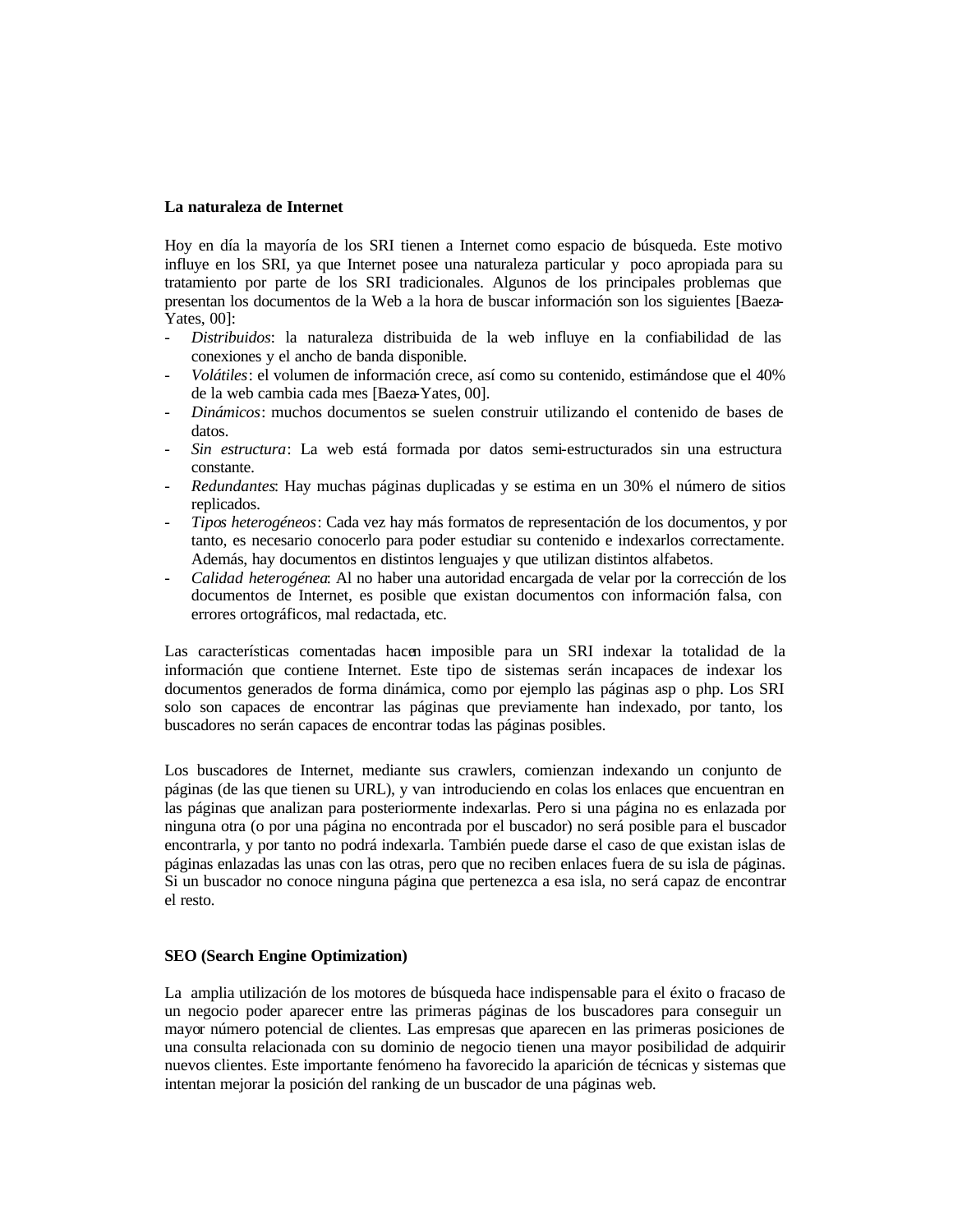SEO se define como el proceso de intentar maximizar la exposición de un sitio en varios motores de búsqueda y directorios, mediante la utilización de palabras claves y frases específicas. Este proceso también se denomina posicionamiento web. La mecánica consiste principalmente en realizar cambios al sitio (título de la página, desarrollo de un contenido rico en palabras clave importantes, utilización de META-datos) con la finalidad de hacerlo más atractivo para los motores de búsqueda [Denning, 03].

En la construcción de la página optimizada juegan factores como la localización de las palabras clave, su frecuencia, las meta-etiquetas, el tamaño del texto, etc. Algunas de las principales técnicas utilizadas son la repetición de palabras clave al comienzo de la página. Esto, unido a la especial atención que suelen prestar algunos buscadores al comienzo de la página a la hora de indexar, permite asociar fuertemente esa página con los términos repetidos. Pero esta técnica es poco atractiva para los usuarios, por lo que suelen incorporarse en etiquetas ocultas o metaetiquetas.

Algunos de los factores económicos que favorecen la utilización de las técnicas de SEO son [Vertexera, 04]:

- Los usuarios utilizan los buscadores y la búsqueda de productos más frecuentemente que cualquier otra actividad de Internet, excepto el correo electrónico.
- Una buena posición en el ranking de un buscador es 2 o 3 veces más efectivo a la hora de generar ventas que la utilización de banners.
- El 42% de la gente que realizó una compra on-line llegó al sitio a través de un buscador.
- El método promocional de sitios Web mejor calificado por los Webmasters es el posicionamiento en los motores de búsqueda.

Aunque la técnica de SEO no se puede considerar un problema en sí misma, si que es una forma de modificar el cálculo de la relevancia de una página en un buscador. Para poder mejorar la posición es necesario un proceso de prueba y error durante el que se comprueban las modificaciones introducidas. Evidentemente, para la modificación de la posición de una página en un buscador es necesario conocer el algoritmo que utiliza para evaluar cada página. Por ejemplo, Google se basa en la popularidad de una página y en los términos que se utilizan a la hora de enlazarla, entre otros factores. Pues es posible que una comunidad de usuarios se ponga de acuerdo para asociar a una página con un término concreto, aunque no tenga nada que ver con esa página. Este es el caso de la página de la sociedad general de autores, que es el primer documento devuelto por Google cuando se introduce la consulta "ladrones" (Abril 2004).

Así mismo, los buscadores también proporcionan servicios de pago que permiten a los sitios aparecer en posiciones relevantes. Este tipo de servicios se denomina enlaces esponsorizados. Algunos ejemplos de sistemas de SEO son Vertexera, Spider Hunter<sup>13</sup> o Spider Food<sup>14</sup>.

 $\overline{a}$ 

<sup>13</sup> http://www.spiderhunter.com

<sup>14</sup> http://www.spider-food.net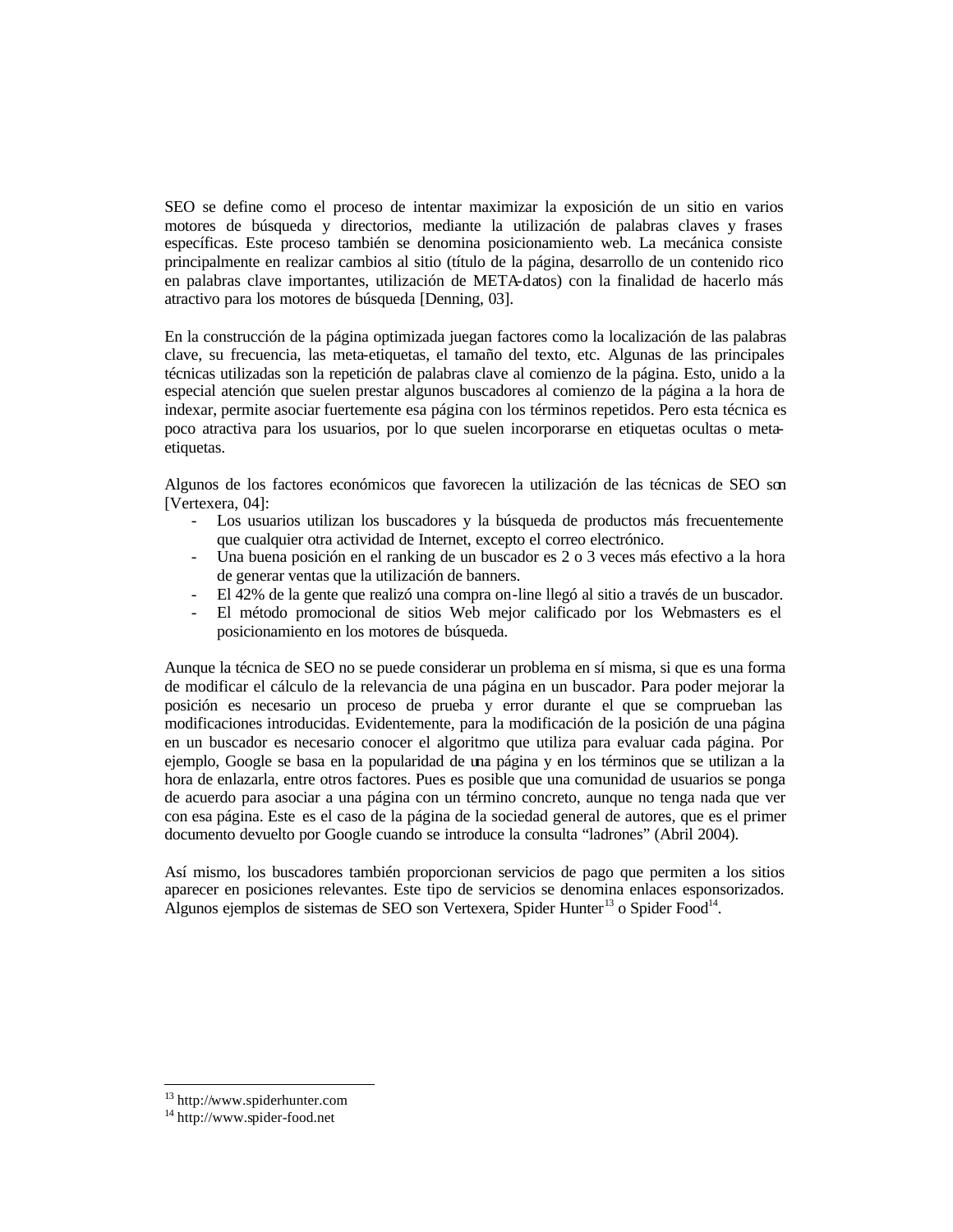# *3. Grupos relevantes sobre el tema:*

Grupos internacionales que trabajan en el des arrollo de SRID:

- 1. El grupo de RI del Dr. D.H. Kraft del Dpto. de Computer Science (Louisiana State University). El Dr. Kraft es el editor de una de las más prestigiosas revistas de SRID, *J. of American Society for Information Science and Technology* .
- 2. El grupo de RI del Dr. R.R. Yager del IONA College (NY). El Dr. Yager es el editor de una importante revista sobre el desarrollo de sistemas de información inteligentes, *Int. J. of Intelligent Systems*.
- 3. El grupo de RI del Dr. Miyamoto del Inst. of Engineering Mechanics and Systems (University of Tsukuba, Japón).
- 4. El grupo de RI del Instituto de Tecnologías de la Información y Sistemas Multimedia del Consejo Nacional de Investigación Italiano (http://www.itim.mi.cnr.it), donde destacan las Drs. G. Bordogna y G. Pasi.
- 5. Soft Computing Laboratory (Dpto. de Matemáticas e Informática, Univ. De Salerno, Italia), donde destaca los Drs. Vincenzo Loia y Antonio Di Nola, editores de la revista *Soft Computing*.
- 6. El grupo BISC (Berkeley Initiative in Soft Computing) del Electrical Engineering and Computer Sciences Department (Universidad de Berkeley) que estudia el uso de técnicas de SC (lógica borrosa, AG, redes neuronales) en Internet.

Otros grupos dedicados a RI con técnicas de Inteligencia Artificial y otras técnicas de SC son:

- 1. Information Retrieval Group (Dpto. of Computer Science, Univ. Of the Strathclyde, Glasgow (UK)) en el que destaca el Dr. Fabio Crestani con sus trabajos sobre modelado de incertidumbre con técnicas de SC en IR.
- 2. Centro de Investigación de la Web (Dpto. Ciencias de la Computación, Escuela de Ingeniería, Universidad de Chile) en el que destaca el Dr. Ricardo Baeza Yates que estudia temas de RI, minería de datos en la Web.
- 3. Grupo de RI (Dpto. of Computer Science, Federal University of Minas Gerais, Brasil) donde destaca el Dr. Berthier Ribeiro-Neto que estudia la RI con redes bayesianas y bibliotecas digitales.
- 4. Information Retrieval Group (Dpto. of Computer Science, Univ. Of Glasgow (UK)) dirigido por el Dr. Van Rijsbergen que ha desarrollado modelos de RI basados en lógicas, teoría de probabilidad y lingüística computacional.
- 5. Center for Intelligent Information Retrieval (CIIR) (Dpto. of Computer Science, Univ. Of Massachusetts). Centro líder en RI en el desarrollo de sistemas para el acceso eficiente a grandes bases de datos, textuales y multimedia.

En cuanto a los grupos nacionales que trabajan en el desarrollo de SRID usando técnicas de Inteligencia Artificial y SC, la mayoría pertenecen a la Red Temática Nacional sobre sistemas de acceso a la información en la Web basados en Soft Computing:

- 1. Laboratorio de Inteligencia Artificial (Dpto. de Computación, Universidad de A Coruña), dedicado al uso de la lógica en RI y donde destaca el Dr. Alvaro Barreiro.
- 2. Grupo de Sistemas Inteligentes, (Dpto. de Inteligencia Artificial, Univ. Politécnica de Madrid), dedicado al estudio de sistemas multi-agentes y donde destaca la Dra. Ana García Serrano.
- 3. Grupo de Ingeniería del software, (Dpto. de Leng. y Ciencias de la Computación, Universidad de Málaga) dedicado al estudio de datos estructurados y RI en la Web, y donde destaca el Dr. José Mª Troya.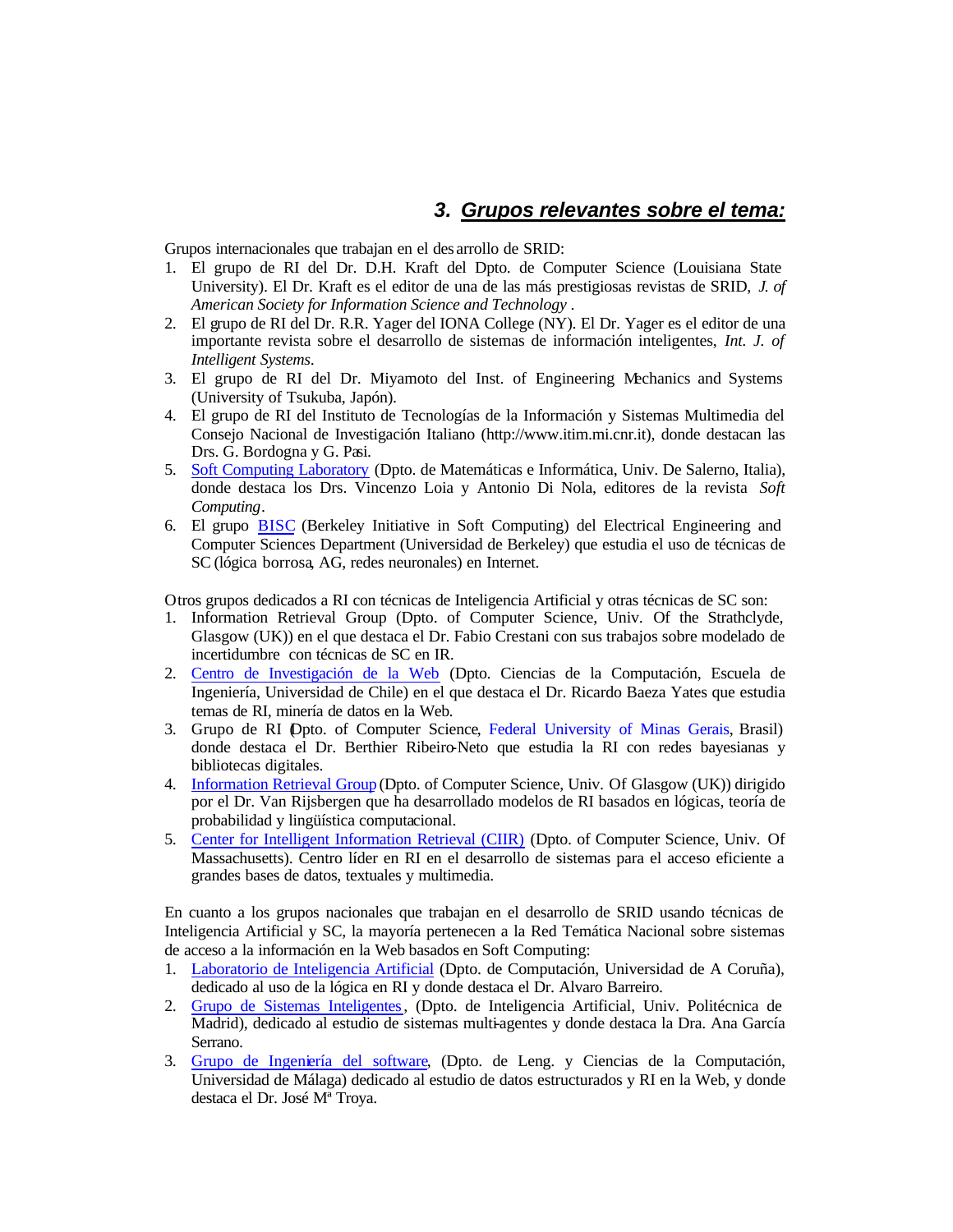- 4. Grupo de Compiladores y Lenguajes, (Dpto. de Computación, Universidades de A Coruña y Vigo), dedicado al desarrollo de SRID con lógicas y donde destaca el Dr. Manuel Vilares.
- 5. Grupo de RI y Bibliotecas digitales, (Dpto. de Informática de la Univ. de Valladolid), dedicado al desarrollo de SRID con documentos estructurados, sistemas colaborativos de RI y bibliotecas digitales, donde destaca el Dr. Jesús Vega.
- 6. Grupo de Tratamiento de la Incertidumbre en I.A (Dpto. de Ciencias de la Comp. e I.A, Universidad de Granada), dedicado al desarrollo de SRID con redes de creencia, donde destacan los Drs. Juan Huete y Luis M. De Campos.
- 7. Grupo de Proces amiento del Lenguaje y Sistemas de Información (Dpto. de Sist. Informáticos y Computación, Univ. de Alicante), que estudia la RI multilingüe en la web, donde destacan los Drs. Manuel Palomar y Antonio Ferrández.
- 8. Laboratorio de Sistemas Interactivos (Dpto. de Informática, Universidad Carlos III), dedicado al desarrollo de sistemas hipermedia y de acceso a la información y donde destaca la Dra. Paloma Díaz.
- 9. Programación lógica e ingeniería del software (Dpto. de Sistemas Informáticos y Computación, Universidad Politécnica de Valencia), dedicado al desarrollo de software orientado a la Web, destacando la Dra. Lidia Moreno.
- 10. Procesamiento de Lenguaje Natural (Dpto. de Lenguajes y Sistemas Informáticos, UNED), dedicado al desarrollo de SRID multi-lenguaje con técnicas de procesamiento de lenguaje natural, destacando la Dra. Felisa Verdejo.
- 11. Bibliotecas digitales (Dpto. de Lenguajes y Sist. Informáticos, Univ. De Sevilla), dedicado a RI y lenguajes SGML, XML, donde destaca el Dr. Jesús Torres.
- 12. Grupo de lenguaje natural de la UPC (Dpto. Lenguajes y Sist. Informáticos, Univ. Politécnica de Cataluña), que estudia los SRID multi-lenguaje con técnicas de procesamiento de lenguaje natural, y donde destaca el Dr. Horacio Rodríguez.
- 13. Grupo de estructura de datos y lingüística computacional (Dpto. de Informática y Sistemas, Univ. Las Palmas de Gran Canarias), dedicado al estudio de estructuras de datos para la RI, destacando el Dr. Octavio Santana.
- 14. Grupo de procesamiento del lenguaje (Dpto. de Informática, Univ. De Jaen), donde destaca el Dr. Alfonso Ureña.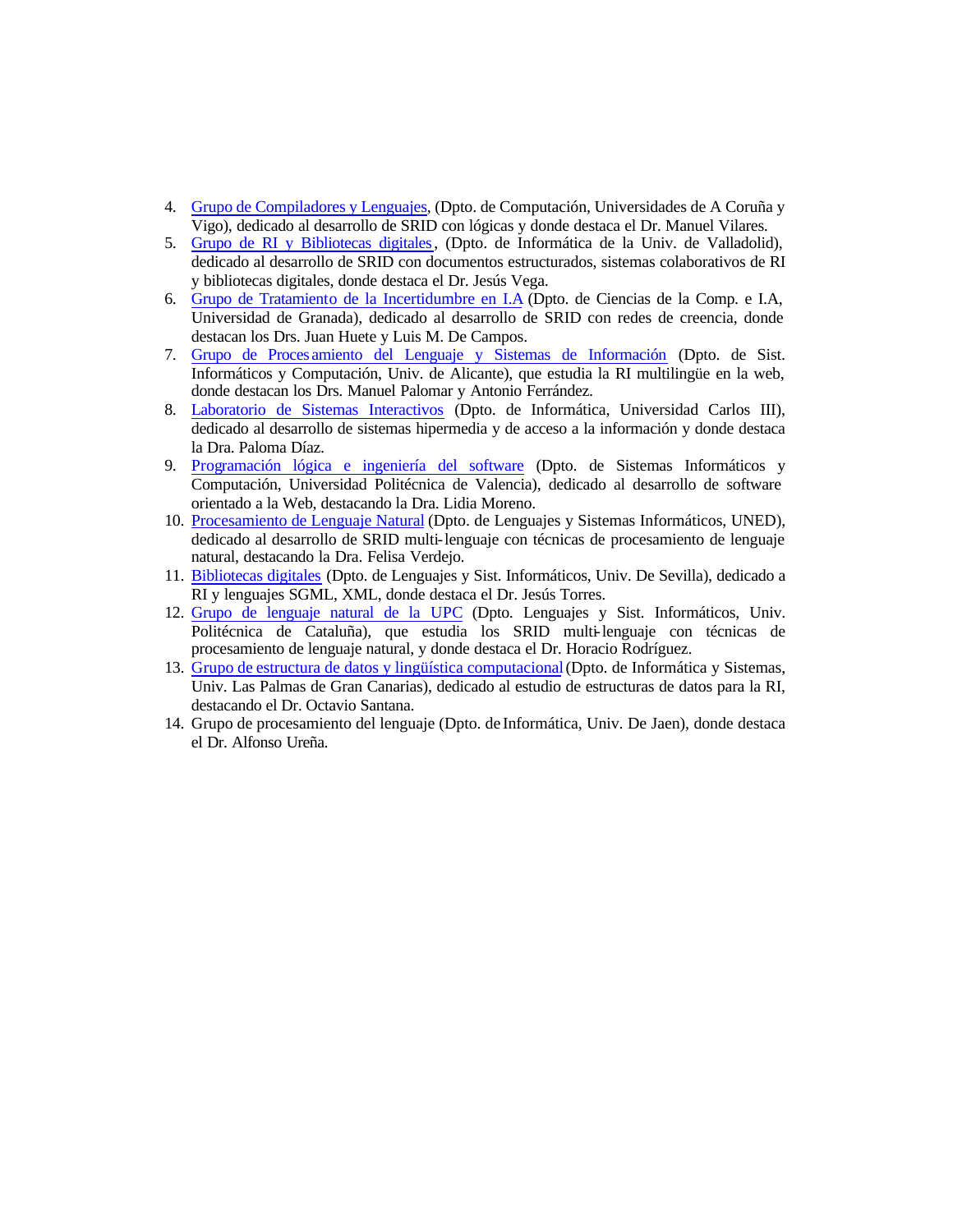# *4. Bibliografía.*

- Abásolo, C. and Gómez, M. (2002): A framework for meta-search based on numerical aggregation operators. In Procceedings of the Congrés Català d'Intel.ligència Artificial, CCIA 2002.
- Allan, J., Callan, J.P., Croft, W.B., Ballesteros, L., Byrd, D., Swan, R. & Xu, J. (1997). *Conference TREC*, 169-206.
- Baeza-Yates, R. & Ribeiro-Neto, B. (1999). *Modern Information Retrieval*. Essex, UK: Addison-Wesley.
- Bolc, L., Kowalski, A. & Kozlowska, M. (1985). A Natural Language Information Retrieval System with Extensions Towards fuzzy reasoning. *Int. J. of Man-Machine Studies*, 23, 335-367.
- Bordogna, G. & Pasi, G. (1993). A fuzzy linguistic approach generalizing boolean information retrieval: A model and its evaluation. *J. of the American Society for Information Science*, 44, 70-82.
- Bordogna, G. & Pasi, G. (1995). Linguistic aggregation operators of selection criteria in fuzzy information retrieval, *Int. J. of Intelligent Systems*, 10, 233-248.
- Bordogna, G., Carrara, P. Pasi, G. (1995). Fuzzy approaches to extend boolean information retrieval, P. Bosc, J. Kacprzyk Eds. Fuzziness in database management-systems, Germany: Physica-Verlag, 231-274.
- Brezeale, D. (1999). The Organization of Internet Web Pages Using Wordnet And Self-Organizing Maps. Masters thesis, University of Texas at Arlington, August 1999.
- Bruza, P.; McArthur, R. and Dennis S. (2000): Interactive Internet search: Keyword, directory and query reformulation mechanisms compared. In Proceedings of the 23rd Annual International ACM SIGIR Conference on Research and Development in Information Retrieval. 280 – 287.
- Callan, J.P., Croft, W.B. & Stephen, M. (1992). The INQUERY Retrieval System. DEXA 1992, 78-83.
- Chen, H. (1995). Machine Learning for Information Retrieval: Neural Networks, Symbolic Learning, and Genetic Algorithms. *J. of the American Society for Information Science*, 46(3), 194-216.
- Chen, H., Shankaranarayanan, G., She, L. & Iyer, A. (1998). A Machine Learning Approach to Induc tive Query by Examples: An Experiment Using Relevance Feedback, ID3, Genetic Algorithms, and Simulated Annealing. *J. of the American Society for Information Science*, 49(8), 693-705.
- Choi, D. (2001). Integration of document index with perception index and its application to fuzzy query on the Internet, Proceedings of the BISC Int. Workshop on Fuzzy Logic and the Internet, 68-72.
- Cooley, R., Mobasher, B., Srivastaba, J. (1997). Grouping web page references into transactions for mining world wide web browsing patterns, Technical report TR 97-021, University of Minnesota, Minneapolis.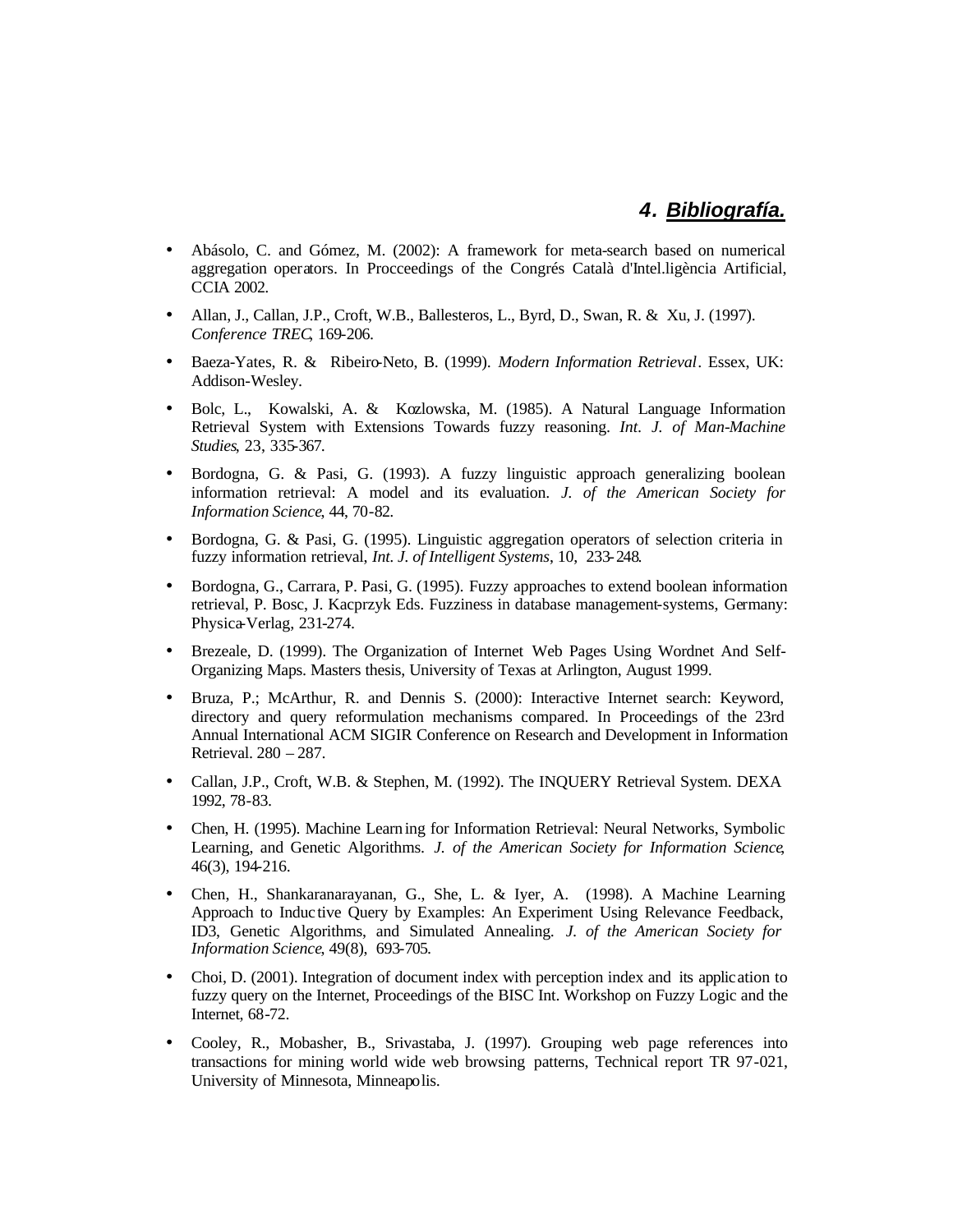- Cordón, O., Herrera-Viedma, E., Moya, F., Luque, M. & Zarco, C. (2002a). Uso de un Esquema de Nichos en un Algoritmo GA-P para el Aprendizaje Automático de Consultas Booleanas Extendidas*. Actas del Primer Congreso Español de Algoritmos Evolutivos y Bioinspirados (AEB'02),* 60-66.
- Cordón, O., Herrera-Viedma, E., Moya, F., Luque, M. & Zarco, C. (2002b). An Inductive Query by Example Technique for Extended Boolean Queries Based on Simulated-Annealing Programming*. Proc. of the Seventh International Society for Knowledge Organization Conference (ISKO'02),* pp. 429-436.
- Crestani, F. & Pasi G. (2000). *Soft Computing in Information Retrieval: Techniques and Applications*. Physica-Verlag (A Springer-Verlag Company), New York.
- Delgado, M., Martin-Bautista, M.J., Sánchez, D., Serrano, J.M., Vila, M.A. (2003). Association rules and fuzzy associations rules to find new query terms, Proc. of the Third Conference of the EUSFLAT, 49-53.
- Deerwester, Scott, Dumais, S.T., Furnas, G.W., Landauer, T.K., Harshman, R. (1990). Indexing by latent semantic analysis, Journal of the American Society for Information Science, 41(6), 391-407.
- Drucker, H., Shahrary, B. & Gibbon, D.C. (2002). Support Vector Machines: Relevance Feedback and Information Retrieval. *Information Processing & Management*, 38, 305-323.
- Efthimiadis, E. N. (1996). Query Expansion. ARIST, v31, 121-187.
- Ellis, D. (1996). *Progress & Problems in Information Retrieval*. London: Library Association Publishing.
- Fernandez, S. (2001). A contribution to the automatic processing of the synonymy using Prolog, PhD Thesis, University of Santiago de Compostela, Spain.
- Fernández, S., Sobrino, A.(2000). Hacia un tratamiento computacional de la sinonimia. In Revista de la Sociedad Española para el Procesamiento del Lenguaje Natural (SEPLN), Nº 26, September 2000, 89-95.
- Glover, E. J.; Lawrence, S.; Birming- ham, W. P. & Giles C. L. (1999): Architecture of a metasearch engine that supports user information needs. In Eighth International Conference on Information and Knowledge Management (CIKM'99) ACM, 210 216.
- Gonzalo, J., Verdejo, F., Chugur, I., Cigarran, J. (1998). Indexing with WordNet synsets can improve retrieval, Proc. of the COLING/ACL Work. on usage of WordNet in natural language processing systems.
- Gordon, M.D. (1991). User-Based Document Clustering by Redescribing Subject Descriptions with a Genetic Algorithm. *J. of the American Society for Information Science*, 42(5), 311-322.
- Harman, D. K. (1992). Relevance feedback and other query modification techniques. En: Frakes, W.B.; Baeza-Yates, R. (Eds.). *Information Retrieval: Data Structures and Algorithms*. NJ: Prentice Hall, 241-263.
- Harman, D. K. (1998). "Text REtrieval Conference -TREC's-: Providing a Test-Bed for Information Retrieval Systems". *Bulletin of the American Society for Information Science,* Apr/May, 11-13.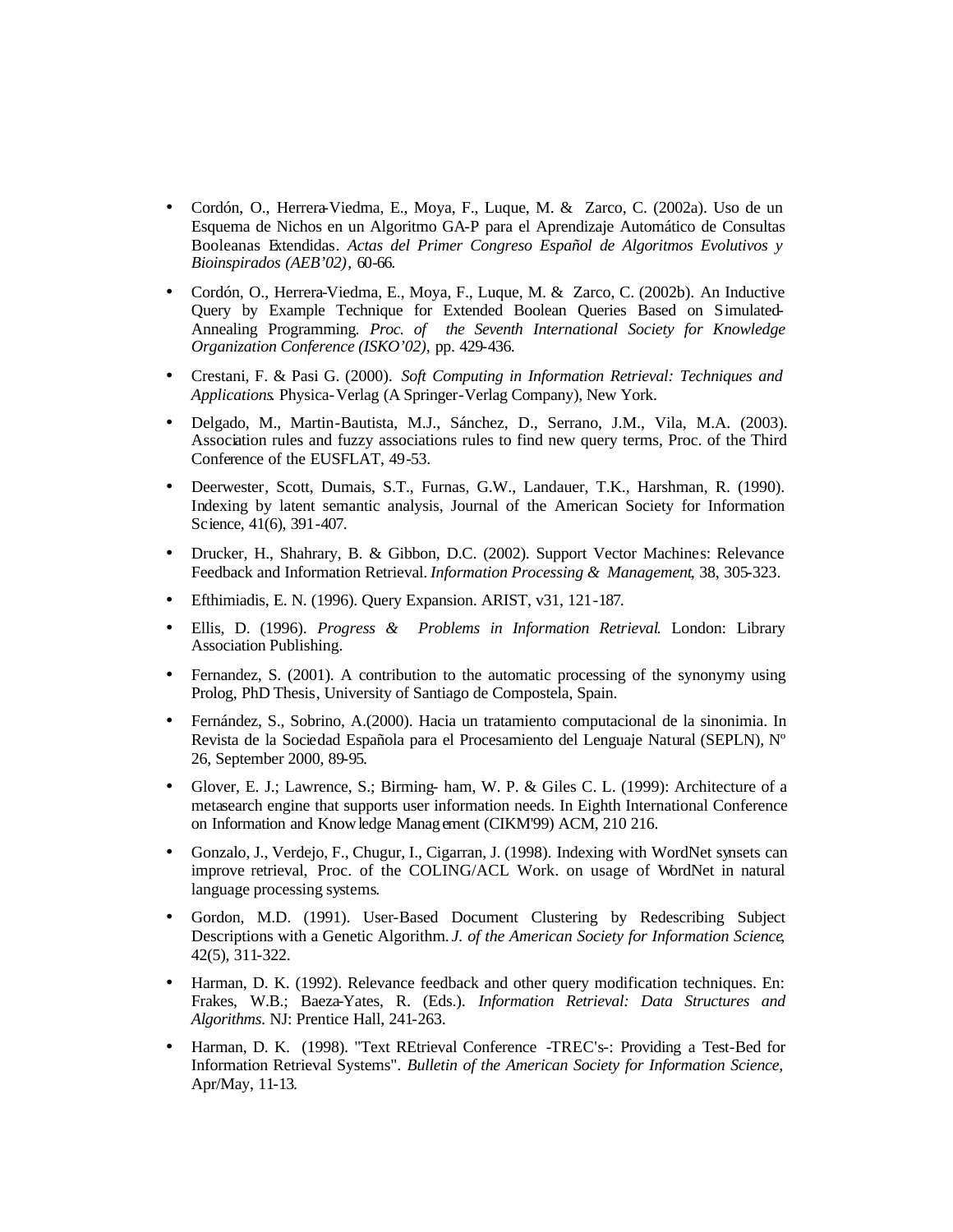- Herrera, F., Herrera-Viedma, E. & Martínez, L. (2000). A Fusion Approach for Managing Multi-Granularity Linguistic Term Sets in Decision Making. *Fuzzy Sets and Systems,* 114, 43-58.
- Herrera, F., Lozano, M. & Verdegay, J.L. (1998). Tackling Real-Coded Genetic Algorithms: Operators and tools for the Behaviour Analysis. *Artificial Intelligence Review,* 12, 265-319.
- Herrera-Viedma, E. (2000a). An Information Retrieval System with Ordinal Linguistic Weighted Queries Based on Two Weighting Semantics. *Proc. Of the 7th International Conference on Information Processing and Management of Uncertainty in Knowledge-Bases Systems* (IPMU'2000), Vol. I, 454-461.
- Herrera-Viedma, E. (2000b). Modeling the Query Subsystem of a Linguistic IRS for Expressing Qualitative and Quantitative Restrictions on Query Terms. *Actas del X Congreso Español sobre Tecnologías y Lógica Fuzzy (ESTYLF´2000),* 181-186.
- Herrera-Viedma, E. (2001a). Modeling the retrieval process for an information retrieval system using an ordinal fuzzy linguistic approach. *Journal of the American Society for Information Science and Technology*, 52(6), 460-475.
- Herrera-Viedma, E. (2001b). An information retrieval system with ordinal linguistic weighted queries based on two weighting elements. *Int. J. Uncertainty, Fuzziness and Knowledge-Based Systems*, 9, 77-88.
- Herrera-Viedma, E., Cordón, O., Herrera, J.C. & Luque, M. (2002). An IRS Based on Multi-granular Linguistic Information. *Proc. Of the 7th International Conference of the International Society for Knowledge Organization (ISKO'02),* 372-378*.*
- Herrera-Viedma, R., Pasi, G. (2003). Fuzzy approaches to access information on the Web: recent developments and research trends, Proc. of the Third Conference of the EUSFLAT, 25-31.
- Holland, J.H. (1975). *Adaption in Natural and Artificial Systems*. Ann Arbor: The University of Michigan Press.
- Horng, J-T. & Yeh, C-C. (2000). Applying Genetic Algorithms to Query Optimiz ation in Document Retrieval*. Information Processing & Management*, 36, 737-759.
- Howard, L. & D´Angelo, D. (1995). The GA-P: a Genetic Algorithm and GeneticProgramming Hybrid. *IEEE Expert* , 11-15.
- Ide, E. (1971). New Experiments in Relevance Feedback. In: Salton, G. (Ed.) *The SMART Retrieval System*. Englewood Cliffs, N.J.: Prentice-Hall, 337-54.
- Ingwersen, P. (1996). Cognitive perspective of information retrieval interaction: elements of a cognitive IR theory*. J. of Documentation*, 52 (1), 3-50.
- Kerschberg, L.; Kim, W. and Scime, A. (2001): A Semantic Taxonomy-Based Personalizable Meta-Search Agent. Second International Conference on Web Information Systems Engineering (WISE'01).
- King-Ip, L., Ravikumar, K. (2001). A similarity-based soft clustering algorithm for documents, Proc. of the Seventh Int. Conf. on Database Sys. for Advanced Applications.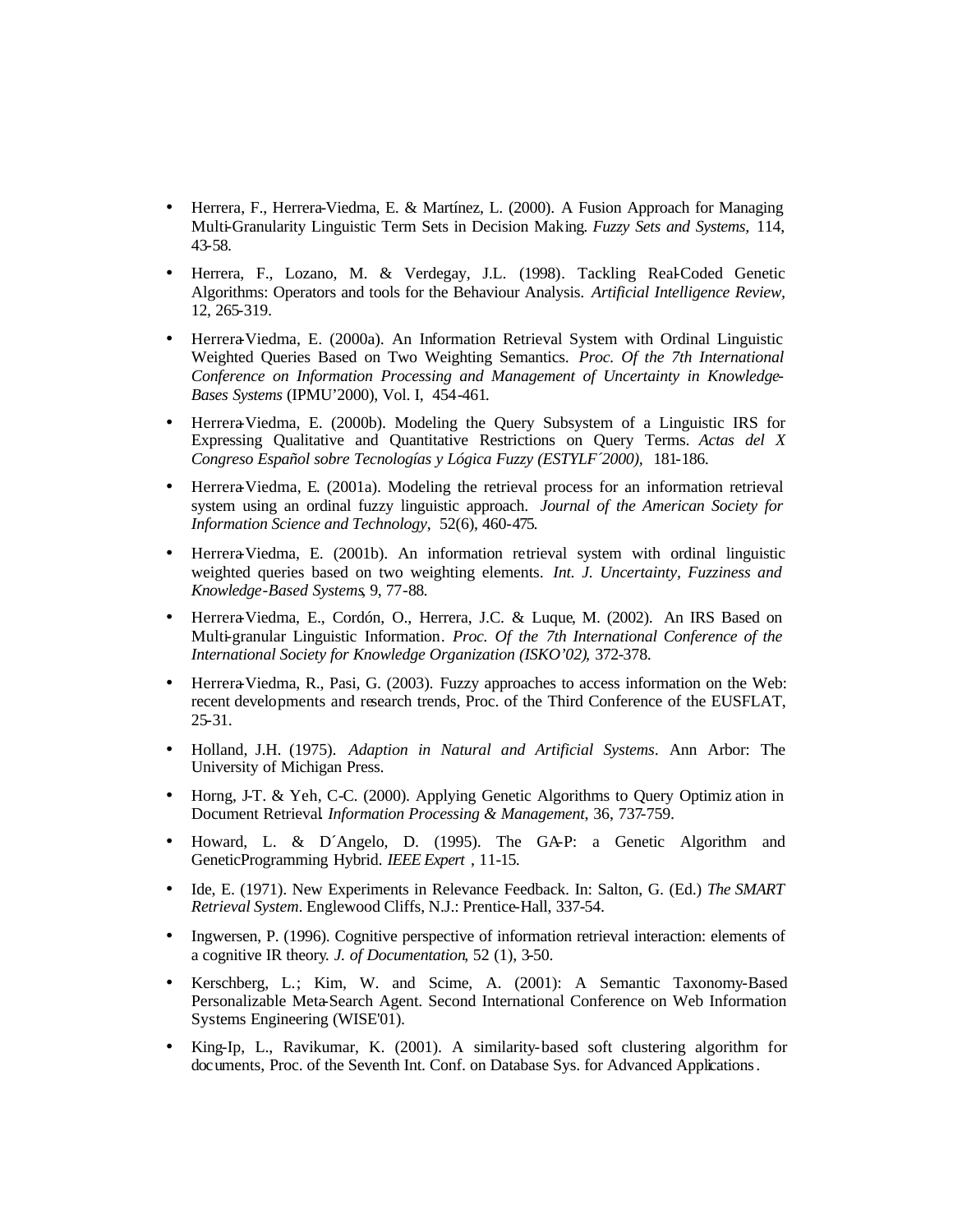- Kiryakov, A.K., Simov, K.I. (1999). Ontologically supported semantic matching, Proceedings of "NODALIDA'99: Nordic Conference on Computational Linguistics", Trondheim.
- Korfhage, R. R. (1997). *Information Storage and Retrieval*. New York: Wiley Computer Publishing.
- Kraft, D.H., Bordogna, G. & Pasi, G.(1994). An extended fuzzy linguistic approach to generalize Boolean information retrieval, *Information Sciences,* 2, 119–134.
- Kraft, D.H., Petry, F.E., Buckles, B.P., & Sadasivan, T. (1997). Genetic Algorithms for Query Optimization in Information Retrieval: Relevance Feedback. En: Sanchez, E., Shibata, T., Zadeh, L.A., (Eds.). *Genetic Algorithms and Fuzzy Logic Systems. Soft Computing Perspectives*, 155-173.
- Krovetz, R.: Viewing morphology as an inference process, in Proceedings of ACM SIGIR Conference, 16, 1993, pp. 191-202
- Lafourcade, M., Prince, V. (2001). Relative Synonymy and conceptual vectors, Proceedings the Sixth Natural Language Processing Pacific Rim Symposium, Japan, (202), 127-134.
- Leacock, C., Chodorow, M. (1998), Combining local context and Wordnet similarity for word sense disambiguation, In WordNet, an Electronic Lexical Database, MIT Press, Cambridge Ma, 285-303.
- Kowalski, G.: Information retrieval systems: Theory and Implementation. Kluwer Academic Publishers. 1997.
- Li, Z.; Wang, Y. and Oria, V. (2001): A New Architecture for Web Meta-Search Engines, in Proceedings of the 2001 Americas Conference on Informatio n Systems, Boston, MA, 2001.
- López-Pujalte, C., Guerrero, V.P & Moya, F. (2002a). A Test of Genetic Algorithms in Relevance Feedback. *Information Processing and Management* , 38 (6), 793-805.
- López-Pujalte, C., Guerrero, V.P & Moya, F. (2002b). Order-Based Fitness Functions for Genetic Algorithms Applied to Relevance Feedback. *Journal of the American Society for Information Science and Technology*. Por aparecer.
- López-Pujalte, C., Guerrero, V.P. & Moya, F. (2002c). Funciones de Adaptación Óptimas para Implementar la Retroalimentación por Relevancia en los Sitemas de Recuperación de Información Actuales*. Actas del I Congreso Español de Algoritmos Evolutivos y Bioinspirados* , 67-72.
- López-Pujalte, C.; Guerrero, V.P. & Moya, F. (2002d). Evaluation of the Application of Genetic Algorithms to Relevance Feedback. Proc. of  $7<sup>th</sup>$  International ISKO Conference, 422-428.
- López-Pujalte, C., Guerrero, V.P & Moya, F. (2002e). Genetic Algorithms in Relevance Feedback: A Second Test and New Contributions. *Information Processing and Management.* Por aparecer.
- Loupy, C., El-Bèze, M. (2002). Managing synonymy and polysemy in a document retrieval system using WordNet, Proceedings of the LREC2002: Workshop on Linguistic Knowledge Acquisition and Representation.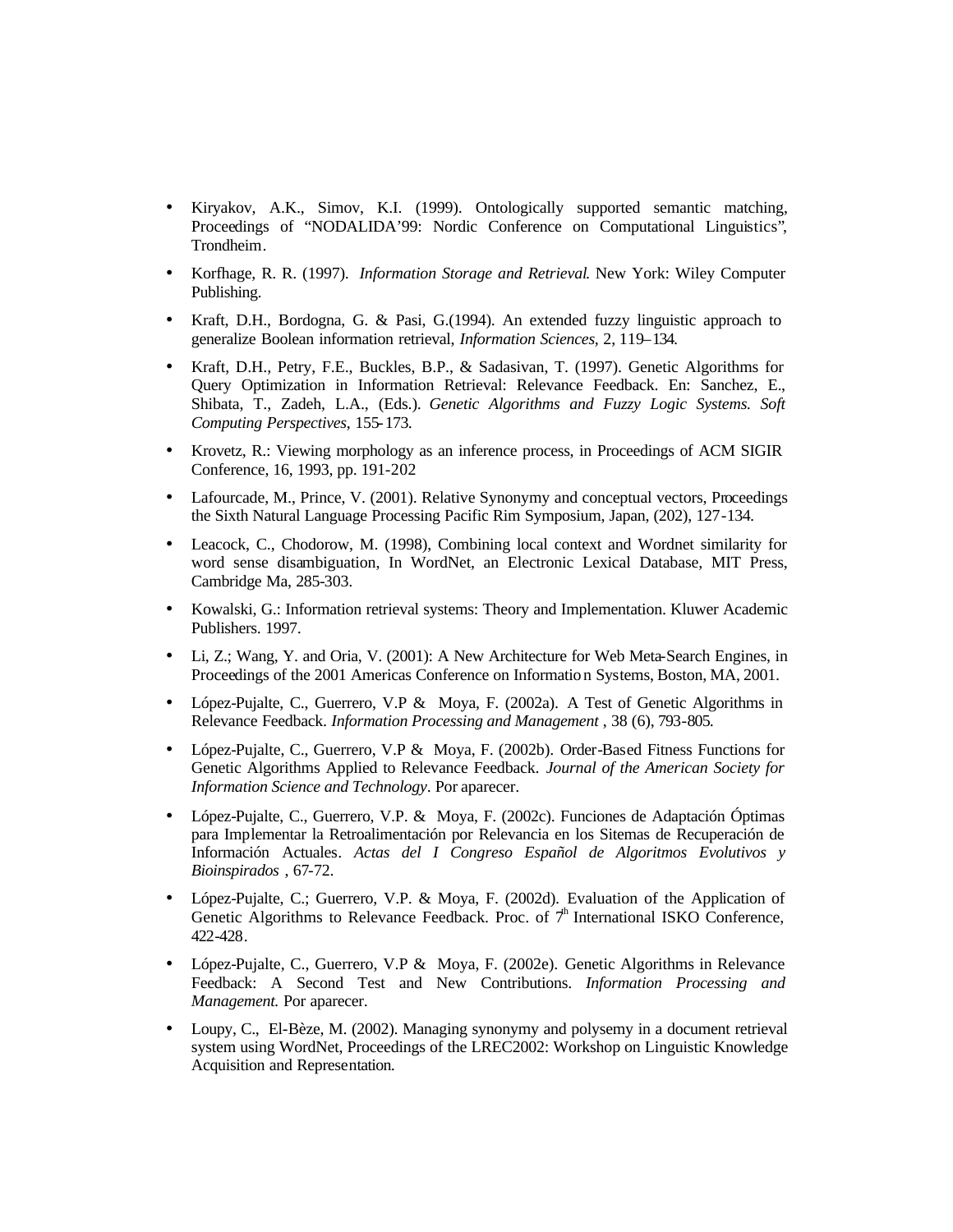- Martín-Bautista, M.J.; Vila, M.A. & Larsen, H.L. (1999). A Fuzzy Genetic Algorithm Approach to an Adaptive Information Retrieval Agent. *J. of the American Society for Information Science*, 50(9), 760-771.
- Martin-Bautista, M.J., Vila, M., Kraft, D., Chen, J. (2001). User profiles and fuzzy logic in web retrieval, Proc. of the BISC Int. Workshop on Fuzzy Logic and the Internet, 19-24.
- Miller, G. (ed.) (1990). WORDNET: An Online Lexical Database. International Journal of Lexicography,  $3(4)$ .
- Miller, G.A. (1995). WordNet: A lexic al database for English, Communications of the ACM 11, 39-41.
- Miyamoto, S., Miyake, T. Nakayama, K. (1983). Generation of pseudothesaurus for information retrieval based on co-occurrences and fuzzy set operations, IEEE Transactions on Systems, Man and Cybernetics, Vol 13, 1, 62-70.
- Miyamoto, S. (1990). Information retrieval based on fuzzy associations, Fuzzy Sets and Systems, 38 (2), 191-205.
- Miyamoto, S. (1990). *Fuzzy Sets in Information Retrieval and Cluster Analysis*. Kluwer Academic Publishers.
- Ohgaya, R., Takagi, T., Fukano, K., Taniguchi, K. (2002). Conceptual fuzzy sets- based navigation system for Yahoo!, Proc. of the 2002 NAFIPS annual meeting, 274-279.
- Olivas, J.A., Garcés, P.J., Romero, F.P. (2003). An application of the FIS-CRM model to the FISS metasearcher: Using fuzzy synonymy and fuzzy generality for representing concepts in documents, Int. Journal of Approximate Reasoning 34, 201-219.
- Pasi, G. (2002). Flexible information retrieval: some research trends, Mathware and Soft Computing 9, 107-121.
- Perkovitz, M., Etzioni, O. (2000). Towards adaptive web sites: Conceptual framework and case study, Artificial Intelligence 118, 245-275.
- Porter, M. F. (1980). An Algorithm for Suffix Stripping. Program, 14(3): 130-137.
- Ramakrishnan, G., Prithviraj, BP., Deepa E. et al, (2004). Soft word disambiguation, Second Global WordNet Conference, 2004.
- Ricarte, I., Gomide, F. (2001). A reference model for intelligent information search, Proc. of the BISC International Workshop on Fuzzy Logic and the Internet, 80-85.
- Robertson, A.M. & Willet, P. (1994). Generation of Equifrequent Groups of Words Using a Genetic Algorithm. *J. of Documentation*, 50(3), 213-232.
- Robertson, A.M. & Willet, P. (1996). An Upperbound to the Performance of Ranked-Output Searching: Optimal Weighting of Query Terms Using a Genetic Algorithm. *J. of Documentation*, 52(4), 405-420.
- Rocchio, J.J. (1971) Relevance Feedback in Information Retrieval. En: Salton, G. (Ed*.) The SMART Retrieval System: Experiments in Automatic Processing*. Englewood Cliffs, NJ: Prentice-Hall, 313-323.
- Romero, F. P.; Garcés, P.; Olivas, J. A. (2002). Improving Internet Intelligent Agents using Fuzzy Logic and Data Mining Techniques. Proc. of the International Conference on Artificial intelligence IC-AI'02, 225-230.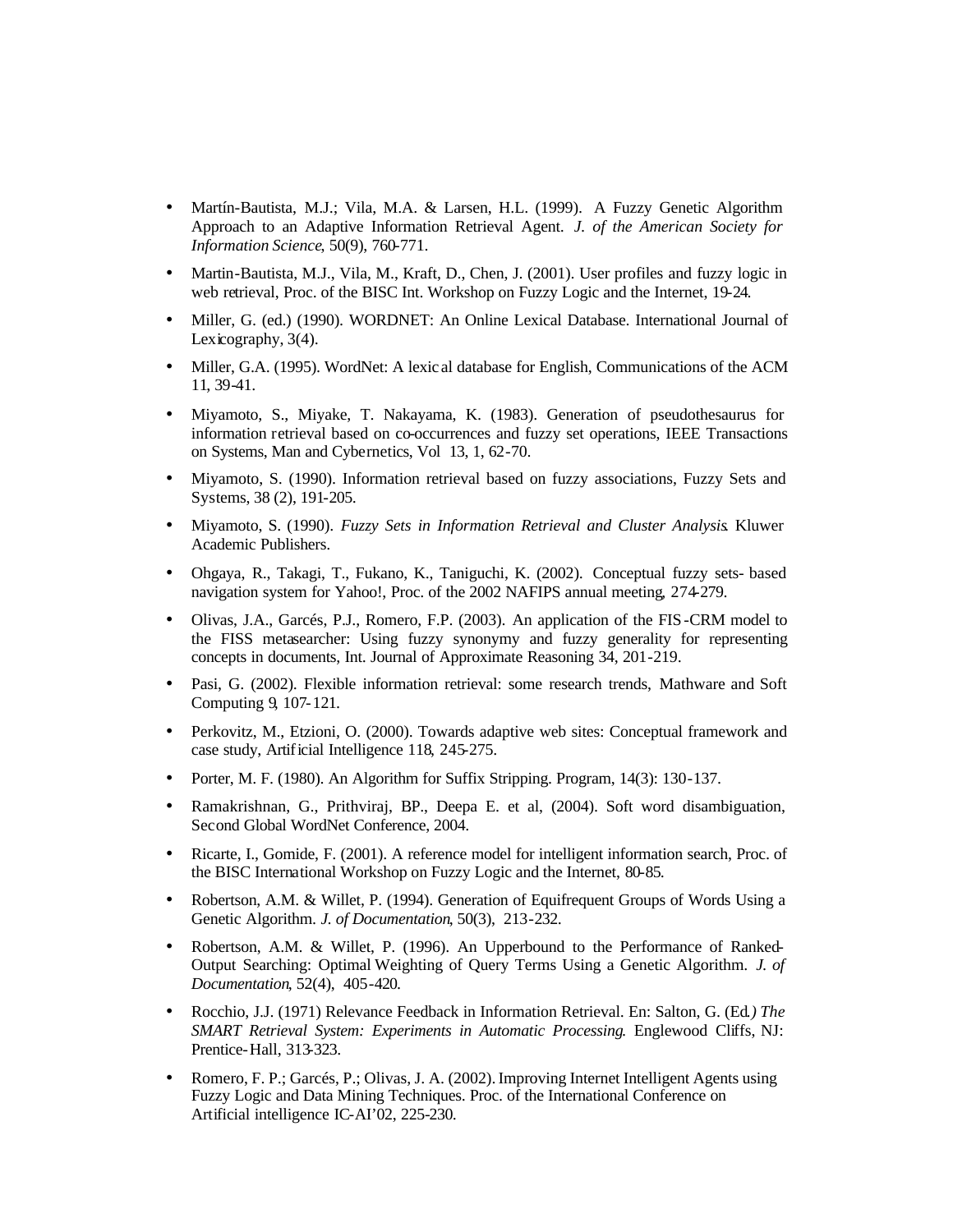- Salton, G., Wang, A., Yang, C.S.A. (1975). Vector space model for automatic indexing, Communic ations of the ACM 18, 613-620.
- Salton, G. & Buckley, C. (1990). Improving retrieval performance by relevance feedback*. J. of the American Society for Information Scienc e*, 41(4), 288-297.
- Salton, G. & McGill, M.H. (1983). *Introduction to Modern Information Retrieval*. New York: McGraw-Hill.
- Salton, G. (1989). *Automatic Text Processing The Transformation, Analysis and Retrieval of Information by Computer*. Addison Wesley Publishing Company.
- Sánchez, L., Couso, I. & Corrales, J.A. (2001). Comparing GP Operators with SA Search to Evolve Fuzzy Rule Classifiers. *Information Sciences*, 136(1-4), 175-192.
- Sánchez, E., Miyano, H. & Brachet, J.P. (1995). Optimization of Fuzzy Queries with Genetic Algorithms. Application to a Data Base of Patents in Biomedical Engineering. *Proc. Sixth IFSA World Congress*, Vol. II, 293-296.
- Serrano-Guerrero, J.; Olivas, J. A. (2004). Discovery of conceptual relations for ontology construction in GUMSe. 2004 Annual Meeting of the North American Fuzzy Information Processing Society Proceedings - NAFIPS, IEEE, Banff, Alberta, Canada, 647 - 651.
- Smith, M.P. & Smith, M., (1997). The Use of Genetic Programming to Build Boolean Queries for Text Retrieval Through Relevance Feedback. *J of Information Science*, 23:6,423-431.
- Spark Jones, K. A.: Information Retrieval and Artificial Intelligence, Artificial Intelligence, 114, 1999, pp. 257-281.
- Spink, A. (2002). A user-centered approach to evaluating human interaction with web search engines: an exploratory study. *Information Processing & Management*, 38 401-426.
- Sun, J., Shaban, K., Poddre, S., Karry, F., Basir, O., Kamel, M. (2003). Fuzzy Semantic measurement for synonymy and its application in an automatic question-answering system, IEEE Int. Conference on National Language Processing and Knowledge Engineering, Beijing.
- Tang, Y., Zhang, Y. (2001). Personalized library search agents using data mining techniques, Proceedings of the  $1<sup>s</sup>$  BISC Int. Workshop on Fuzzy Logic and the Internet, 119-124.
- Takagi, T., Tajima, M. (2001). Proposal of a search engine based on conceptual matching of text notes, Proc. of the BISC Int. Workshop on Fuzzy Logic and the Internet, 53-58
- Van Rijsbergen, C. J. (1979). *Information Retrieval*. 2nd ed. London: Butterworths.
- Voorhees, E. (1998). Using WordNet for text retrieval, In WordNet: an electronic lexical database, MIT Press.
- Vrajitoru, V. (1998). Crossover Improvement for the Genetic Algorithm in Information Retrieval. Information Processing & Management, 34(4), 405-415.
- Whaley, J.M. (1999). An application of word sense disambiguation to information retrieval, Dartmouth College Computer Science Technical Report PCS-TR99-352.
- Widyantoro, D., Yen, J. (2001). Incorporating fuzzy ontology of term relations in a search engine, Proceedings of the BISC Int. Workshop on Fuzzy Logic and the Internet, 155-160.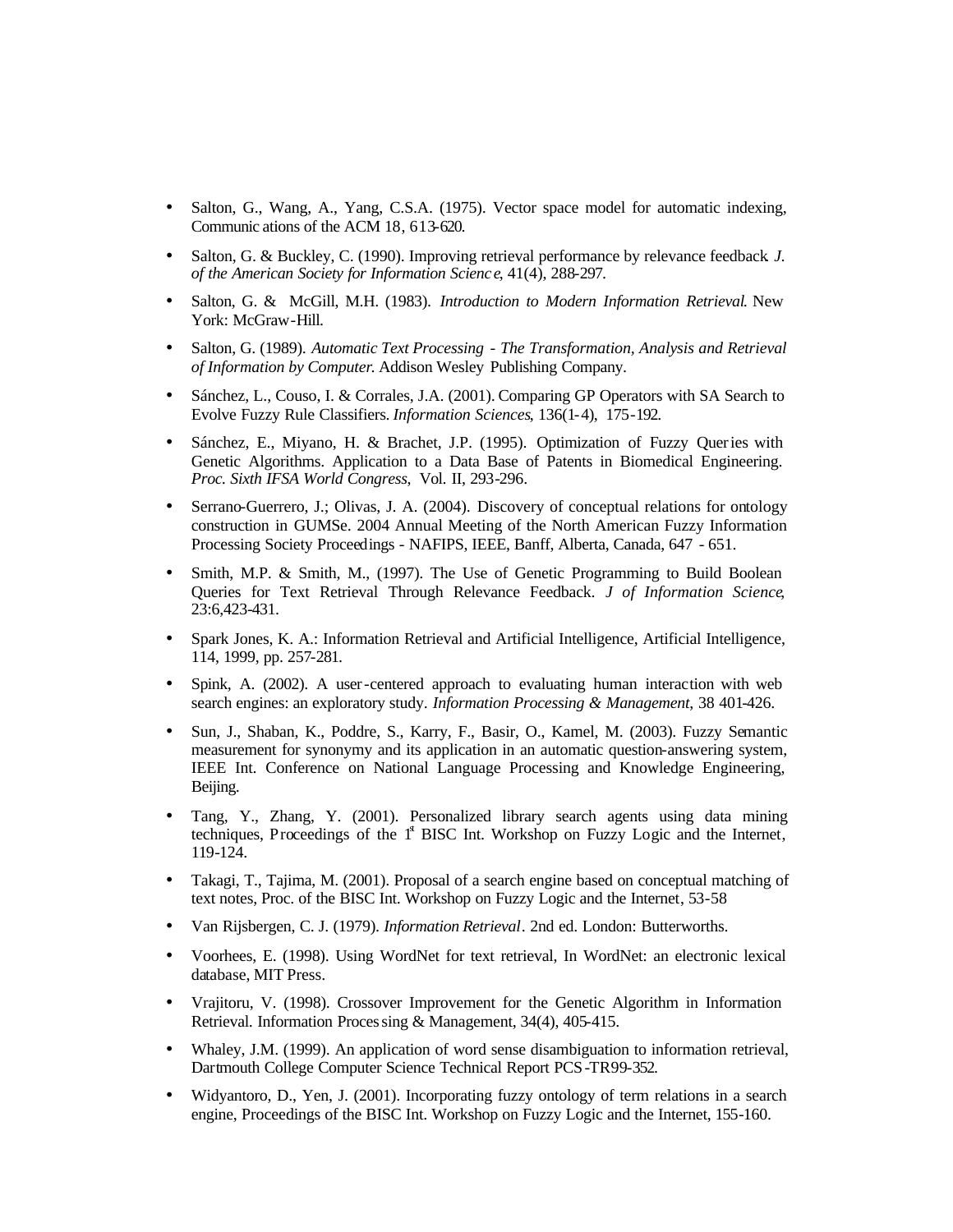- Yager, R.R. (1988). On Ordered Weighted Averaging Aggregation Operators in Multicriteria Decision Making*. IEEE Trans. on Systems Man and Cybernetics*, 18(1), 183- 190.
- Yang, J.J. & Korfhage, R.R. (1994). Query Modification Using Genetic Algorithms in Vector Space Models. *Int. J. of Expert Systems*, 7(2), 165-191.
- Xie, H. (2002). Patterns between interactive intentions and information-seeking strategies*. Information Processing & Management,* 38(1), 55-77.
- Zadeh, L. A. (1965). Fuzzy Sets. *Information and Control*, 8, 338-353.
- Zadeh, L. A. (1975). The Concept of a Linguistic Variable and its Applications to Approximate Reasoning. Part I, *Information Sciences*, 8, 199-249. Part II, *Information Sciences*, 8, 301-357. Part III, *Information Sciences*, 9, 43-80.
- Zadeh, L. A. (1987). Fuzzy Sets and Applications (Selected Papers, edited by R. R. Yager, S. Ovchinnikov, R. M. Tong, H. T. Nguyen), John Wiley, Nue va York.
- Zadeh, L. A. (2003). From search engines to Question-Answering System: The need for new tools, E. Menasalvas, J. Segovia, P.S. Szczepaniak (Eds.): Proceedings of the Atlantic Web Intelligence Conference - AWIC'2003. Lecture Notes in Computer Science (LNCS), Springer.
- Zamir, O., Etzioni, O. (1999). Grouper: A dynamic clustering interface to web search results, Proceedings of the WWW8.

# **OTRAS REFERENCIAS (ESTADO DEL ARTE).**

[Aaslberg, 92] Aalbersberg, I. J.: Incremental relevance feedback, *in Proceedings of the Fifteenth Annual International ACM SIGIR Conference on Research and Development in Information Retrieval, Copenhagen*, 1992, pp. 11-22.

[Abiteboul, 97] Abiteboul, S.; Quass, D.; McHugh, J.; Widom, J.; Wiener, J. L.: The lorel query language for semiestructured data*. International Journal on Digital Libraries*, 1(1), 1997, pp. 68-88.

[Agirre, 95] Agirre, E.; Rigau, G.: A Proposal for Word Sense Disambiguation using Conceptual Distance, *in Proceedings of the First International Conference on Recent Advances in Natural Language Processing*, Velingrad, 1995.

[Agirre, 96] Agirre, E.; Rigau, G.: Word Sense Disambiguation Using Conceptual Density, *in Proceedings of the 16th International Conference on Computational Linguistics (Coling'96)*, Copenhagen, Denmark, 1996, pp. 16-22.

[Agirre, 00]Agirre, E.; Ansa, O.; Hovy, E.; Martínez, D.: Enriching very large ontologies using the WWW, *in Proceedings of the Workshop on Ontology Construction of the European Conference of AI (ECAI), 2000.*

[Agirre, 03] Agirre, E. and Lopez de Lacalle, O.: Clustering WordNet Word Senses, *in Proceedings of the Conference on Recent Advances on Natural Language Processing (RANLP '03)*, Borovets, Bulgary. 2003.

[Agrawal, 98] Agrawal, R.; Chakrabarti, S.; Dom, B.; Raghavan, P.: Scalable feature selection, classification and signature generation for organizing large text databases into hierarchical topic taxonomies, *VLDB Journal*, 1998.

[Armstrong, 95] Armstrong, R.; Freitag, D.; Joachims, T.; Mitchell, T.: WebWatcher: A Learning Apprentice for the World Wide Web, *in Proceedings of the 1995 AAAI Spring Symposium on Information Gathering from Heterogeneous, Distributed environments*, 1995.

[Aslam, 01] Aslam, J. A.; Montague, M.: Models for Metasearch, *in Proceedings of 24th Internationsl ACM SIGIR*, New Orleans, Louisiana, USA, 2001, pp. 276-283.

[Baeza-Yates, 99] Baeza-Yates, R.; Ribeiro-Neto, B.: Modern Information Retrieval, *ACM Press*, 1999.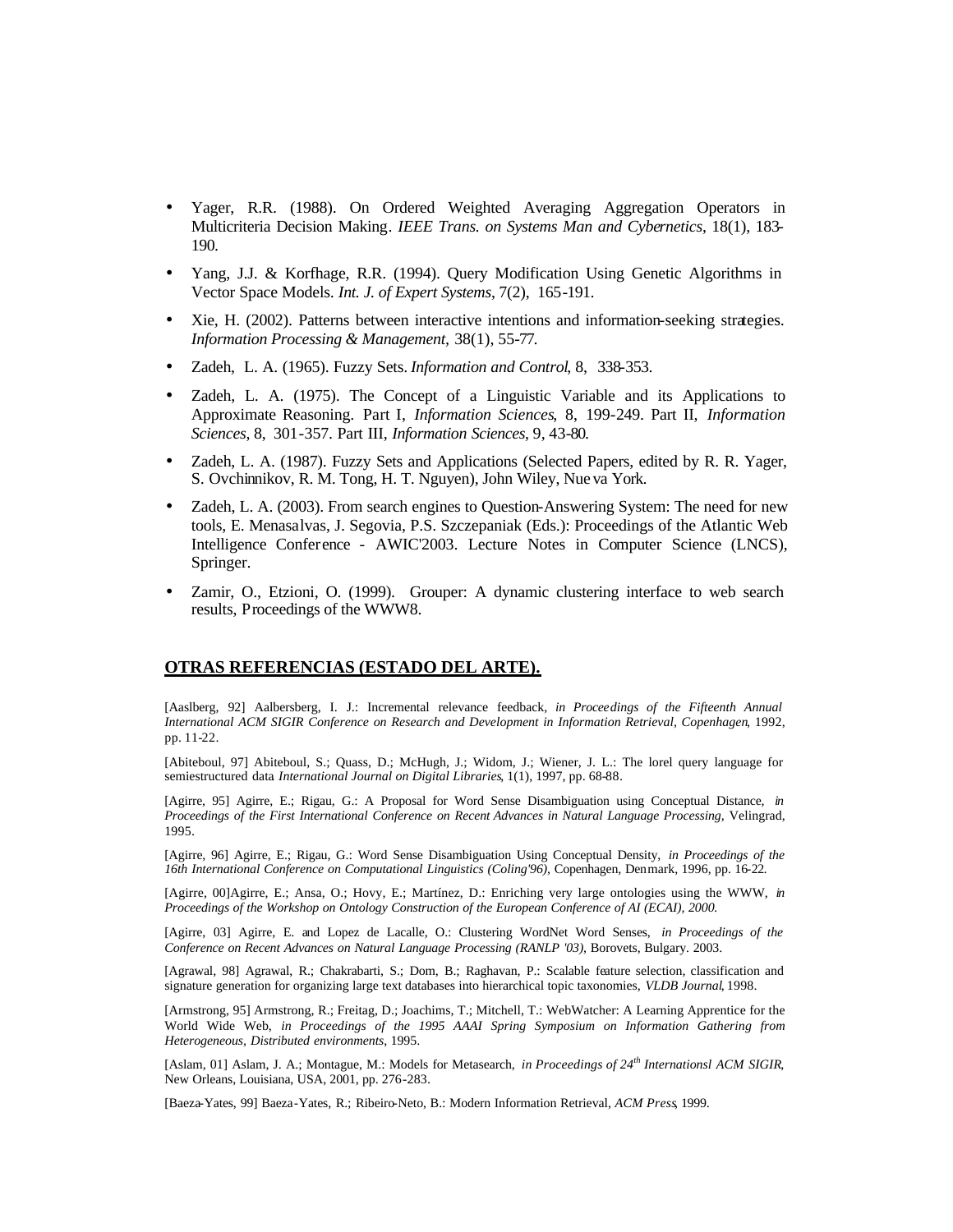[Baeza-Yates, 00] Baeza Yates, R.: Desenredando La Madeja, *NOVATICA*, May-jun 2000, 25 aniversario, 2000, pp. 72-77.

[Banerjee, 02] S. Banerjee and T. Pedersen. An Adapted Lesk Algorithm for Word Sense Disambiguation Using WordNet, *in Proceedings of the Third International Conference on Intelligent Text Processing and Computational Linguistics*, Mexico City, 2002.

[Belkin, 82] Belkin, N. J.; Oddy, R. N.; Brooks, H. M.: ASK for information retrieval: Part I. Background and theory, *Journal of Documentation*, 38(2), 1982, pp. 61-71.

[Belkin, 82] Belkin, N. J.; Oddy, R. N.; Brooks, H. M.: ASK for information retrieval: Part II. Results of a design study, *Journal of Documentation*, 38(3), 1982, pp. 145-164.

[Berners-Lee, 01] Berners-Lee, T.; Hendler, J.; Lassila, O.: The Semantic Web, Scientific American, 2001.

[Berzal, 02] Berzal, F.; Martín-Bautista, M. J.; Vila, M. A.; Blanco, I. J.: La lógica difusa en el proceso de recuperación de información. *ESTYLF 2002*. León, 2002.

[Billerbeck, 03] Billerbeck, B.; Scholer, F.; Williams, H. E.; Zobel, J.: Query Expansion using Associated Queries, *in Proceedings of the CIKM International Conference on Information and Knowledge Management*, O. Frieder, J. Hammer, S. Quershi, and L. Seligman (eds), New Orleans, Louisiana, 2003, pp. 2-9.

[Billsus, 96] Billsus, D.; Pazzani, M.: Revising User Profiles: The Search for Interesting Web Sites, *in Proceedings of the Third International Workshop on Multistrategy Learning (MSL '96)*, AAAI Press, 1996.

[Blair, 90] Blair, D.C.: Language and representation in information retrieval, Amsterdam, *Elsevier Science Publishers*, 1990.

[Blanco, 03] Blanco Gómez, M.: Estudio de buscadores, 2003.

[Bollacker, 00] Bollacker, K. D.: Discovering Relevant Scientific Literature on the Web, *IEEE Intelligent Systems*, Vol. 15, No. 2, 2000, pp. 42-47.

[Bordogna, 96] Bordogna, G.; Pasi, G.: Controlling Retrieval through a User-Adaptive Representation of documents, *International Journal of Approximate Reasoning* 12, 1996, pp. 317-399.

[Bowman, 94] Bowman, C. M.; Danzig, P. B.; Hardy, D. R.; Manber, U.; Schwartz, M. F.: The Harvest information discovery and access system, *in Proceedings 2nd International WWW Conference*, 1994, pp. 763-771.

[Boy, 94] Boy, G.: Interface Agents for Handling Fuzzy Descriptors in Information Retrieval, *Information Processing and Management of Uncertaintyin Knowledge-Based Systems IPMU'94*, Paris, Francia, 1994.

[Brezeale, 99] Brezeale, D.: The Organization of Internet Web Pages Using WordNet and Self-Organizing Maps, *Master of Science in Computer Science and Engineering*, University of Texas at Arlington, 1999.

[Brickley & Guha, 02] Brickley, D.; Guha, R. V.: Resource Description Framework (RDF) Schema Specification 1.0: W3C Working Draft. 2002.

[Brin, 98] Brin, S.; Page, .: The Anatomy of a Large-Scale Hypertextual Web Search Engine*, in Proceedings of 7th WWW Conference*, 1998.

[Brown, 94] Brown, C. M.; Danzig, P. B.; Hardy, D.; Manber, U.; Schwartz, M. F.: The Harvest information discovery and access system, *in Proceedings of the Second International World Wide Web Conference*, 1994, pp. 763-771.

[Bruza, 93] Bruza, P. D.: Stratified Information Disclosure: A Synthesis between Information Retrieval and Hypermedia*, PhD thesis*, University of Nijmegen, Nijmegen, The Netherlands, 1993.

[Bruza, 00] Bruza, P.; McArthur, R.; Dennis, S.: Interactive Internet search: Keyword, directory and query reformulation mechanisms compared, *Special Interest Group on Information Retrieval (SIGIR)*, 2000.

[Budanitsky, 01] Budanitsky, A.; Hirst, G.: Semantic distance in WordNet: An experimental, application-oriented evaluation of five measures, *in Workshop on WordNet and Other Lexical Resources, Second meeting of the North American Chapter of the Association for Computational Linguistics*, Pittsburgh, June 2001.

[Buono, 02] Buono, P.; Costabile, M. F.; Guida, S.; Piccinno, A.; Tesoro, G.: Integrating User Data and Collaborative Filtering in a Web Recommendation System, *in "Hypermedia: Openness, Structural Awareness, and Adaptivity",*

[Cacheda, 01] Cacheda, F.; Viña, A.: Understanding how people use search engines: a statical analysis for e-Business, 2001.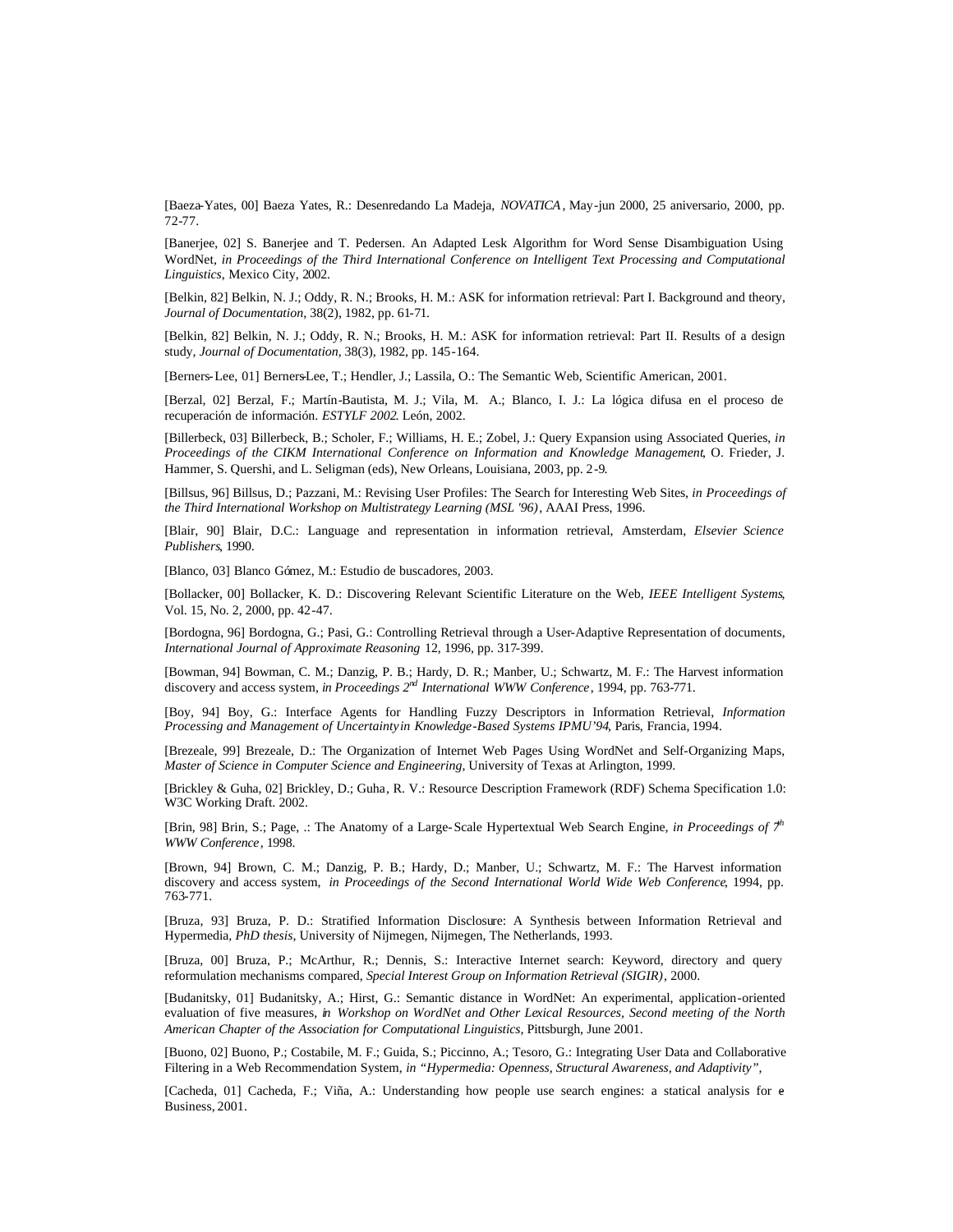[Cacheda, 01] Cacheda, F.; Viña, A.: Simulación para la Evaluación de Sistemas de Recuperación de Información en el WWW, *Actas del Primer Congreso Iberoamericano de Telematica (CITA 2001)*, Cartagena de Indias, Colombia, 2001.

[Cañas, 03] Cañas, A. J.; Valerio, A.; Lalinde -Pulido, J.; Carvalho, M.; Arguedas, M.: Using WordNet for Word Sense Disambiguation to Support Concept Map Construction, *SPIRE 2003*, Manaus, Brazil, 2003.

[Casasola, 97] Casasola, E.; Gauch, S.: Intelligent Information Agent for the World Wide Web, *Information and Telecommunication Technology Center*, Technical Report: IITTC-FY97-11100-1, 1997.

[Chakrabarti, 99] Chakrabarti, S.; Dom, B.; Gibson, D.; Kleinberg, J.; Kumar, S.; Raghavan, P.; Rajagopalan, S.; Tmkins, A.: Mining the link structure of the world wide web. *IEEE Computer*, 32(8), 1999, pp. 60-67.

[Chklovski, 03] Chklovski, T. and Mihalcea, R. (): Exploiting Agreement and disagreement of Human Annotators for Word Sense Disambiguation, *in Proceedings of Recent Advances In NLP (RANLP 2003)*, September 2003.

[Chen, 94] Chen, H.: Collaborative Systems: Solving the Vocabulary Problem, *Computer*, Vol. 27, No. 5, 1994, pp. 58-66.

[Chen, 00] Chen, Z.: WebSail: from on-line learning to Web search, *in Proceedings of the First International Confererence on Web Information Systems Engineering*, Vol. 1, 2000, pp. 206-213.

[Chidlovskii, 00] Chidlovskii, B.; Glance, N. S.; Grasso, M. A.: Collaborative Re -Ranking of Search Results, *in Proceedings of AAAI-2000 Workshop on AI for Web Search*, 2000.

[Claypool, 01] Claypool, M.; Le, P.; Wased, M.; Brown, D.: Implicit Interest Indicators, *in Proceedings of the 6 th International Conference on Intelligent User Interfaces (IUI '01)*, USA, 2001, pp. 33-40.

[Cleverdon, 66] Cleverdon, C.W.; Mills, J.; Keen, M.: Factors Determining the Performance of Indexing Systems, Volume I - Design, Volume II - Test Results, *ASLIB Cranfield Project*, Cranfield, 1966.

[Collins, 75] Collins, A. M.; Loftus, E. F.: A spreading activation theory of semantic processing, *Psychological Review*, 82(6), 1975, pp. 407-428.

[Cooper, 73] Cooper, W.S.: On selecting a Measure of Retrieval Effectiveness, Journal of the American Society for Information Science, Vol. 24, 1973. pp. 87-92.

[Cornella, 98] Cornella, A.: La importancia de la "Relevancia" en Información, *Extra!-Net*, 1998. http://intranet.logiconline.org.ve/Techinfo/relevancia.html (Abril 2004).

[Creighton, 04] http://www.hsl.creighton.edu/hsl/Searching/Recall-Precision.html (Abril, 2004).

[Crestani, 98] Crestani, F.; Lalmas, M.; Campbell, I.; van Risbergen, C. J.: Is this document relevant? ...probably. A survey of probabilistic models in information retrieval*. ACM Computing Surveys*, 30(4), 1998, pp. 528-552.

[Crestani, 99] Crestani, F.; Pasi, G.: Soft Information Retrieval: Applications of Fuzzy Set Theory and Neural Networks, in: N. Kasabov and R. Kozma, editors, *Neuro-Fuzzy Techniques for Intelligent Information Systems*, Physica Verlag (Springer Verlag), Heidelberg, Germany, 1999, pp. 287-315.

[Delgado, 98] Delgado Domínguez, A. M.: Mecanismos de Recuperación de Información en la WWW, *Memoria de Investigación para la obtención de la Suficiencia Investigadora*, Doctorado en Informática, 1998.

[Dillon, 80] Dillon, M.; Desper, J.: The use of Automatic Relevance Feedback in Boolean Retrieval Systems, *Journal of Documentation*, 36(3), 1980, pp. 197-208.

[Dhillon, 01] Dhillon, I. S.: Co -clustering documents and words using Bipartite Spectral Graph Partitioning, *UT CS Technical Report # TR 2001-05,* 2001.

[Denning, 03] Denning, A.: SEO (Search Engine Optimization): A Case Study, The Beach Trail Cottages, *Internet Marketing Newsletter*, 2003.

[Dombi, 82] Dombi, J.: A general class of fuzzy operators, the De Morgan class of fuzzy operators and fuzziness measures induced by fuzzy operators, *Fuzzy Sets and Systems* **8** ,1982, pp. 149-163.

[Doorenbos, 96] Doorenbos, R. B.; Etzioni, O.; Weld, D. S.: A scalable comparison-shopping agent for the worldwide web, *Technical Report 96-01-03*, University of Washington, Department of Computer Science and Engineering, 1996.

[Edmonds, 02] Edmonds, P.: SENSEVAL: The evaluation of word sense disambiguation Systems, *in the ELRA Newsletter*, Vol. 7 No. 3, 2002.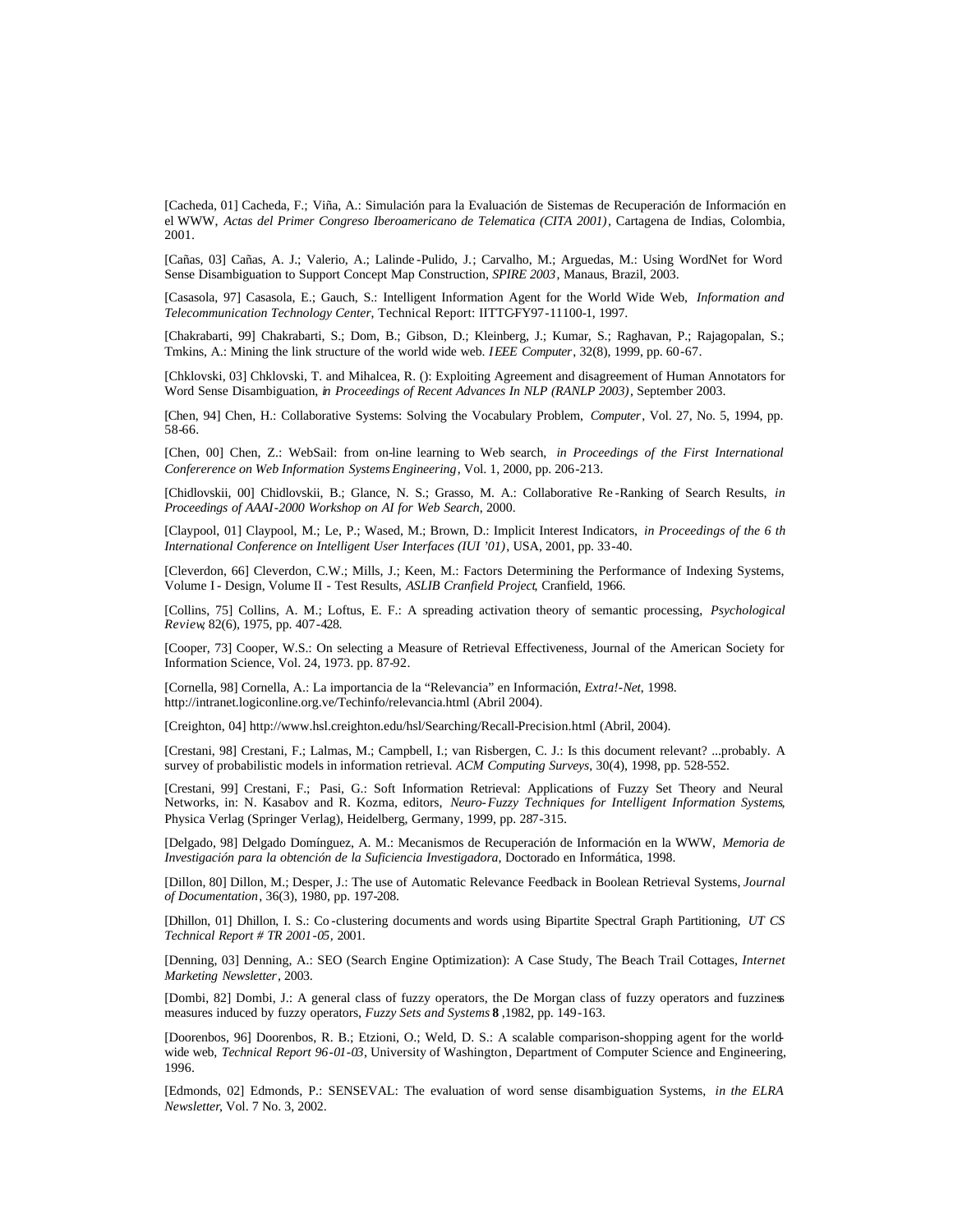[Efthimiadis, 93] Efthimiadis, E. N.: A User-Centred Evaluation of Ranking Algorithms for Interactive Query Expansion, *SIGIR Forum* , 1993, pp. 146-159.

[Efthhimiadis, 96] Efthimiadis, E. N.: Query expansion*, in M. E. Williams (Ed), Annual Review of Information Science and Technology*, Vol. 31., 1996, pp. 121-187.

[Etzioni, 96] Etzioni, O.: The world wide web: Quagmire or gold mine. *Communications of the ACM* , 39(11), 1996, pp. 65-58.

[Fagin, 98] Fagin, R.: Fuzzy Queries in Multimedia Database Systems, *in proceedings of the Seventeenth ACM SIGACT-SIGMOD-SIGART Symposium on Principles of Database Systems*, Seattle, Washington, 1998.

[Fensel, 99] Fensel, D.: On2Broker: Semantic-Based Access to Information Sources at the WWW, *in Proceedings of the World Conference on the WWW and Internet (WebNet 99)*, Honolulu, Hawaii, USA, 1999, pp. 25-30.

[Fensel, 00] Fensel, D.; et al.: OIL in a Nutshell.

[Fensel, 02] Fensel, D.; Hendler, J.; Lieberman, H.; Wahlster, W.: Creating the Semantic Web, In D. Fensel et al. (eds.), *Spinning the Semantic Web: Bringing the World Wide Web to its Full Potential, MIT Press,* Boston, 2002

[Fernandez, 98] Fernandez, M; Suciu, D.: UNQL: A query Language for Web Sites. http://www.cs.huji.ac.il/course/2003/sdbi/1998/yarivi/sdbi/

[Fernández Lanza, 01] Fernández Lanza, S.: Una contribución al procesamiento automático de la sinonimia utilizando Prolog. *Tesis doctoral*, Universidad de Santiago de Compostela, 2001.

[Figuerola, 00] Figuerola, C. G.; Gómez, R.; López de San Román, E.: Stemming and n-grams in spanish: an evaluation of their impact on information retrieval, *Journal of Information Science*, 26(6), 2000, pp. 461-467.

[Figuerola, 01] Figuerola, C. G.; Gómez, R.; Zazo Rodríguez, A. F.; Alonso Berrocal, F. L.: Stemming in Spanish: A First Approach to its Impact on Information Retrieval, CLEF 2001 Cross-Language System Evaluation Campaign,Darmstadt, Germany, 2001.

[Finin, 94] Finin T.; Fritzson, R; McKay, D.; McEntire R.: KQML as an Agent Communication Language, in proceedings of the 3rd International Conference on Information and Knowledge Management (CIKM'94), 1994.

[Fipa, 97] Foundation For Intelligent Physical Agents Fipa 97 Specification Part Fipa 97, Version 1.0 Part 2 Fipa, 1997.

[Fipa, 01] Foundation for Intelligent Physical Agents: FIPA ACL Message Representation in XML Specification, 2001.

http://www.fipa.org/specs/fipa00071/XC00071C.html

[Frakes, 92] Frakes, W.B.; Baeza-Yates, R.: Information Retrieval: data structures and algorithms, *Englewood Cliffs: Prentice Hall*, 1992.

[Frigui, 00] Frigui, H.; Nasraoui, O.: Simultaneous clustering and attribute discrimination, *in Proceedings of FUZZIEEE*, San Antonio, 2000, pp. 158-163.

[Fugmann, 85] Fugmann, R.: The five axiom theory of indexing and information supply, *Journal of the American Society for Information Science*, 36(2), 1985, pp. 116-129.

[Furnas, 87] Furnas, G. W.; Landauer, T. K.; Gomez, L. M.; Dumais, S. T.: The Vocabulary Problem in Human-System Communication, *Communications of the ACM*, Vol 30, No. 11, 1987, pp. 964-971.

[Garofalakis, 99] Garofalakis, M.; Rastogi, R.; Seshadri, S.; Shim, K.: Data Miing and the Web: Past, Present and Future, *in Proceedings of the Second International Whorkshop on Web Information and Data Management*, Kansas City, USA, 1999.

[Gils, 03] Van Gils, B.; Proper, H. A.; Van Bommel, P.; Schabell, E. D.: Profile-based retrieval on the World Wide Web, in Proceedings de Bra, editor, *in Proceedings of the Conferentie Informatiewetenschap (INFWET2003)*, Eindhoven, The Netherlands, EU, 2003, pp. 91-98.

[Glover, 99] Glover, E. J.; Lawrence, S.; Virmingham, W. P.; Giles, C. L.: Architecture of a Metasearch Engine that Supports User Information Needs, *in Proceedings of the Eighth International Conference on Information Knowledge Management, (CIKM-99),* 1999, pp. 210-216.

[Gomez, 02] M. Gomez ,J. M. Abasolo. Improving meta-search by using query-weighting and numerical aggregation operators, in Proc. Information Processing and Magement of Uncertainty conference, IPMU 2002.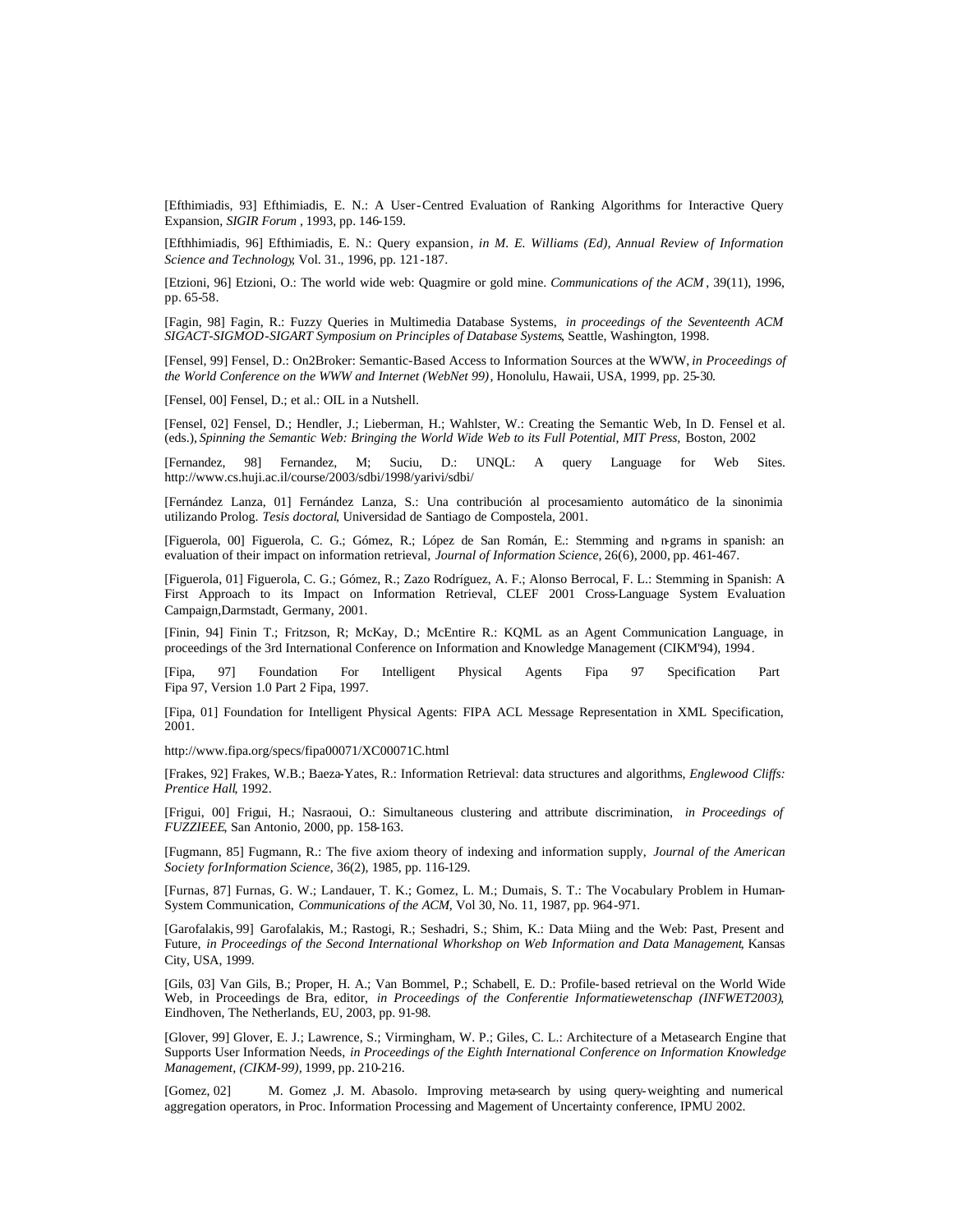[Google Api, 04] Google Web APIs References –

http://www.google.com/apis/reference.html

[Gravano, 88] Gravano, L.; Papakonstantinou, Y.: Mediating and Metasearching on the Internet, Data Engineering 21(2), 1988, pp. 28-36.

[Greenberg, 01] Greenberg, J.: Automatic query expansion via lexical-semantic relation-ships, Journal of the American Society for Information Science and Technology, 52(5), 2001, pp. 402-415.

[Grosso, 99] Grosso, W.: Knowledge Modeling Tools: Challenges for Protégé-2000 in the Coming Years, *Twelfth Workshop on Knowledge Acquisition, Modeling and Management*, Banff, Alberta, Canada, 1999.

[Gruber, 93a] Gruber, T. R.: A translation approach to portable ontology specifications. *Knowledge Acquisition*, 5:199–220, 1993.

[Gruber, 93b] Gruber, T. R.: Toward principles for the design of ontologies used for knowledge sharing, *Formal Ontology in Conceptual Analysis and Knowledge Representation*, The Netherlands, Kluwer Academic Publishers, 1993.

[Guarino, 99] Guarino, N.: OntoSeek: content-based access to the Web, IEEE Intelligent Systems, Vol. 14, No. 3, 1999, pp. 70-80.

[Hammond, 95] Hammond, K.; Burke, R.; Martin, C.; Lytinen, S.: FAQ Finder: A case-based approach to knowledge navigation, in Working Notes of the AAAI Spring Symposium: Information Gat hering from Heterogeneous, Distributed Environments, Stanford University, AAAI Press, 1995, pp. 69-73.

[Harman, 86] Harman, D.: An experimental study of factors important in document ranking, in Proceedings of the Ninth Annual International ACM SIGIR Conference on Research and Development in Information Retrieval, Pisa, 1986, pp. 186-193.

[Harman, 91] Harman, D.: How effective is suffixing?, Journal of the American Society for Information Science (JASIS), Vol. 42, No. 1, 1991, pp. 7-15.

[Harman, 95] Harman, D.: The TREC Conferences, in R. Kuhlen y M. Rittberger (Eds.): Hypertext – Information Retrieval – Multimedia: Synergieeffekte Elektronischer Informations Systeme, in Proceedings of HIM '95,. Universitätsverlag Konstanz, 1995, pp. 9-28.

[Herrera-Viedma, 03] Herrera-Viedma, E.; Herrera, F:; Martínez, L.; Herrera, J. C.; López, A. G.: Incorporating Filtering Techniques in a Fuzzy Linguistic Multi-Agent Model for Information Gathering on the Web.

[Hofstede, 96] Ter Hofstede, A. H. M.; Proper, H. A.; Van Der Weide, P.: Query Formulation as an Information Retrieval Problem, The Computer Journal, Vol. 39, pp. 255-274, 1996.

[Hong Ding, 02] Hong Ding, C.; Buyya, R.: Guided Google: A Meta Search Engine and its Implementation using the Google Distributed Web Services.

[Huang, 00] Huang, L.: A Survey On Web Information Retrieval Technologies. 2000.

[Hull, 96] Hull, D.; Grefenstette, G.: A detailed analysis of English stemming algorithms, XEROX Technical Report,Rank Xerox Research Centre, 1996.

[Ide, 71] Ide, E.: New experiments in relevance feedback, in G. Salton, editor, The SMART Retrieval System, Prentice Hall, 1971, pp. 337-354.

[Ide y Véronis, 98] Ide, N.; Véronis, J.: Word Sense Disambiguation: The State of the Art, Computational Linguistics, 24(1), 1998.

[Indyk, 98] Indyk, P.; Chakrabarti, S.; Dom, B.: Enhanced hypertext categorization using hyperlinks, in Proceedings of ACM SIGMOD, 1998.

[Ingwersen, 92] Ingwersen, P.: Information Retrieval Interaction, Taylor Graham, London, 1992.

[Ingwersen, 95] Ingwersen, P.; Willet, P.: An introduction to algorithmic and cognitive approaches for information retrieval. Libri, 45, 1995, pp. 160-177.

[Jansen, 98] Jansen, B.; Spink, A.; Bateman, J.; Saracevic, T.: Real Life Information Retrieval: A Study Of User Queries On The Web, in Proceedings SIGIR FORUM Spring 98, 1998.

[Jirapanthong, 00] Jirapanthong W. & Sunetnanta T. (2000):An XML-Based Multi-Agents Model for Information Retrieval on WWW. Proceeding of the 4th National Computer Science and Engineering Conference (NCSEC2000),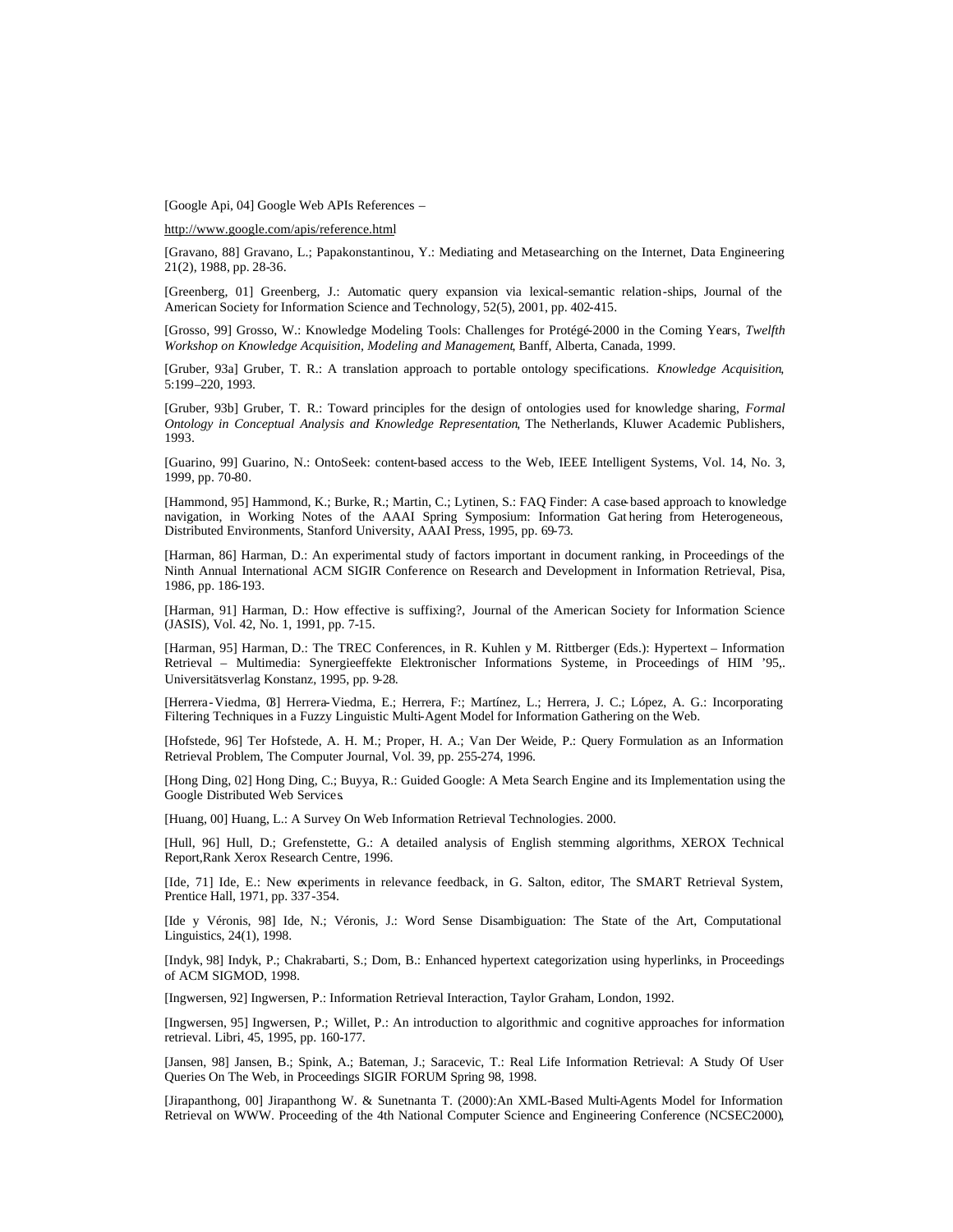Queen Sirikit National Convention Center (Organized by Chulalongkorn University), Bangkok, Thailand, November 16-17.

[Johnson, 03] Johnson, F. C.; Griffiths, J. R.; Hartley, R. J.: Task dimensions of user evaluations of information retrieval systems, Information Research, Vol. 8 No. 4, 2003.

[Kerschberg, 01] Kerschberg, L.; Kim, W.; Scime, A.: WebSifter II: A Personalizable Meta-Search Agent based on Semantic Weighted Taxonomy Tree, International Conference on Internet Computing (1), 2001, pp. 14-20.

[Kilgarriff, 97] Kilgarriff, A.: I don't believe in word senses, *Computers and the Humanities 31 (2)*, 1997, pp 91-113.

[Kim, 03] Kim, H-J.; Lee, SG.: Building topic hierarchy based on fuzzy relations, Neurocomputing 51, 2003, pp. 481-486.

[Kleinberg, 98] Kleinberg, L.: Authoritative sources in a hyperlinked environment, in Proceedings of  $9<sup>th</sup>$  ACM-SIAM Symposium on Discrete Algorithms, 1998.

[Kobayashi, 00] Kobayashi, M.; Takeda, K.: Information Retrieval on the Web, ACM Computing Surveys, 2000.

[Konopnicki, 95] Konopnicki, D.; Shmueli, O.: W3QS: A query system for the World Wide Web, in Proceeding of the 21th VLDB Conference, Zurich, 1995, pp. 56-65.

[Korzyk, 00] Korzyk A. D. (2000): Towards XML As A Secure Intelligent Agent Communication Language. 23rd National Information Systems Security Conference. Page(s): 371 – 387. October 2000

[Kosala, 00] Kosala, R.; Blockeel, H.: Web Mining Research: A Survey. ACM SIGKDD'00, Vol2(1), 2000.

[Kowalsky, 97] Kowalski, G.: Information retrieval systems: Theory and Implementation. Kluwer Academic Publishers. 1997.

[Kramsch, 96] Kramsch, C.: Context and Culture in Language Teaching. Oxford University Press. 1996.

[Krovetz, 92] Krovetz, R.; Croft, W. B.: Lexical ambiguity in information retrieval, ACM Transactions on Information Systems, 10(2), 1992, pp. 115-141.

[Krovetz, 93] Krovetz, R.: Viewing morphology as an inference process, in Proceedings of ACM SIGIR Conference, 16, 1993, pp. 191-202.

[Kucera, 67] Kucera, H.; Francis, W. N.: Computational Análisis of Present-Day American English, Brown University Press, Providente, 1967.

[Kuhlthau, 88] Kuhlthau, C.: Longitudinal case studies of the information search process of users in libraries, Library and Information Science Research, 10, 3, 1988, pp. 257-304.

[Kummamuru, 03] Kummamuru, K.; Dhawale, A.; Krishnapuram, R.: Fuzzy Co-clustering of Documents and Keywords, in Proccedings of The IEEE International Conference on Fuzzy Systems, 2003, pp. 772-777.

[Kwok, 96]C. Kwok and D. Weld. Planning to gather information, in Proc. 14th Nat ional Conference on AI, 1996

[Lakshmanan, 96] Lakshmanan, L.; Sadri, F.; Subramanian, I. N.: A declarative language for querying and restructuring the web, in Proceedings 6th International Workshop on Research Issues in Data engineering: Interoperability of Nontraditional database systems (RIDE-NDS'96), 1996.

[Lam, 01] Lam, S.: The Overview of Web Search Engines. 2001.

[Lancaster, 73] Lancaster, F.W., and Fayen, E.G. (1973). Information Retrieval On-Line Los Angeles, CA: Melville Publishing Co. Chapter 6.

[Langley, 99] Langley, P.: User modeling in adaptive interfaces, in Proceedings of the Seventh International Conference on User Modeling, 1999, pp. 367-370.

[Langville, 04] Langville, A. N.; Meyer, C. D.: Deeper Inside PageRank. Accepted by *Internet Mathematics*, February 2004.

[Lassila & Swick, 99] Lassila, O.; Swick, R.: Resource Description Framework (RDF) Model and Syntax Specification: W3C Recommendation, 1999.

#### http://www.w3.org/2000/01/rdf -schema#

[Latiri, 03] Latiri, C. Ch.; Ben Yahia, S.; Chevallet, J. P.; Jaoua, A.: Query expansion using fuzzy association rules between terms, Fourth International Conference Journées de l'Informatique Messine JIM'2003, Metz , France, 2003.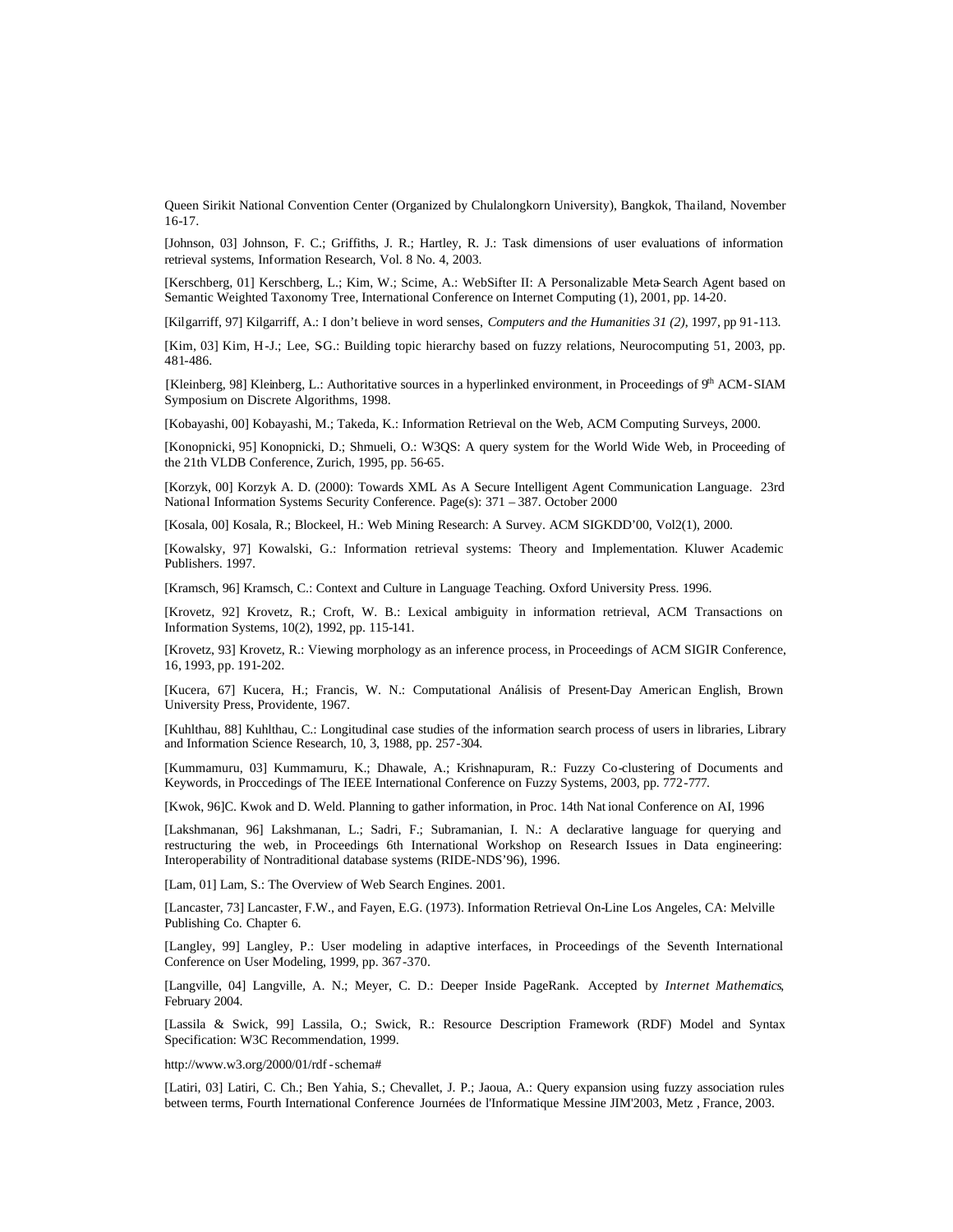[Lawrence, 99] Lawrence, S.; Giles, C. L.: Accessibility of Information on the Web, Nature, Vol. 400, 1999, pp. 107-109.

[Lee, 97] Lee, J. H.: Analyses of multiple evidence combination, in N. J. Belkin, A. D. Narasimhal u, and P. Willett, editors, Proceedings of the 20<sup>th</sup> Annual International ACM SIGIR Conference on Research and Development in Information Retrieval, Philadelphia, Pennsylvania, USA, 1997, pp. 267-275.

[Lempel, 00] Lempel, R.; Moran, S.: The stochastic approach for link-structure analysis (salsa) and the TKC effect, in Proceedings 9<sup>th</sup> International World Wide Web Conference, 2000.

[Lempel, 04] Lempel, R.; Moran, S.: Rank Stability and Rank Similarity of Link-Based Web Ranking Algorithms in Authority Connected Graphs, to Information Retrieval, special issue on Advances in Mathematics/Formal Methods in Information Retrieval, 2004

[Lempel, 01] Lempel, R.; Moran, S.: SALSA: The Stochastic Approach for Link-Structure Analysis, in Proceedings ACM Transactions of Information Systems 19(2), 2001, pp. 131-160.

[Li, 95] Li, X.; Szpakowicz, S.; Matwin, S.: A WordNet-based Algorithm for Word Sense Disambiguation, in Proceedings of IJCAI-95. Montréal, Canada, 1995.

[Li, 01] Li, Z.; Wang, Y.; Oria, V.: A New Architecture for Web Meta-Search Engines, in Proceedings of Seventh Americas Conference on Information Systems, 2001, pp. 415-422.

[Lifantsev, 98] Lifantsev, M.: Opengrid. 1998. http://www.ecsl.cs.sunysb.edu/~maxim/OpenGRiD/ (Abril 2004)

[Liu, 04] Liu, F.; Yu, C.; Meng, W.: Personalized Web Search For Improving Retrieval Effectiveness, IEEE Transactions on Knowledge and Data Engineering, Vol.16, No.1, 2004, pp.28-40.

[Lopez-Pujalte, 02] C. Lopez-Pujalte, V. P. Guerrero and F. De Moya. Retroalimentación por Relevancia: nueva perspectiva desde la programación evolutiva. I Jornadas de Tratamiento y Recuperación de la Información (JOTRI-2002). Valencia, 4 y 5 de julio de 2002.

[Lovins, 68] Lovins, J.B.: Development of a stemming algorithm, Mechanical Translation and Computational Linguistics 11(1-2), 1968, pp. 22-31.

[Luke, 96] Luke, S.; Spector, L.; Rager, D.: Ontology-Based Knowledge Discovery on the World-Wide Web. 1996.

[Lyons, 77] Lyons, J.: Semantics. 2 vols. Cambridge: Cambridue University Press, 1977.

[Maarek, 96] Maarek, Y. S.; Ben Shaul, I. Z.: Automatically organizing bookmarks per content, in Proceedings of 5th International World Wide Web Conference, 1996.

[McGuinness, 00]. McGuinness, D.; Fikes, R.; Rice, J.; Wilder, S.: The Chimaera ontology environment, *in Proceedings of the 17th National Conference on Artificial Intelligence*, 2000.

[Madria, 99] Madria, S.; Bhowmick, S. S.; Ng, W. K.; Lim, E.-P.: Research issues in Web Data Mining, in Proceedings of Data Warehousing and Knowledge Discovery, First International Conference, DaWak '99, 1999, pp. 303-312.

[Maedche, 00] Maedche, A., Staab, S.: Semi-automatic Engineering of Ontologies from Text, in Proceedings of the 12th International Conference on Software Engineering and *Knowledge Engineering*, 2000

[Maes, 94] Maes, P.: Agents that reduce work and information overload, Communications of the ACM, Vol. 37, No.7, 1994, pp. 30-40.

[Marcos, 98] Marcos Marín, F. A.; Satorre Grau, F. J.; Viejo Sánchez, M. L.: Gramática española. Madrid: Editorial Síntesis, Letras Universitarias 20, 1998.

[Martin, 00] Martin, P.; Eklund, P. W.: Knowledge retrieval and the World Wide Web, IEEE Intelligent Systems, Vol. 14, No. 3, 2000, pp. 18-25.

[Martín-Bautista, 01] Martín-Bautista, M. J.; Larsen, H. L.; Sánchez, D.; Vila, M-A.: Information Filtering and User Profile Construction with Fuzzy Sets and Genetic Algorithms, *Information Processing & Management*, 2001.

[Martín-Bautista, 02] Martín-Bautista, M. J.; Kraft, D. H.; Vila, M. A.; Chen, J.; Cruz, J.: User Profiles and Fuzzy Logic for Web Retrieval Issues, *Journal of Soft Computing*, v. 6, n. 5, 2002, pp. 365-372.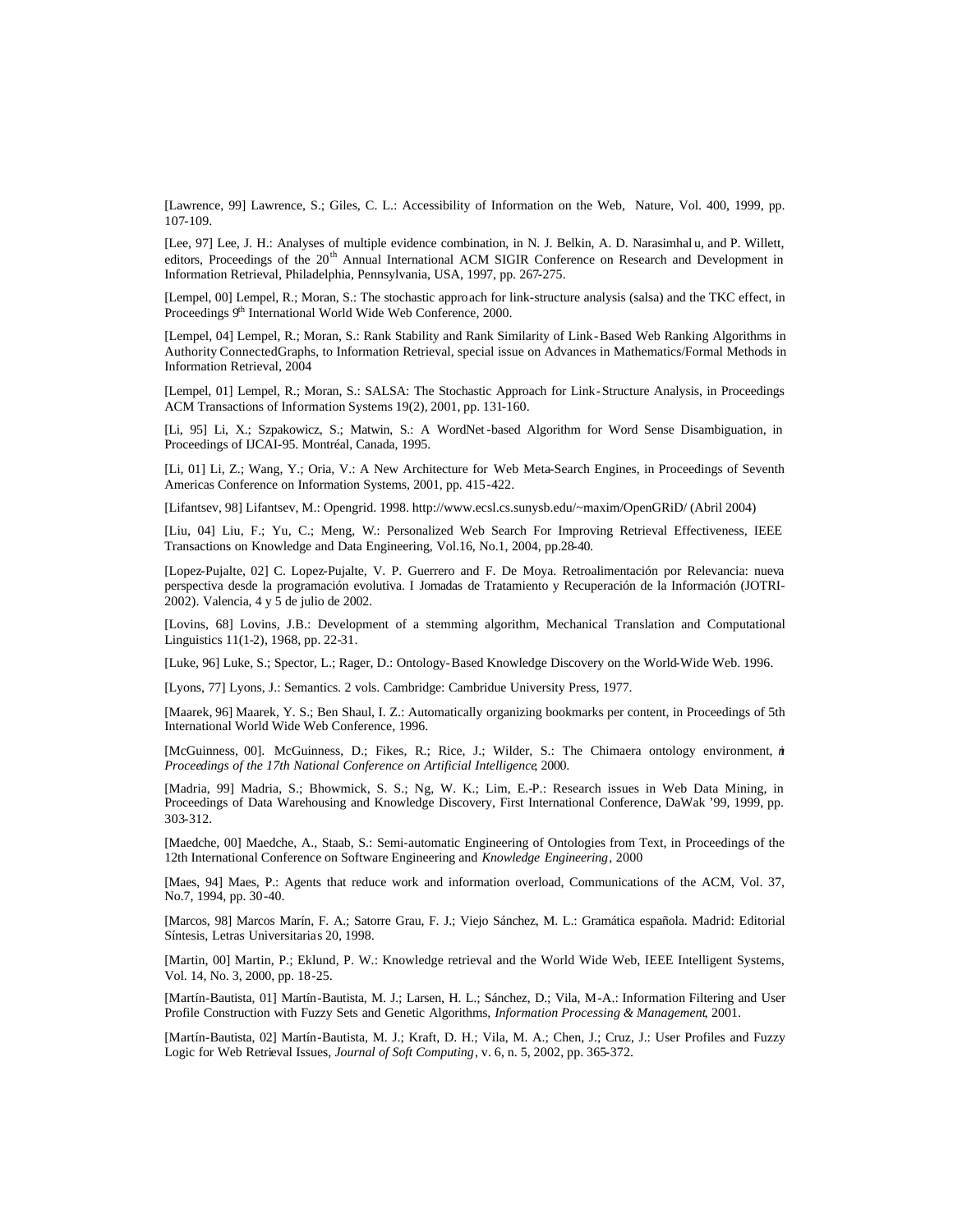[Martínez, 01] Martínez Méndez, F. J.: Aproximación general a la evaluación de la recuperación de información por medio de los motores de búsqueda en Internet. Scire, Vol. 7 (1), 2001. http://www.um.es/gtiweb/fjmm/ibersid2000.PDF (Abril 2004).

[Martínez, 03] Martínez Méndez, F. J.; Rodríguez Muñoz, J.V.: Síntesis y crítica de las evaluaciones de la efectividad de los motores de búsqueda en la web, Information Research, 8(2), No. 148, 2003. http://InformationR.net/ir/8- 2/paper148.html (Abril 2004)

[Martínez, 04] Martínez Méndez, F. J.: Aspectos de la evaluación de los sistemas de recuperación de información: necesidad y utilidad, Anales Vol. 8, 2004. http://www.um.es/gtiweb/fjmm/anales2004.pdf (Abril 2004).

[Masand, 00] Masand, B.; Spiliopoulou, M.: Webkdd-99: Workshop on web usage analysis and user profiling. SIGKDD Explorations, 1(2), 2000.

[Meng, 02] Meng, W.; Yu, C.; Liu, K-L.: Building Efficient and Effective Metasearch Engines, in Proceedings of ACM Computing Surveys, Vol. 34, No. 1, 2002, p. 48-89.

[Merialdo, 97] Merialdo, P.; Atzeni, P.; Mecca, G.: Semistructured and strucutred data in the web: Going back and forth, in Proceedings of the Workshop on the Management of Semistructured Data (in conjunction with ACM SIGMOD), 1997.

[Mihalcea, 98] Mihalcea, R.; Moldovan, D. I.: Word Sense Disambiguation based on Semantic Density, in *Proceedings of COLING -ACL '98 Workshop on Usage of WordNet in* Natural Language Processing Systems, Montreal, Canada, 1998, pp.16-22.

[Mihalcea, 00] Mihalcea, R.; Moldovan, D.: Semantic Indexing using WordNet Senses, *in Proceedings of ACL Workshop on IR & NLP*, Hong Kong, 2000.

[Miller, 90] Miller, G.: Special issue, WordNet: An on-line lexical database, Intl. Journal of Lexicography 3(4), 1990.

[Miniño, 03] Miniño, R.: Nociones de semántica. Español para comunicadores.

http://www.pucmmsti.edu.do/materias/espanolcom/ (Abril 2004).

[Mizzaro, 96a] S. Mizzaro. How many relevances in IR?, In *Proceedings of the Workshop `Information Retrieval and Human Computer Interaction', GIST Technical Report GR96-2, Glasgow University*, Glasgow, UK, 1996, pp. 57-60.

[Mizzaro, 96b] Mizzaro, S.: On the Foundations of Information Retrieval, in Proceedings of the conference *AICA'96*, Rome, 1996.

[Mmuruza, 04] http://cursos.pnte.cfnavarra.es/mmuruza1/ (Abril 2004).

[Mobasher, 03] Mobasher, B.; Dai, H.; Luo, T.; Sun, Y.; Zhu, J.: Integrating Web Usage and Content Mining for More Effective Personalization, *Managing data mining technologies in organizations: techniques and applications*, 2003, pp. 239-249.

[Molinari, 96] Molinari, A.; Pasi, G.: A fuzzy representation of HTML documents for Information Retrieval Systems*, in Proceedings of IEEE Int. Conf. On Fuzzy Systems*, New Orleans, 1996.

[Muggleton, 94] S. Muggleton and L. De Raedt. Inductive logic programming: Theory and methods. J. Logic Programming, 19(20):629{679, 1994.

[Muramatsu, 01] Muramatsu, J.; Pratt, W.: Transparent Queries: Investigating Users' Mental Models of Search Engines*, in Proceedings of SIGIR 2001*, New Orleans, LA , 2001.

[Nambiar, 03] Nambiar, U.; Kambhampati, S.: Answering imprecise database queries: a novel approach, *in Proceedings of the fifth ACM international workshop on Web information and data management, WIDM'03***,** New Orleans, Louisiana, US, 2003.

[Nayak, 02] Nayak, R.; Witt, R.; Tonev, A.: Data Mining and XML Documents, *International Conference on Internet Computing*, 2002, pp. 660-666

[Nie, 02] Nie, J.; Jin, F.: Integrating Logical Operators in Query Expansion in Vector Space Model, *ACM SIGIR Workshop on Formal/Mathemetical Methods for Information Retrieval (MF/IR 2002)*, 2002.

[Nikravesh, 03] Nikravesh, M.; Takagi, T.: Web Intelligence: Concept-Based Web Search, FALL, 2003.

http://www.eecs.berkeley.edu/~sguada/cs199-299/Fall2003/GroupC/Book3WebIntelFi nal.pdf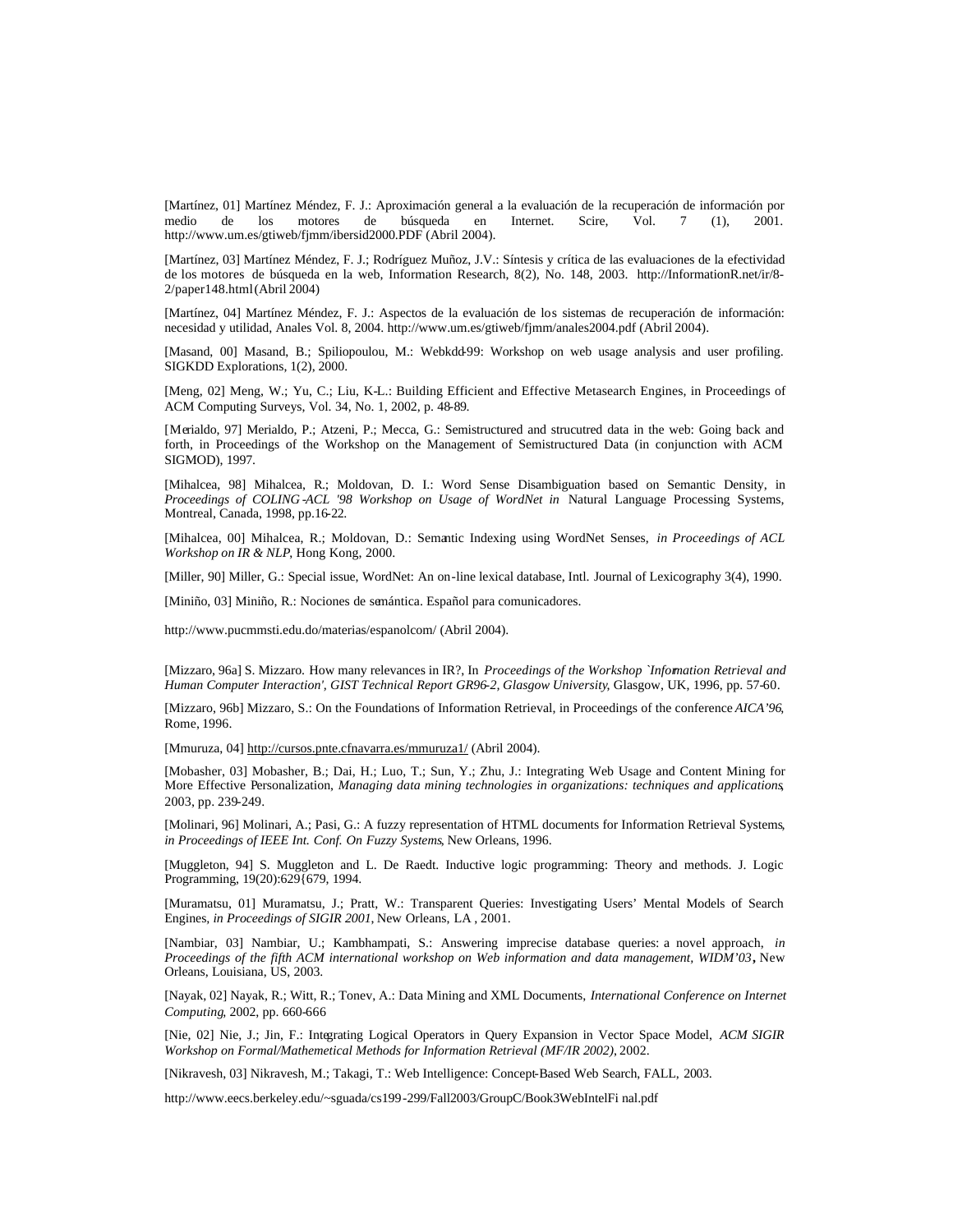[Nikravesh, 01] Nikravesh, M.; Azvine, B.: FLINT: New Directions in Enhancing the Power of the Internet, *UC Berckley Electronics Research Laboratory*, Memorandum No. UCB/ERL M01/28. 2001.

[Nikravesh, 02] Nikravesh, M.; Loia, V.; Azvine, B.: Fuzzy logic and the Internet (FLINT): Internet, World Wide Web, and search engines, *in proceeding of Soft Computing*, 6. 2002, pp. 287-299.

[O'Day, 93] O'Day, V. L.; Jeffries, R.: Information artisans: patterns of result sharing by information searchers, *in Proceedings ACM COOCS'93*, 1993, pp. 98-107.

[Odgen, 72] Odgen, C. K.: The Meaning of meaning. A Study on the Influence of Language upon Thought and of the Science of Symbolism, London: Routledge and Kegan Paul, 1972.

[Oh, 01] Oh, C. H.; Honda, K.; Ichihashi, H.: Fuzzy clustering for categorical multivariate data, *in proceedings of IFSA/NAFIPS*, Vancouver, USA, 2001, pp. 2154-2159.

[Ohgaya, 03] Ohgaya, R.; Shimmura, A.; Takagi, T.; Aizawa, A.: Meiji University Web and Novelty Track Experiments at TREC 2003, *in proceedings of 12th Text Retrieval Conference TREC'03*. 2003.

[Ohlms, 02] Ohlms, C.: The future of the Semantic Web. A Perspective on the Market Adoption of Semantic Web Technologies, 9. AIK- Symposium, 2002.

[Olivas, 03] Olivas, J.A.; Garcés, P.J.; Romero; F.P.: An application of the FIS-CRM model to the FISS metasearcher: Using fuzzy synonymy and fuzzy generality for representing concepts in documents, *Soft Computing Applications to Intelligent Information, Retrieval on the Internet*, Vol. 34, No. 2-3, 2003.

[Oostendorp, 94] Oostendorp, K. A.; Punch, W. F.; Wiggins, R. W.: A tool for individualizing the web, *in Proceedings 2nd International World wide Web Conference*, 1994.

[Page, 97] Page, L.; Brin, S.; Motowani, R.; Winograd, T.: The PageRank Citation Ranking: Bringing Order to the Web, *Stanford Digital Library working paper*, 1997.

[Paice, 90] Paice, C. D.: Another stemmer, *in Proceedings SIGIR 90*, 1990, pp. 56–61.

[Pazzani, 96] Pazzani, M.; Muramatsu, J.; Billsus, D.: Syskill & webert: Identifying interesting web sites, *in Proceedings AAAI Spring Symposium on Machine Learning in Information Access*, Portland, Oregon, 1996.

[Pazzani, 97] Pazzani, M.; Billsus, D.: Learning and Revising User Profiles: The Identification of Interesting Web Sites, *Machine Learning* 27, 1997, pp. 313–331.

[Peis, 03] Peis Redondo, E.; Hassan Montero, Y.; Herrera Viedma, E.; Herrera, J. C.: Ontologías, metadatos y agentes: recuperación "semántica" de la información, *II Jornadas de Tratamiento y Recuperacion de la Informacion (JOTRI 2003)*, 2003, pp.157-165.

[Porter, 80] Porter, M.: An algorithm for suffix stripping, *Program* 14(3), 1980, pp. 130-137.

[Proximity, 04] Google API Proximity Search (GAPS) –

http://www.staggernation.com/gaps/readme.html

[Quass, 95] Quass, D.; Rajaraman, A.; Sagiv, Y.; Ullman, J.; Widom, J.: Querying semistructured heterogeneous information, *International Conference on Deductive and Object Oriented Databases*, 1995.

[Quillian, 68] Quilliam, M. R.: Semantic Memory, Minsky, M. ed., 1968, *Semantic Information Processing*. Cambridge (MA), MIT Press, 1968, pp. 27-70.

[Resnik, 95] Resnik, P.: Disambiguating Noun Groupings with Respect to WordNet Senses, *in Third Workshop on Very Large Corpora. Association for Computational Linguistics*, 1995.

[Resnik, 97] Resnik, P.; Yarowsky, D.: A Perspective on Word Sense Disambiguation Methods and Their Evaluation, *in Proceedings of SIGLEX '97*, Washington, DC, 1997, pp. 79-86.

[Robertson, 76] Robertson, S. E.; Spark Jones, K.: Relevance Weighting of Search Terms*, Journal of American Society for Information Science*, 27(3), 1976, pp. 129-146.

[Robertson, 90] Robertson, S. E.: On Term Selection for Query Expansion, *Journal of Documentation*, 45(4), 1990, pp. 359-364.

[Rocchio, 71] Rocchio, J. J.: Relevance Feedback in Information Retrieval, in Salton G. (ed.), The SMART Retrieval Storage and Retrieval System, N. J. Englewood Cliffs, *Prentice Hall*, Inc. 1971, pp. 313-323.

[Ruthven, 01] Ruthven, I.: Abduction, explanation and relevance feedback. *PhD Tesis*. Vol 1. 2001.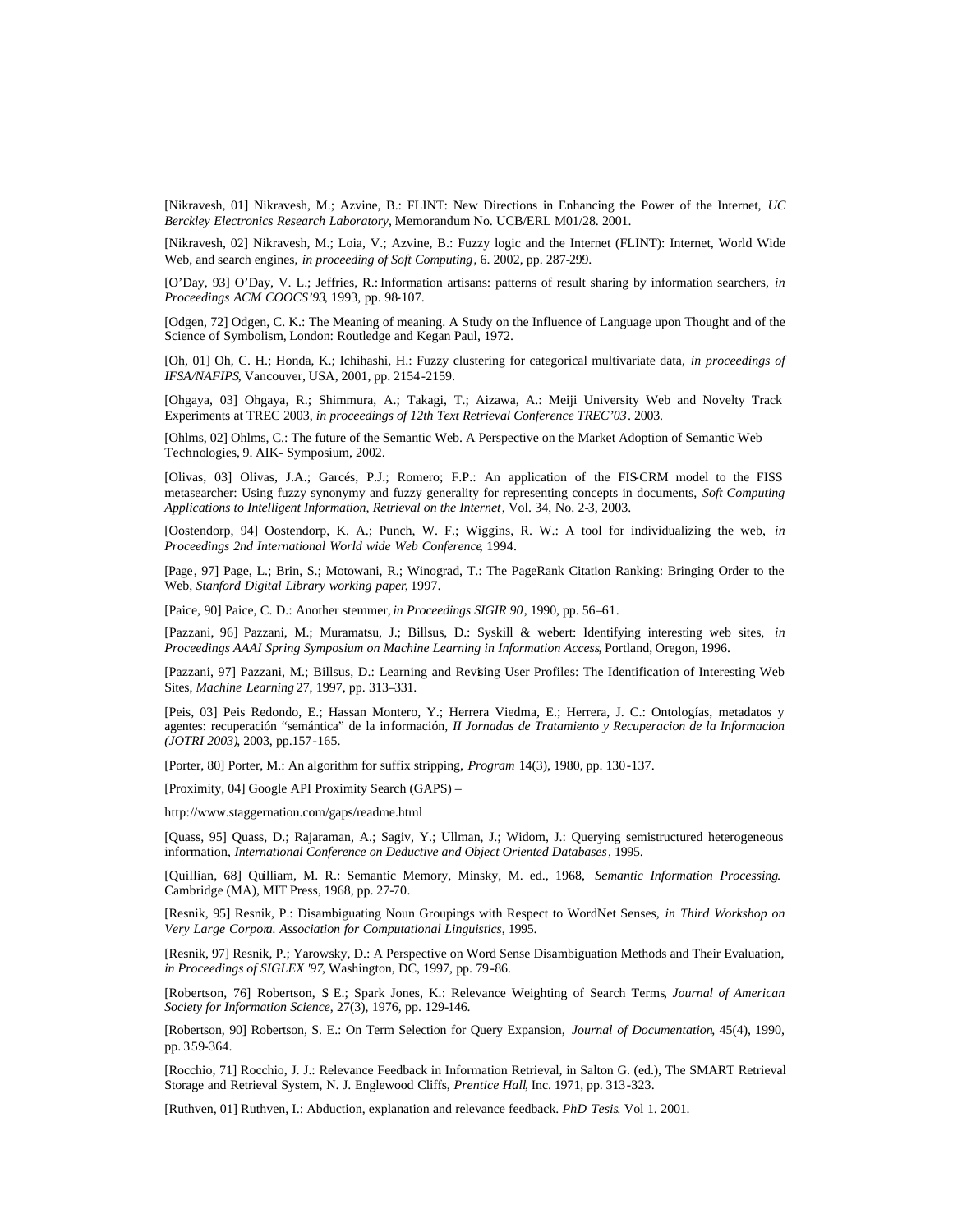[Sakai, 01] Sakai, T.; Robertson, S. E.; Walker, S.: Flexible Pseudo-Relevance Feedback via Direct Mapping and Categorization of Search Request, *in Proceedings BCS -IRSG ECIR'01*, 2001, pp. 3-14.

[Salton, 83] Salton, G.; McGil, M. J.: Introduction to Modern Information Retrieval, *McGrawHill, Book Company*, New York, 1983.

[Salton, 83] Salton, G.; Fox, E. A.; Wu, H.: Extended Boolean information retrieval. *Communications of the ACM*, 26(11), 1983, pp. 1022-1036.

[Sanderson, 94] Sanderson, M.: Word Sense Disambiguation and Information Retrieval, *in proceedings of ACM-SIGIR*, 1994.

[Sanderson, 00] Sanderson, M.: Retrieving with good sense*, in Information Retrieval* Vol. 2 No. 1, 2000, pp. 49-69.

[Schäuble, 97] Schäuble, P.: Content-Based Information Retrieval from Large Text and Audio Databases, Section 1.6 Evaluation Issues, *Kluwer Academic Publishers*, 1997, pp. 22-29.

[Schütze, 95] Schütze, H.; Pedersen, J. O.: Information retrieval based on word senses, *in Proceedings of the Fourth Annual Symposium on Document Analysis and Information Retrieval*, Las Vegas, USA, 1995, pp. 161-175.

[Selberg, 00] Selberg, E.; Etzioni, O.: On the instability of web search engines*, in Proceedings of Content-Based Multimedia Information Access (RIAO)*, Paris, France, 2000, pp. 223-235.

[Search, 04] Search Operators, http://www.ci.eugene.or.us/plweb/info/docs/operat.html (Abril 2004)

[Shavlik, 98] Shavlik, J.; Eliassi-Rad, T.: Building intelligent agents for web-based tasks: A theory-Refinement approach, *in Proceedings of the Conference on Automated Learning and Discovery: Workshop on Learning from Text and the Web*, Pittsburgh, PA, 1998.

[Shulman, 97] Shulman, H. G.: Memory and Cognition, 1997, http://www.psy.ohio-state.edu/psy312/semmem.html (Abril 2004).

[Sherman, 04] Sherman, C.: Metacrawlers and Metasearch Engines, 2004, http://searchenginewatch.com/links/article.php/2156241 (Abril 2004).

[Silverstein, 99] Silverstein, C.; Henzinger, M.; Marais, H.; Moricz, M.: Analysis of a Very Large Web Search Engine Query Log*, in Proceedings SIGIR FORUM Fall 99*, 1999.

[Slator, 87] Slator, B. M.; Wilks, Y. A.: Towards semantic structures forom dictionary entries, *in Proceedings of the 2 nd Annual Rocky Mountain Conference on Artificial Intelligence*, Boulder, Colorado, 1987, pp. 85-96.

[Smeaton, 92] Smeaton, A. F.: Progress in the application of Natural Language Processing to Information Retrieval tasks, *The Computer Journal*, 35(3), 1992, pp. 268-278.

[Sneath, 73] Sneath, A.P.H.; Sokal, R. R.: Numerical Taxonomy – The Principles and Practice of Numerical Classification, *W. H. Freeman*, San Francisco, CA, 1973.

[Softnik, 04] Softnik Technologies: Google API Search Tool – http://www.searchenginelab.com/common/products/gapis/docs/

[Spark, 72] Sparck Jones, K.: A statistical interpretation of term specificity and its application in retrieval, *Journal of Documentation*, Vol. 28, No. 1, 1972, pp. 11-20.

[Spark Jones, 99] Spark Jones, K. A.: Information Retrieval and Artificial Intelligence, *Artificial Intelligence*, 114, 1999, pp. 257-281.

[Spiliopoulou, 96] Spiliopoulou, M.: Data mining for the web, in Principles of Data Mining and Knowledge Discovery, *Second European Symposium, PKDD '99*, 1999, pp. 588-589.

[Spink, 98] Spink, A.; Greisdorf, H.; Bateman, J.: From highly relevant to not relevant: examining different regions of relevance, *Information Processing and Management*, Vol. 34, No. 5, 1998, pp. 599-621.

[Spink, 01] Spink, A.; Wolfram, D.; Jansen, B. J.; Saracevic, T.: Searching the Web: The Public and Their Queries, *Journal of the American Society for Information Science and Technology*, 52(3), 2001, pp. 226–234.

[Stelmaszewska, 02] Stelmaszewska, H.; Blandford, A.: Patterns of interactions: user behaviour in response to search results, in A. Blandford & G. Buchanan (Eds.) *Proceedings JCDL Workshop on Usability*, 2002.

[Stenmark, 03] Stenmark, D.: Query Expansion Using an Intranet -Based Semantic Net, *in Proceedings of IRIS-26*, Porvoo, Finland, 2003.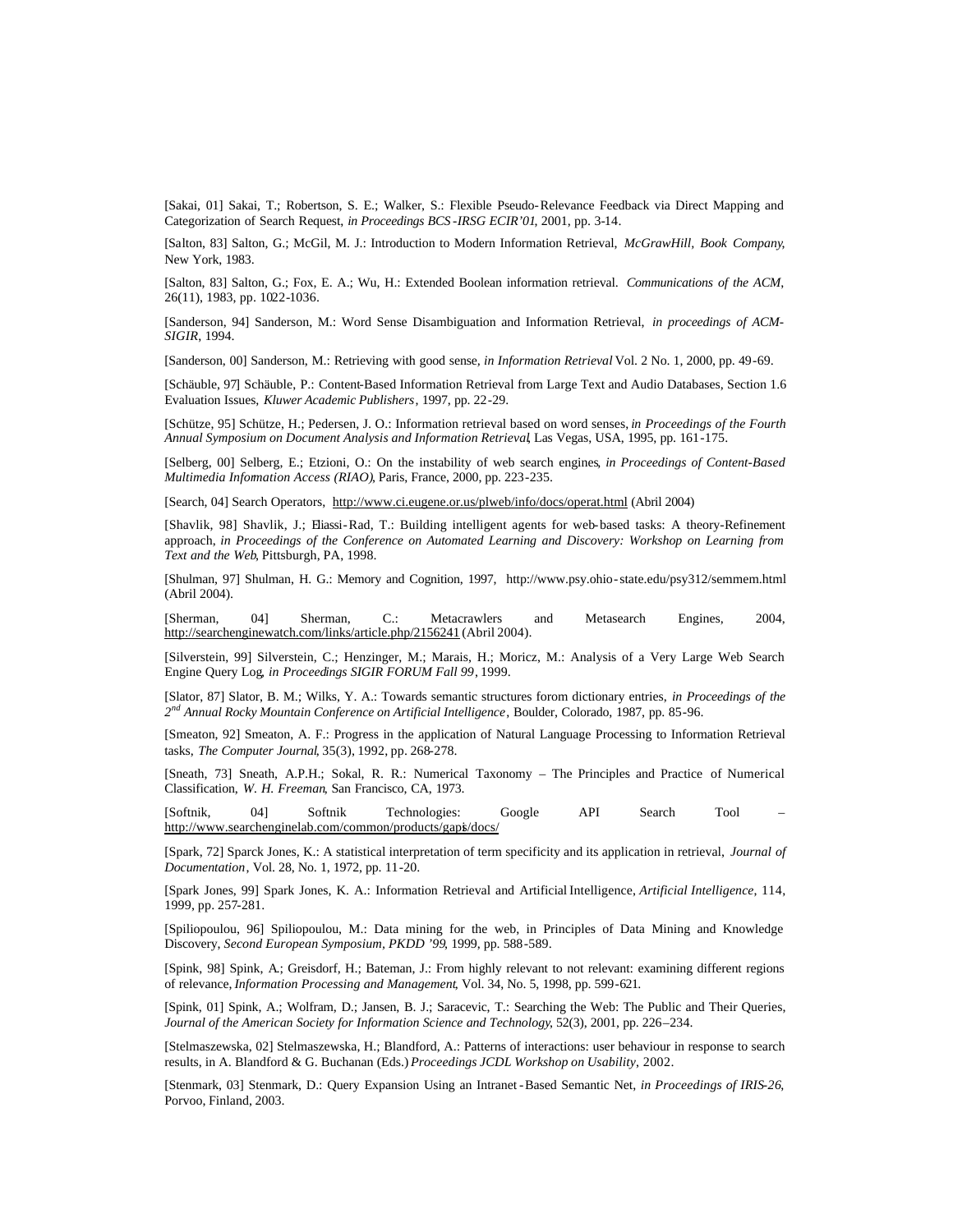[Sullivan, 03a] Sullivan, D.: Search Engine Sizes*. SearchengineWatch.com*, 2003. http://searchenginewatch.com/reports/article.php/2156481 (Abril 2004)

[Sullivan, 03b] D. Sullivan (2003): Search Engine Size Wars & Google's Supplemental Results. *SearchengineWatch.com,* Septiembre 2003.

http://searchenginewatch.com/searchday/article.php/3071371 (Abril 2004)

[Taghva, 98] Taghva, K.; Borsack, J.; Condit, A.: The Effectiveness of Thesauri-Aided Retrieval, *Technical Report 98-01, Information Science Research Institute*, University of Nevada, Las Vegas, 1998.

[Takagi, 95] Takagi, T.; Imura, A.; Ushida, H.; Yamaguchi, T.: Conceptual Fuzzy Sets as a Meaning Representation and theid Inductive Construction, *International Journal of Intelligent Systems*, V. 10, 1995, pp. 929-945.

[Takagi, 03] Takagi, T.: Concept-Based Information Retrieval and Search Engine*. BISC Distinguished Lecturer Series*, 2003.

[Terveen, 97] Terveen, L.; Hill, W.; Amento, B.; McDonald, D.; Creter, J.: Phoaks: a system for sharing recommendations, *Communications of the ACM*, Vol. 40, No. 3, 1997, pp. 59-62.

[Tomiyama, 03] Tomiyama, T.; Ohgaya, R.; Shinmura, A.; Kawabata, T.; Takagi, T.; Nikravesh, M.: Concept-Based Web Communities for Google<sup>TM</sup> Search Engine, *FALL*, 2003.

http://www.eecs.berkeley.edu/~sguada/cs199-299/Fall2003/GroupC/Fuzzy\_IEEENikU SA(Corrected)\_Final.doc.pdf (Abril 2004)

[Towell, 98] Towell, G.; Voorhees, E. M.: Disambiguating Highly Ambiguous Words, *Computational Linguistics*, Vol. 24, No. 1, 1998, pp. 125-145.

[Trier, 31] Trier, J.: Der deutsche Wortschatz im Sinnbezirk des Verstandes. Die Geschichte eines sprachliches Feldes*. I. Von den Anfängen bis zum Beginn des* 13. Jahrhunderts. Heidelberg: Winter, 1931.

[Twidale, 96] Twidale, M. B.; Nichols, D. M.: Collaborative browsing and visualisation of the search process*, in Proceedings Aslib* , 48(7-8), 1996, pp. 177-182.

[Van Dijk, 99] Van Dijk, T.: Ideología. Una aproximación multiciplinaria. Barcelona, *Editorial Gedisa*, 1999.

[Van Rijsbergen, 77] Van Rijsbergen, C. J.: A Theoretical Basis for the Use of Co -Occurence Data in Information Retrieval*, Journal of Documentation*, 33, 1977, pp. 106-119.

[Van Rijsbergen, 79] Van Rijsbergen, C. J.: Information Retrieval, *2nd ed. Butterworth, London*, 1979.

[Van Setten, 00] Van Setten, M.; Moelaert-El Hadidy, F.: Collaborative Search and Retrieval: Collaboration in Information Retrieval, *GigaCE report, Telematica Instituut*, The Netherlands, 2000.

[Van Setten, 04] Van Setten, M.; Moelaert-El Hadidy, F.: Collaborative Search and Retrieval: Finding Information Together. *GigaCSCW software*.

https://doc.telin.nl/dscgi/ds.py/Get/File-8269/GigaCE-

Collaborative\_Search\_and\_Retrieval\_\_Finding\_Information\_Together.pdf (Abril 2004).

[Velásquez, 04] Velásquez de la Cruz, J. M.: El lenguaje como vehículo comunicativo. *Universidad Abierta.*

http://www.universidadabierta.edu.mx/Biblio/V/Velazquez%20Jesus-Vehiculo.htm (Abril 2004).

[Vertexera, 04] Vertexera Inc.: Benefits of Search Engine Optimization. http://www.vertexera.com/wp/SEO.pdf (Abril 2004).

[Vogt, 99] Vogt, C. C.: Adaptive Combination of Evidence for Information Retrieval, *PhD thesis*, University of California, San Diego, 1999.

[Voorhees, 93] Voorhees, E. M.: Using WordNet to Disambiguate Word Sense for Text Retrieval, *in Proceedings ACM SIGIR'93*, Pittsburgh, 1993, pp. 171-180.

[Voorhees, 94a] Voorhees, E. M.: On expanding query vectors with lexically related word, *in Proceedings of the Second Text Retrieval Conference (TREC-2),* D. K. Harman, ed., National Institute of Standards and Technology, (Gaithersburg, MD), 1994, pp. 223-231.

[Voorhees, 94b] Voorhees, E. M.: Query expansion using lexical-semantic relations, in W. Bruce Croft and C. J. van Rijsbergen, editors, *Proceedings of the 17th Annual International ACM/SIGIR Conference on Research and Development in Information Retrieval*, 1994, pp. 61-69.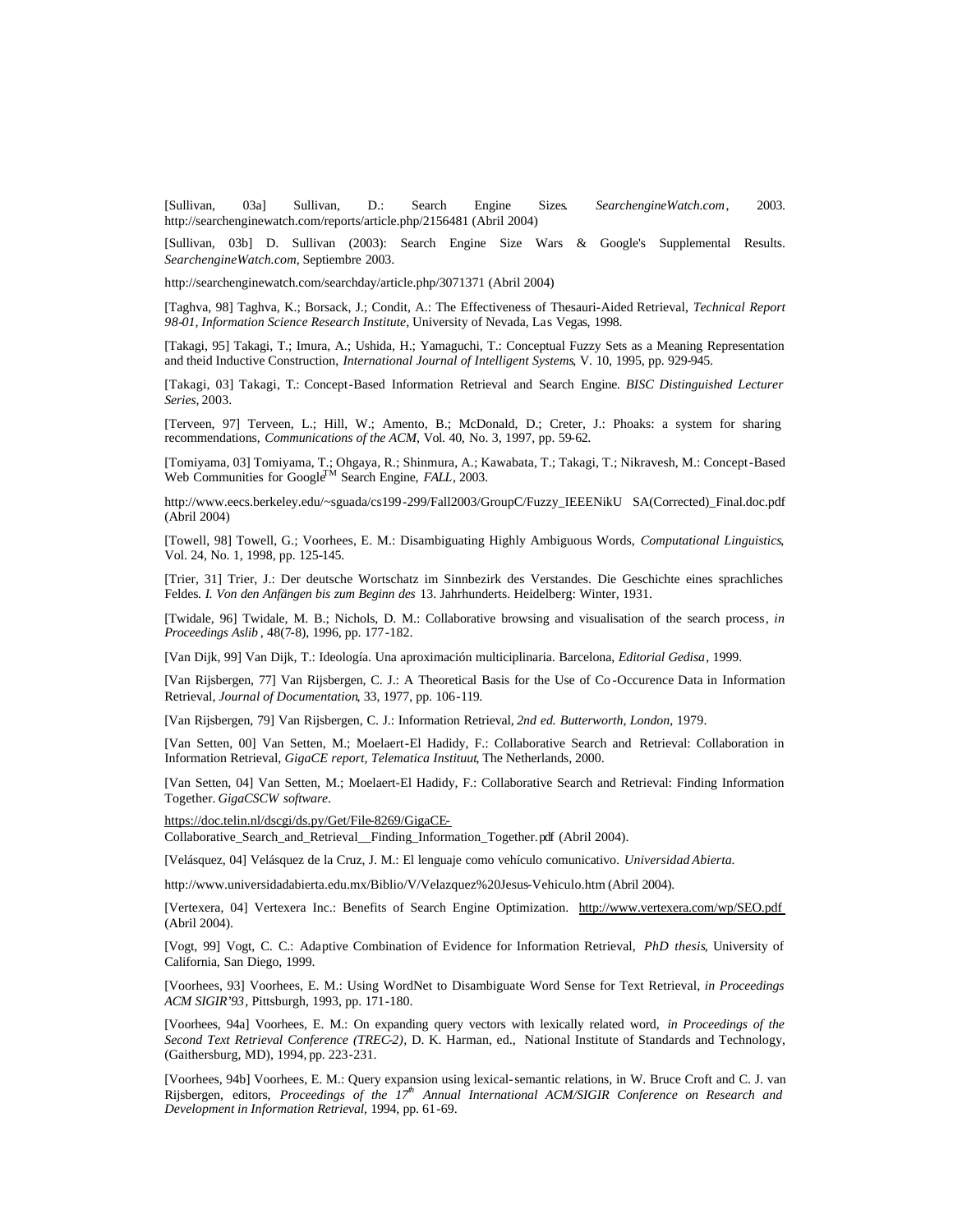[Wang, 04] Wang, Z.: Improved Link-Based Algorithms for Ranking Web Pages*, in Proceedings of The Fifth International Conference on Web-Age Information Management (WAIM 2004),* Dalian, China, 2004.

[Weiss, 96] Weiss, R.; Velez, B.; Sheldon, M. A.; Namprempre, C.; Szilagyi, P.; Duda, A.; Gifford, D. K.: Hypursuit: a hierarchical network search engine that exploits content-link hypertext clustering, *in Hypertext096: The Seventh ACM Conference on Hypertext*, 1996.

[Wen, 01] Wen, J-R.; Nie, J-Y.; Zhang, H -J.: Clustering User Queries of a Search Engine, *in proceedings of the tenth international conference on World Wide Web table of contents*, Hong Kong , 2001, pp 162 - 168

[White, 01] White, R.; Jose, J. M.; Ruthven, I.: Query-Biased Web Page Summarisation: A Task -Oriented Evaluation. Poster Paper, *in Proceedings of the 24th Annual International ACM SIGIR Conference on Research and Development in Information Retrieval (SIGIR '01),* New Orleans, USA, 2001.

[White, 02] White, R. ; Ruthven, I.; Jose, J. M.: The use of implicit evidence for relevance feedback in web retrieval*, in Proceedings of the Twenty-Fourth European Colloquium on Information Retrieval Research (ECIR '02),* Lecture Notes in Computer Science, Glasgow. 2002.

[Widyantoro, 01a] Widyantoro, D.; Yen, J.: Incorporating fuzzy ontology of term relations in a search engine, *in Proceedings of the BISC International Workshop on Fuzzy Logic and the Internet*, 2001, pp. 155-160.

[Widyantoro, 01b] Widyantoro, D. H.; Yen, J.: Using Fuzzy Ontology for Query Refinement in a Personalized Abstract Search Engine, *in Proceedings of Joint 9th IFSA World Congress and 20th NAFIPS International Conference*, Vancouver, Canada, 2001

[Widyantoro, 01c] Widyantoro, D. H.; Yen, J.: A Fuzzy Ontology-based Abstract Search Engine and Its User Stuedies, In *the Proceedings of the 10th IEEE International Conference on Fuzzy Systems*, Melbourne, Australia, 2001, pp. 1291-1294.

[Winship, 02] Winship, I.: World Wide Web searching tools - an evaluation, *Vine* No. 99, 2002, pp. 49-54.

http://gti1.edu.um.es:8080/javima/World-Wide-Web-searching-tools- an-evaluation.htm (Abril 2004).

[W3C, 98] W3C: The Query Language Position Paper of the XSL Working Group*, in Proceedings of the Query Language Workshop*, Massechusetts, 1998.

[W3C, 00] W3C: XSL Specification. Working Draft.

[XML, 00] Extensible Markup Language (XML) 1.0 (Second Edition). W3C Recommendation 6 October 2000.

http://www.w3.org/TR/REC-xml

[Yang, 94] Yang, Y.; Chute, C. G.: An example-based mapping method for text categorization and retrieval, *ACM Transaction on Information Systems (TOIS)*, 12(3), 1994, pp.252-277.

[Zadeh, 99] Zadeh, L. A.: From Computing with numbers to computing with words-from manipulation of measurements to manipulation of perceptions, IEE Trans Circuit and Systems1 Fundamental Theory and *Applications* 54(1), 1999, pp. 105-119.

[Zadeh, 01a] Zadeh, L.A.: The problem of deduction in an environment of imprecision, uncertainty, and partial truth, in: Nikravesh M, Azvine B (eds), FLINT 2001, New Directions in Enhancing the Power of the Internet, UC Berkeley Electronics Research Laboratory, 2001.

[Zadeh, 01b] Zadeh, L. A.: A New Direction in AI—Toward a Computational Theory of Perceptions. *AI Magazine* 22(1), 2001, pp. 73-84.

[Zeballos, 98] Zeballos, G.S.: Tools for efficient collaborative web browsing, in Churchill, E., Snowdon, D., Golovchinsky, G. (Eds.), *Proceedings of CSCW98 workshop on Collaborative and co-operative information seeking in digital information environment*, 1998.

[Zhang, 04] Zhang, Y -J.; Liu, Z-Q.: Refining Web Search Engine Results Using Incremental Clustering, International journal of intelligent systems, Volume N° 19, Fascicule N° 4, 2004.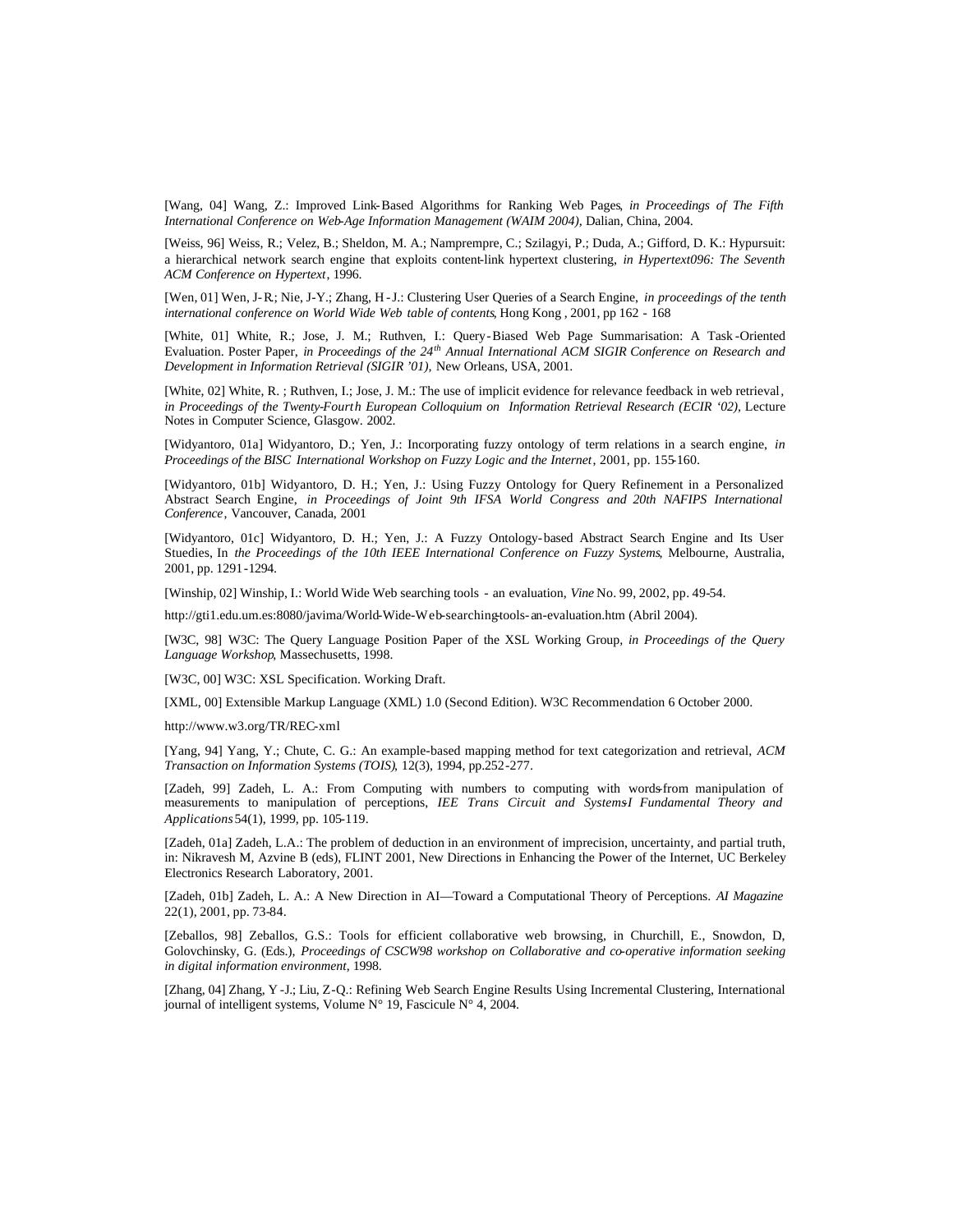# *5. Aportaciones y Propuestas.*

## • **Representación de documentos mediante el modelo FIS-CRM.**

El modelo FIS-CRM (*Fuzzy Interrelations and Synonymy based Concept Representation Model*) es un modelo de representación lógica del contenido de cualquier tipo de documentos, y se puede considerar como una extensión "borrosa" del modelo vectorial (*Vector Space Model – VSM–* ) de representación de documentos. La diferencia fundamental de este modelo respecto al modelo VSM es que, mientras que en el modelo VSM los pesos de cada vector representan ocurrencias de términos, en el modelo FIS-CRM los pesos representan ocurrencias de conceptos. La primera gran utilidad que representa esta característica es la de abordar la comparación del contenido de diferentes documentos en base a los conceptos contenidos en los mismos. Y esta peculiaridad convierte a este modelo en una interesante herramienta en el campo de la Recuperación de Información.

El modelo FIS-CRM se sustenta en dos tipos de interrelaciones borrosas entre términos: la de sinonimia y la de generalidad, almacenadas en un diccionario de sinónimos y diferentes ontologías temáticas de términos respectivamente. De esta forma, se puede hablar del grado de sinonimia existente entre dos términos (que puede ser obtenido mediante expresiones del tipo Jaccard) y del grado de generalidad entre dos términos (obtenido a partir de la coocurrencia de términos en colecciones temáticas de documentos).

La forma de describir el papel que juegan estos dos tipos de interrelaciones en el modelo FIS -CRM se constata en sus dos premisas fundamentales:

Las apariciones u ocurrencias de una palabra en un documento se deben "repartir" entre los diferentes sinónimos de la palabra contenida, realizando el reparto en base al grado de sinonimia entre los sinónimos y la palabra contenida.

Si una palabra está contenida en un documento, las palabras que representan conceptos más generales que ésta deben tener un peso en el vector de dicho documento, que será proporcional a su grado de generalidad.

La construcción de los vectores de los documentos se realiza en dos fases: En primer lugar se parte de la representación vectorial estándar de los documentos (basada en ocurrencias de términos), y posteriormente se realiza un proceso de reajuste de los pesos de los elementos de los vectores, de forma que un término pueda tomar un peso en un vector aunque no aparezca en el documento, siempre y cuando el concepto al que represente dicho término subyaga en el mismo. En realidad, el proceso de reajuste se lleva a cabo en dos fases: reajuste por generalidad y reajuste por sinonimia.

El reajuste de pesos realizado en base a la interrelación de generalidad se basa en, partiendo de la aparición de un término 't' en un documento, otorgar un peso a los términos más generales a 't', que sea proporcional al grado de generalidad entre 't' y dichos términos.

El reajuste de pesos realizado en base a la interrelación de sinonimia se realiza mediante las siguientes expresiones:



En estas expresiones  $w_i$  y  $w_i$  representan el peso del término 'i' en el documento antes y después del reajuste respectivamente, C representa el concepto al cual convergen los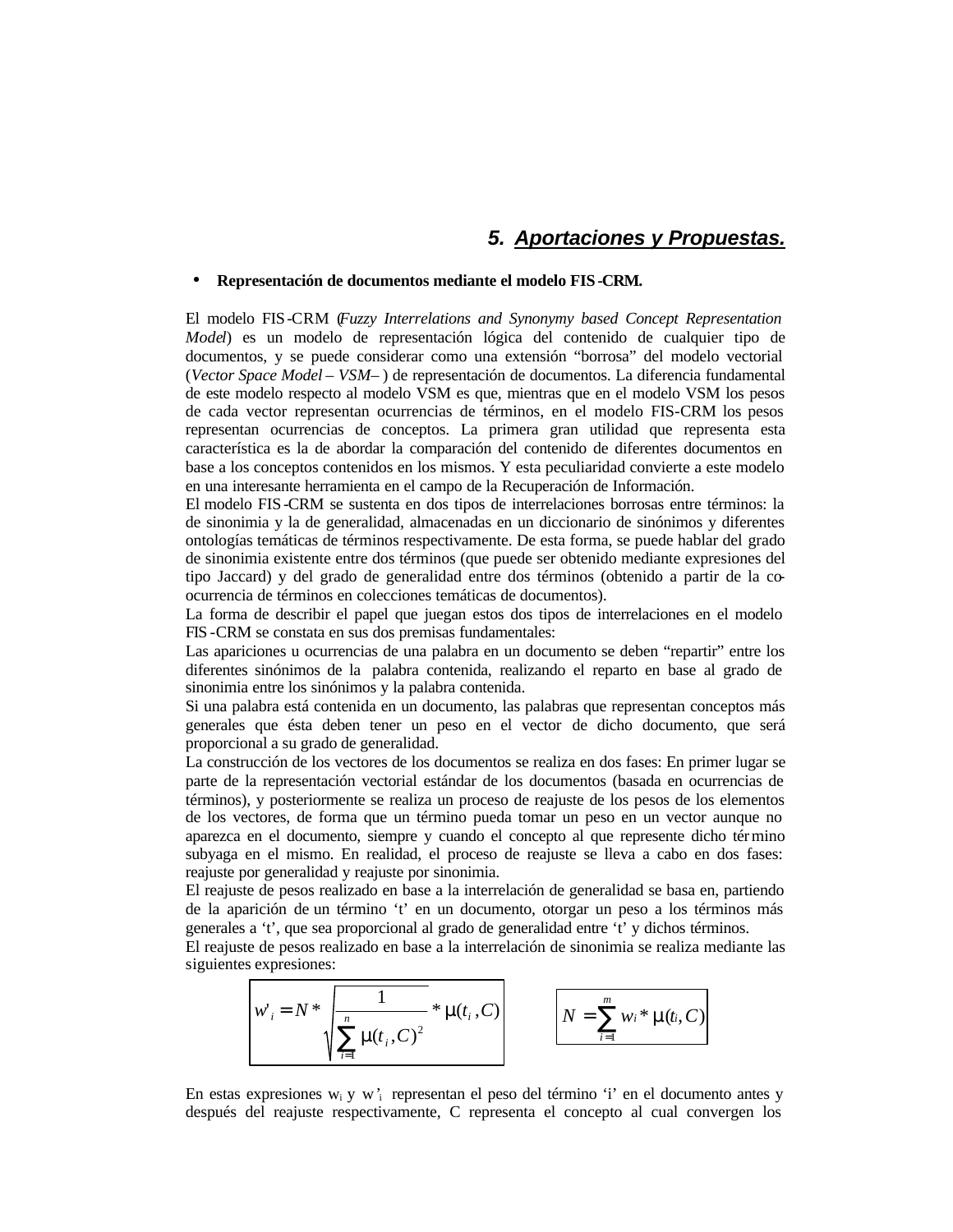diferentes sinónimos encontrados en el documento y *m*(ti,C) representa el grado de pertenencia de cada uno de estos sinónimos al concepto en sí. A su vez, el grado de pertenencia de un término al concepto es obtenido a partir del grado de sinonimia entre ese término y el conjunto de sinónimos que conforman el concepto.

Es importante resaltar que en la última versión del modelo FIS-CRM las entradas del diccionario de sinónimos se realizan a nivel de término y acepción, por lo que para cada pareja término-acepción se dispone de un conjunto de sinónimos con sus correspondientes grados de sinonimia. Esta característica del diccionario es la que permita identificar la correcta acepción (*word sense disambiguation*) de los términos polisémicos (*débiles*), en contraposición de los términos con una sola acepción (*fuertes*), y representa otra de las novedades que incorpora la última versión del modelo FIS-CRM. Este proceso se basa en el estudio de la co-ocurrencia de sinónimos en el documento para así identificar del conjunto de sinónimos adecuado. Cuando en el documento no co-ocurren al menos dos sinónimos pertenecientes al mismo conjunto de sinónimos es necesario recurrir al contexto local del término polisémico para, utilizando la información almacenada en las ontologías temáticas, identificar el conjunto de sinónimos más adecuado para dicho término.

# • **Integración del modelo FIS-CRM en sistemas de búsqueda.**

El modelo FIS-CRM fue inicialmente integrado en el metabuscador FISS (*Fuzzy Interelations and Synonymy Searcher*) con el fin de representar los *snippets* de las páginas Web recuperadas por un motor de búsqueda tradicional (Google en este caso). En este sistema, el objetivo propuesto fue el de poder comparar conceptualmente los *snippets* recuperados, de manera que los resultados ofrecidos al usuario se pudiesen organizar jerárquicamente en grupos atendiendo a los conceptos contenidos en los documentos.





El primer componente del metabuscador se encarga de generar nuevas consultas a partir de los sinónimos de la consulta introducida por el usuario. Las nuevas consultas tienen un grado de compatibilidad con la consulta original obtenido a partir de los correspondientes grados de sinonimia de los términos implicados. Posteriormente los *snnipets* devueltos por el motor se representan mediante el modelo FIS-CRM y finalmente, mediante un algoritmo de *softclustering*, se obtiene una jerarquía de grupos de enlaces a páginas web "conceptualmente" relacionadas entre sí.

Otra interesante aplicación del modelo FIS-CRM al campo de la recuperación de la información es mediante un sistema integral de búsqueda basado en coincidencias de conceptos. La principal diferencia de este sistema respecto del metabuscador FISS es que el modelo FIS-CRM está también integrado en el subsistema de recopilación e indexado, por lo que el conjunto de páginas web accesibles por el motor están representadas conceptualmente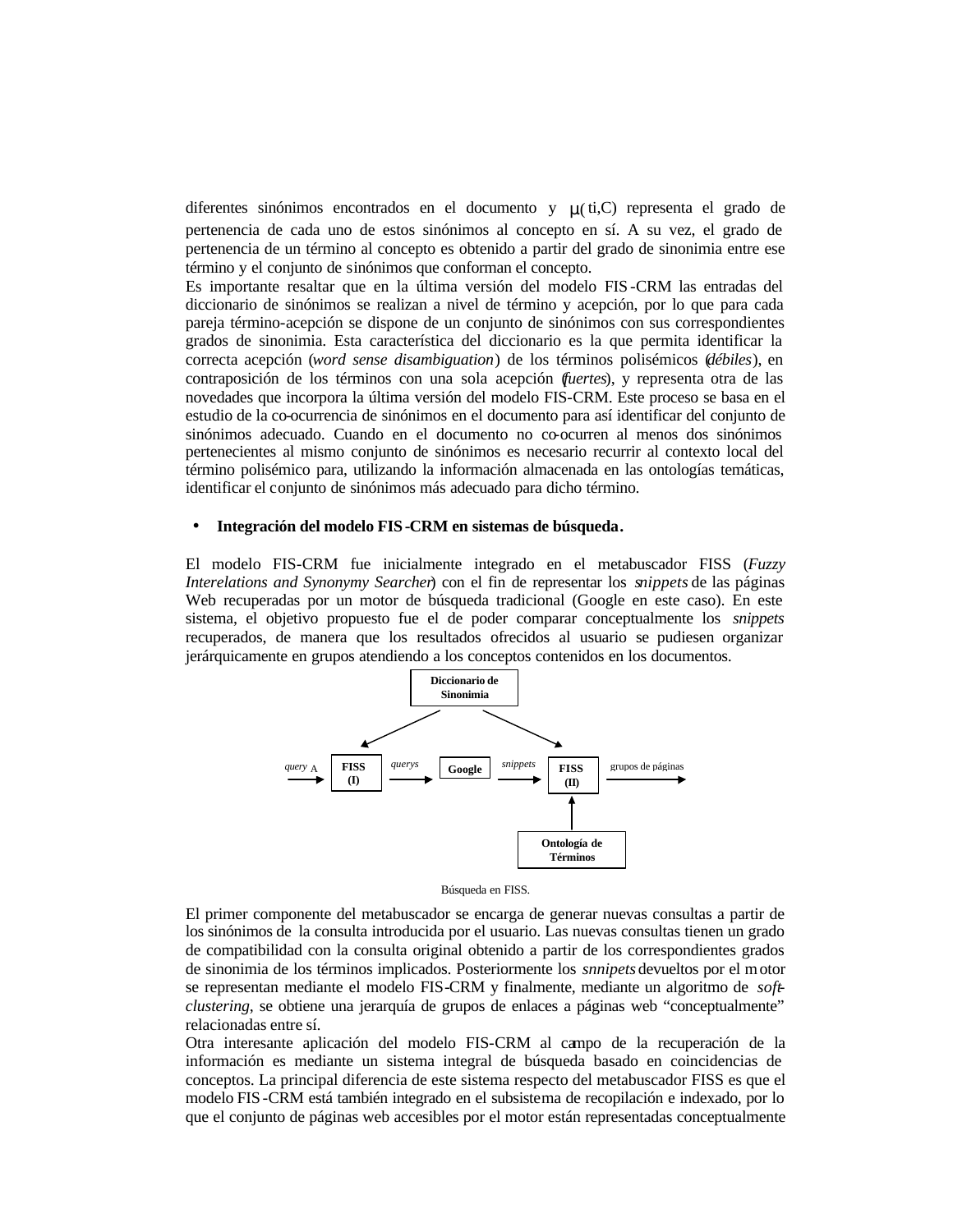mediante este modelo. Así, el motor de este sistema, utilizando un sistema estándar de *matching* entre consultas y documentos, es capaz de recuperar las páginas que contienen los conceptos solicitados por el usuario. En este proyecto se espera integrarlo de la misma forma en la plataforma SCAIWEB.

# • **Gestión documental: Ejemplo FzMail: Una Herramienta para la gestión Inteligente del Correo Electrónico.**

FzMail es una herramienta que se pretende desarrollar completamente e integrar en la plataforma SCAIWEB, que utiliza diversas técnicas de soft-computing con el propósito de gestionar de forma eficiente grandes volúmenes de correo electrónico. Los objetivos principales a perseguir son la obtención de una organización jerárquica y borrosa basada en los conceptos tratados en los mensajes, la clasificación automática de los correos entrantes de forma eficaz y facilitar las diferentes búsquedas que se realicen sobre el buzón de correo electrónico.

Para lograrlo se basa en tres pilares fundamentales: la representación conceptual de los mensajes, el *clustering* jerárquico-borroso y la representación del conocimiento obtenido mediante Prototipos Deformables Borrosos.

La organización a construir debe de tener la mayor calidad posible para que permita un aprovechamiento posterior óptimo por parte del usuario. Las características del resultado a obtener serán las siguientes:

- 1. Organización jerárquica de los mensajes en carpetas siguiendo criterios basados tanto en el contenido "conceptual" del mensaje como en los campos estructurados de éste. La representación conceptual de los mensajes permitirá la posterior búsqueda basada en conceptos.
- 2. Definición de las carpetas mediante términos/conceptos relevantes y Prototipos Deformables Borrosos.
- 3. Permitir que un mensaje pueda almacenarse según su contenido en más de un grupo de entre los que forman la jerarquía.
- 4. Cada mensaje debe de tener un grado de afinidad (o pertenencia) a cada grupo en el que esté clasificado. Los mensajes se ordenarán según este grado de afinidad.
- 5. Sencillo mecanismo de comparación entre documentos y la definición de cada una de las carpetas. Los resultados de este "*matching*" se utilizarán para almacenar el mensaje en una o varias carpetas.

Las fases de construcción esta organización son las siguientes:

- 1. Preproceso Lingüístico: Utilización de técnicas clásicas de Procesamiento del Lenguaje Natural (*stop words, steeming, ranking* de palabras) con el fin de tratar los términos existentes.
- 2. Representación Conceptual: Utilización de FIS-CRM para abstraer los conceptos inherentes en los mensajes basándose en las relaciones de sinonimia y ontologías borrosas existentes entre los términos.
- 3. *Clustering* Jerárquico-Borroso: Utilización de algoritmos de *clustering* para agrupar de forma jerárquica los mensajes conceptualmente similares, con la posibilidad de pertenecer un mensaje a varios grupos.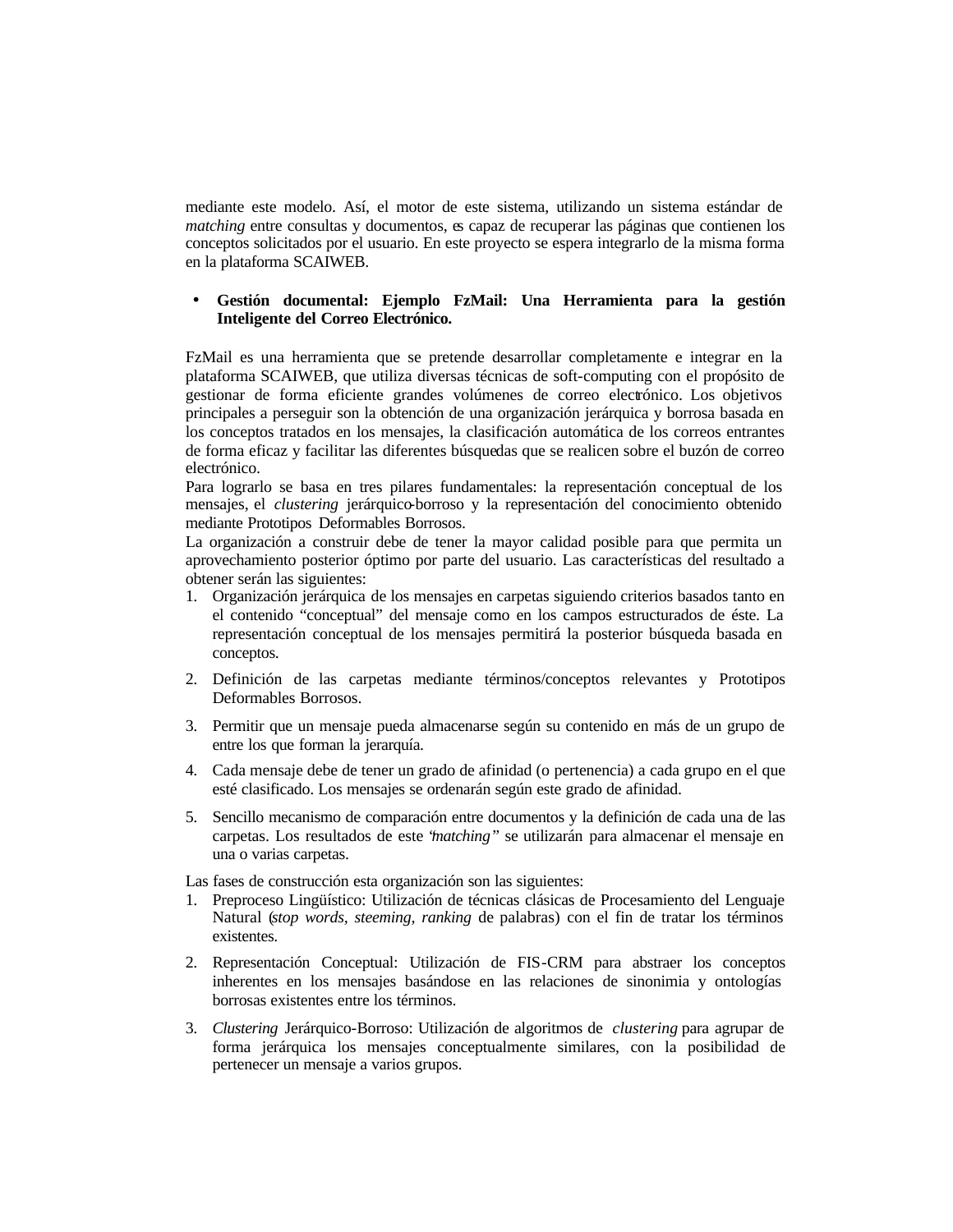4. Post-Proceso y Representación del Conocimiento: Transformación de las agrupaciones del *clustering* para dar lugar a una estructura de carpetas y la representación de los grupos de documentos mediante Prototipos Deformables Borrosos.



Tratamiento de los mensajes en FzMail.

#### • **Desarrollo de un metabuscador basado en agentes: GUMSE**

GUMSe (GUM Search) es un meta-buscador experimental que se pretende desarrollar para la plataforma SCAIWEB. Los meta-buscadores se presentan como una alternativa prometedora para tratar de paliar la baja precisión de los buscadores actuales. Las líneas de investigación actuales para mejorar la relevancia de los documentos devueltos por el proceso de búsqueda se basan en la incorporación de capacidades semánticas y deductivas mediante el uso de diccionarios, conceptos tales como la sinonimia y la antonimia, el uso de ontologías o la teoría de las percepciones. Uno de los principales problemas, a la hora de buscar, es la selección de los términos que formarán parte de la consulta. Existen distintos términos que se pueden elegir a la hora de referirse al mismo concepto, es un caso muy común que el autor de un documento utilice términos distintos a los que el usuario utiliza para tratar de recuperarlo. Este es el conocido problema del vocabulario. Hasta ahora era el usuario el encargado de atenuar este problema mediante el sucesivo refinamiento de la consulta. Este proceso conlleva una serie de iteraciones en las que el usuario debe construir nuevas consultas para obtener los resultados esperados. Para intentar reducir este proceso, y por tanto obtener unos resultados más satisfactorios, GUMSe combina varias técnicas para reducir el número de iteraciones, con la finalidad última de obtener un conjunto de documentos más relevantes. Las principales técnicas que se utilizan en GUMSe son 3 fundamentalmente: la expansión de consulta, la desambiguación del significado y una arquitectura basada en agentes. Dentro de la expansión de consulta se utiliza dependiendo de la situación la expansión automática o interactiva.

La **expansión de consulta automática** selecciona los términos que formarán parte de la consulta de forma transparente para el usuario. Pero antes de aplicar la expansión de consulta, es necesario conocer el significado adecuado al que el usuario se refiere cuando utiliza términos polisémicos, por lo que es preciso realizar una **desambiguación del significado**. En un principio, se utiliza WordNet como fuente de los términos que formarán parte de la expansión. WordNet es una herramienta muy utilizada para las aplicaciones del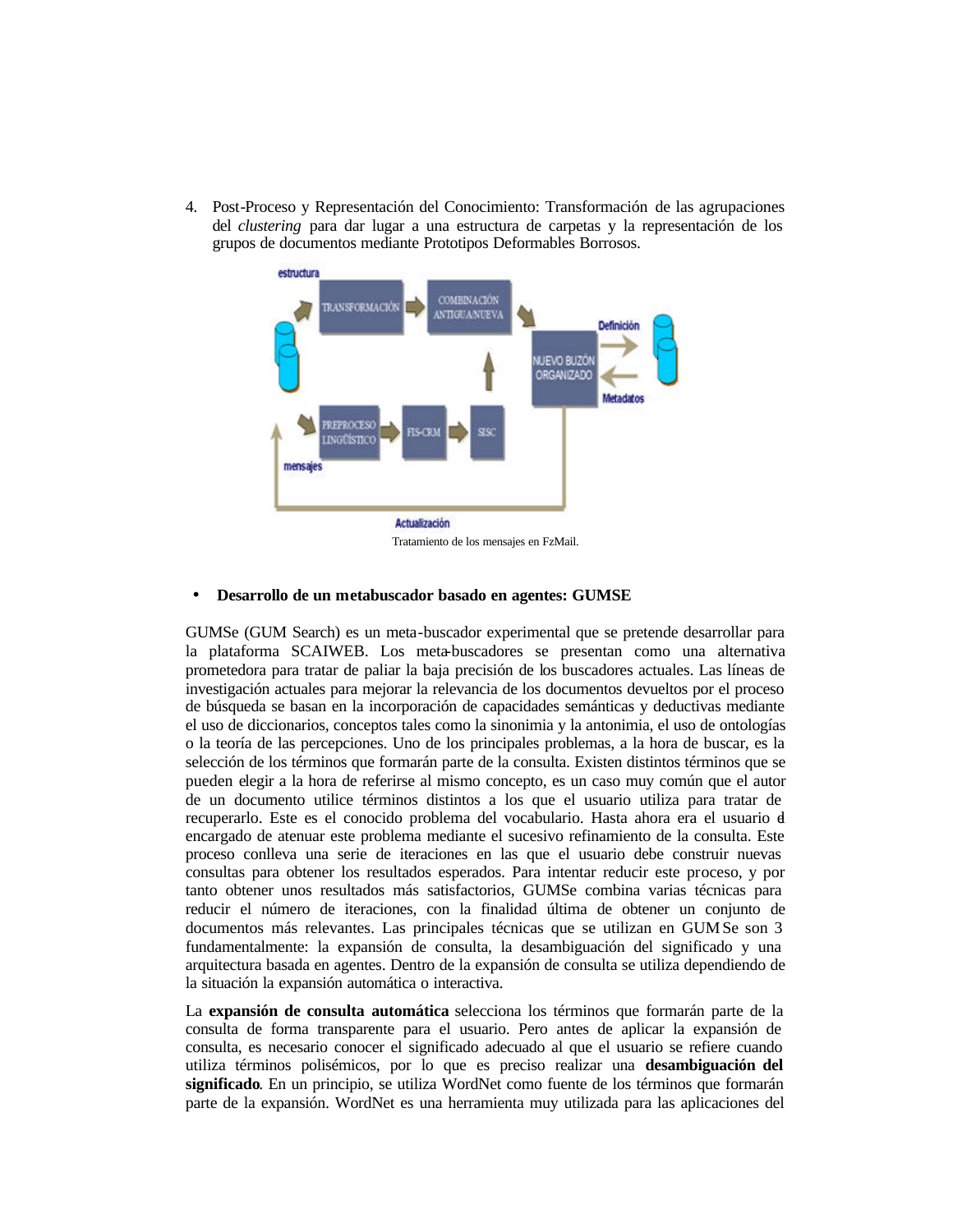procesamiento del lenguaje natural. Una de sus principales aplicaciones ha sido la recuperación y extracción de información, principalmente para la desambiguación automática de los significados de las palabras. En la **expansión de consulta interactiva** el objetivo es solicitar del usuario el significado más cercano a sus intenciones de búsqueda en aquellos casos en los que no se halla podido obtener de forma automática (o si el usuario decide utilizarlo). La información obtenida se puede utilizar para expandir la consulta añadiendo términos. Estos términos están relacionados mediante relaciones de sinonimia e hiperonimia con los introducidos por el usuario inicialmente. Además, este mecanismo interactivo permite al sistema aprender las relaciones entre términos y sus significados o acepciones. Esta característica aporta una valiosa información que se puede utilizar posteriormente para mejorar el sistema. Por ejemplo, es posible aprender nuevos significados, reconocer acrónimos o detectar significados que se pueden agrupar en uno solo. Además, permite mejorar la desambiguación automática basándose en la acumulación de la experiencia de los usuarios, ya que el sistema puede aprender las relaciones existentes entre los términos de una consulta y sus significados.

Habitualmente, las técnicas de expansión de consulta aumentan el factor *recall* sin que lleve asociado un aumento de la precisión. Debido a este inconveniente, no basta con un mecanismo de refinamiento de las consultas para obtener un conjunto de documentos más relevantes para el usuario. Se requiere un posterior procesamiento de los distintos resultados obtenidos que implica la integración y reajuste de la relevancia a la búsqueda del usuario. Por este motivo, se incorporan **mecanismos de evaluación** que permitan aumentar la precisión de la búsqueda, reduciendo la importancia de los documentos alejados conceptualmente. Una de las formas de abordar esta cuestión consiste en utilizar la información obtenida en la desambiguación del significado. Los términos relacionados con las acepciones no seleccionadas se utilizarán como indicadores negativos a la hora de determinar el grado de relevancia de un documento. De esta forma, conseguimos aprovechar las acepciones no seleccionadas para determinar la afinidad conceptual de los documentos con la consulta del usuario.

Por último, un aspecto determinante en el diseño de GUMSe es su **arquitectura basada en agentes** mostrada en la Figura 1. GUMSe está formado por una serie de agentes con distintas funciones que se comunican entre sí a través de una red. Se ha elegido este planteamiento porque permite la utilización de recursos distribuidos. Esta posibilidad aumenta la eficiencia y rendimiento al distribuir la carga de procesamiento entre diferentes computadoras y permitiendo la ejecución de tareas en paralelo.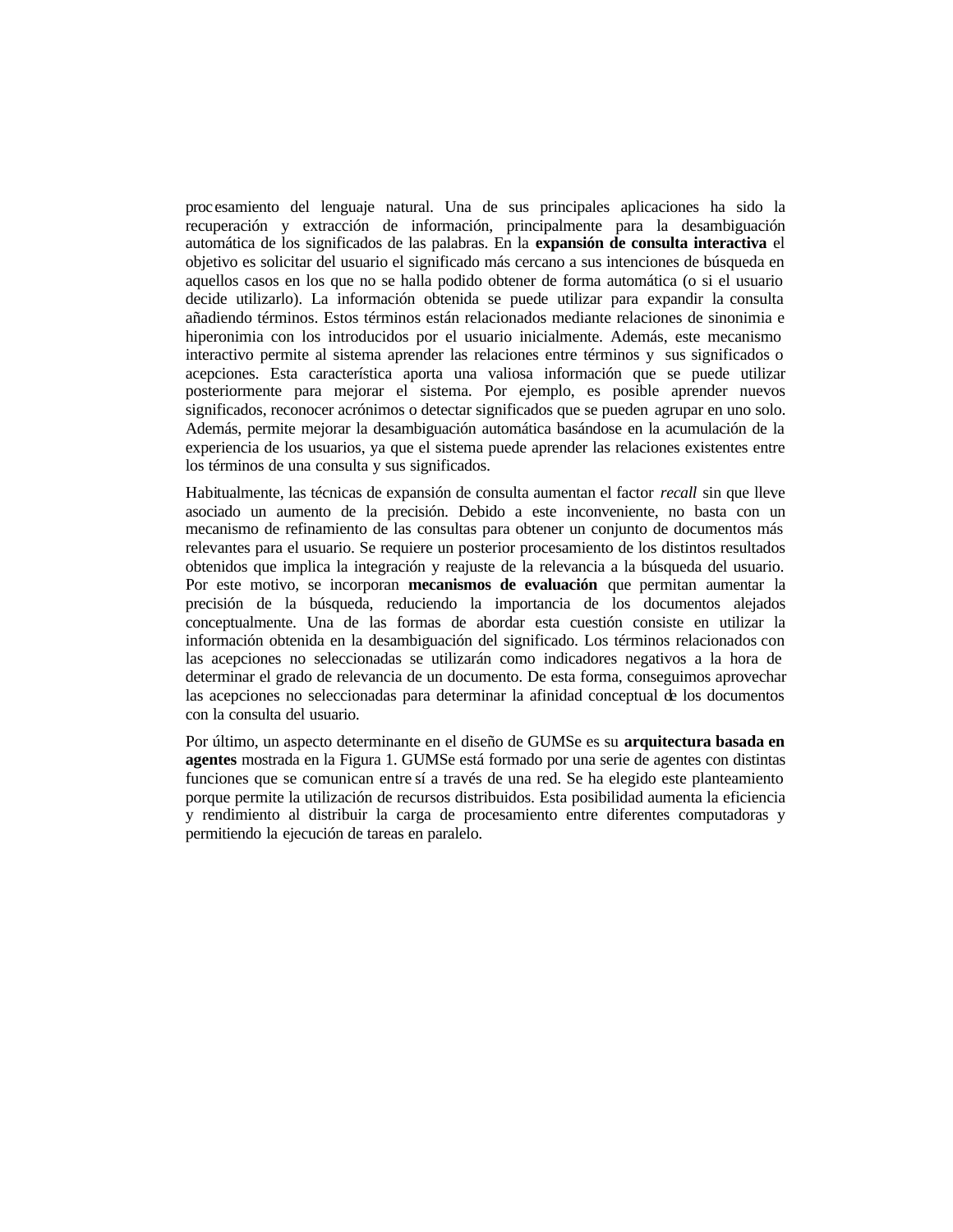

Arquitectura de agentes de GUMSe.

Se pueden distinguir dos tipos de agentes dependiendo del tipo de participación en el proceso de recuperación. Si la participación es directa, se denominan "agentes de búsqueda", y son los que se encargan de satisfacer la consulta de los usuarios. El segundo tipo de agentes, denominados "agentes de soporte a la búsqueda", agrupa a los agentes que aportan una funcionalidad destinada a facilitar el acceso, construcción, gestión, o mejora de las estructuras de conocimiento que GUMSe utiliza para mejorar la búsqueda. La finalidad de estos últimos es identificar aquellos conceptos más demandados por los usuarios con el fin de construir ontologías que capten la semántica que subyace en torno a ellos. La información que poseen estas ontologías se utiliza posteriormente para refinar la consulta introducida por el usuario. El primer paso es identificar los dominios conceptuales más requeridos por los usuarios para mejorar o construir ontologías que traten de captar las relaciones semánticas y jerárquicas de los conceptos pertenecientes a ese dominio. Posteriormente se construyen ontologías utilizando los documentos relacionados con un concepto para obtener un conjunto de términos representativos. Evidentemente, el proceso de construcción de estas estructuras requiere el procesamiento de elevadas cantidades de documentos, lo que implica un proceso de recuperación, indexación y posterior tratamiento. Esta labor la realiza el Agente Constructor de Ontologías ayudado por el Agente Identificador de Dominios Ontológicos. Su labor es identificar los conceptos más buscados por los usuarios. Una vez conocido se procede a construir las ontologías que les den soporte. En este proceso se utilizan las consultas de los usuarios y los mejores documentos obtenidos por dichas consultas.

CÁLCULO DE DISTANCIAS BORROSAS ENTRE LOS TÉRMINOS DE UNA ONTOLOGÍA: Una ontología se define habitualmente como la conceptualización consensuada, formal y explícita de una realidad.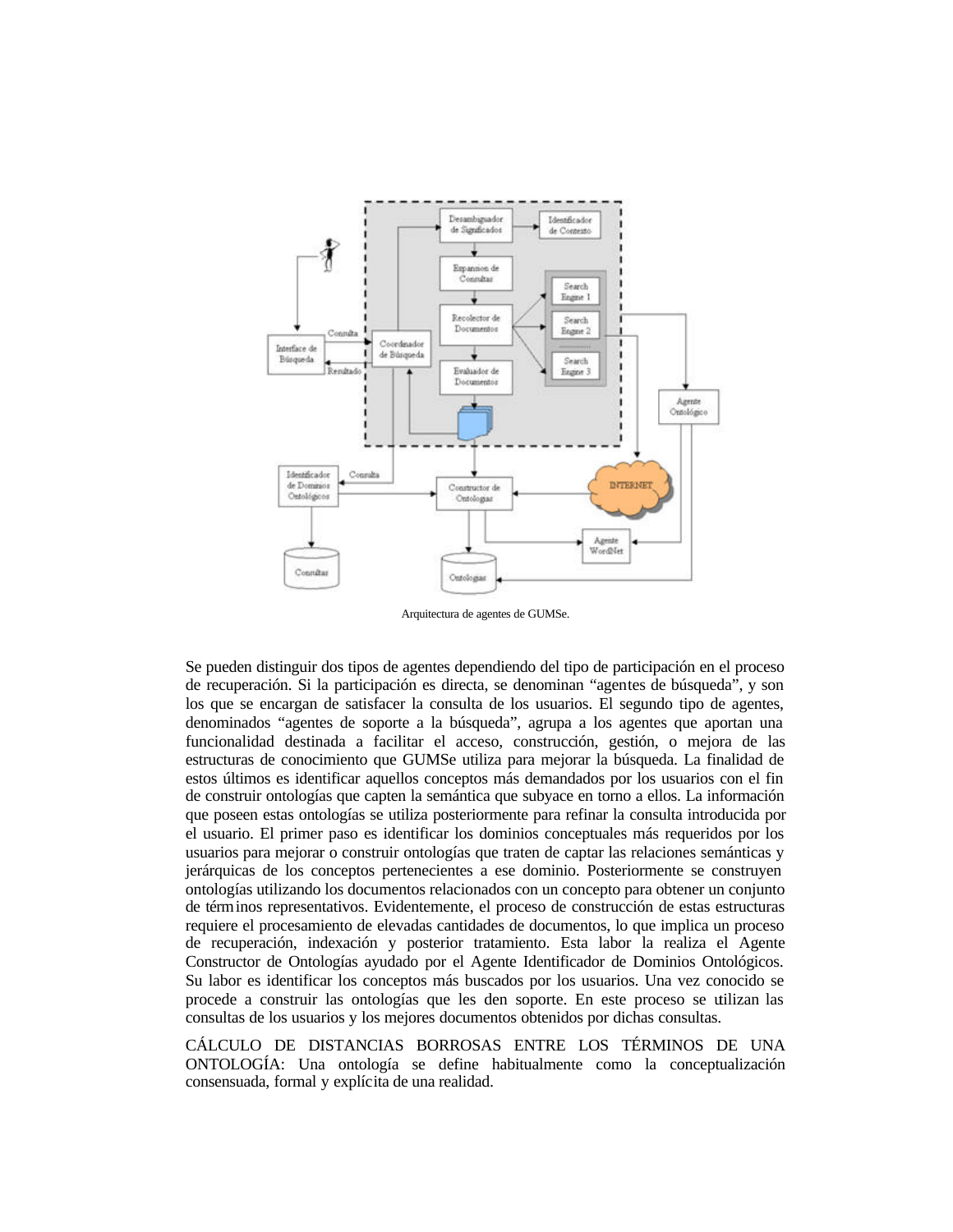La representación de una ontología puede ser entendida como un grafo donde los nodos representan los conceptos o términos de la ontología y los arcos el tipo de relación existente entre los nodos que unen. Existen un gran número de relaciones entre términos: holonimia, hipernimia, meronimia, etc., que pueden ser obtenidas de diversas maneras: procesamiento de lenguaje natural, diccionarios electrónicos, etc., pero generalmente dotan de una gran complejidad a la ontología para poder ser usada en procesos automáticos. Por esta razón se realiza una simplificación del tipo de relaciones existentes entre nodos, distinguiéndose dos grandes tipos: relaciones físicas y relaciones semánticas.

Las relaciones físicas engloban todas las relaciones anteriormente citadas: holonimia, meronimia, hiponimia, etc., relaciones *fuertes*, *evidentes* e *intuitivas* entre términos. Las relaciones semánticas se basan en la co-ocurrencia de términos y el concepto de distancia física. Así, la aparición reiterada de términos aislados o la co-ocurrencia de términos en el mismo documento fortalecen la idea de que el tema principal del texto versa entorno a ellos. Mientras, la distancia física esta basada en la idea de que los términos que más cercanos se encuentran en un documento tienen mayor probabilidad de estar fuertemente relacionados que aquellos términos que aun estando en el mismo documento se encuentran en párrafos distintos. Basándose en estas dos únicas relaciones se aplican distintos operadores borrosos para obtener distintas ontologías generadas de manera completamente automática.

El proceso de búsqueda se puede descomponer en una serie de fases. El objetivo consiste en refinar sucesivamente la carga semántica de la consulta para permitir expandir los resultados de la misma con documentos relacionados conceptualmente. Las 4 fases son las siguientes:

- 1. **Refinamiento del significado de la búsqueda**: Se identifica los significados adecuados de los términos polisémicos que intervienen en la consulta.
- 2. **Expansión de la consulta**: Se utiliza la información adquirida de la fase anterior para aportar una mayor carga semántica al conjunto de consultas. En esta etapa se construyen una serie de consultas adicionales a la original. En GUMSe, las nuevas consultas se pueden construir utilizando cuatro procedimientos distintos. El primero consiste en introducir términos que posean relaciones de sinonimia e hiponimia con los términos de la consulta del usuario. También se utilizan variaciones morfológicas de los términos de la consulta. El aspecto más novedoso consiste en la utilización de operadores avanzados de búsqueda en la consulta. Cada motor de búsqueda existente tiene sus propias características y operadores de búsqueda concretos. Este motivo ha propiciado el diseño de un lengua je propio basado en XML utilizado en el proceso de expansión de consulta, que posteriormente se traduce al lenguaje de consulta específico de cada buscador. De esta forma se aísla la construcción de las nuevas consultas expandidas de un buscador concreto, para permitir en futuras mejoras del sistema incorporar otros buscadores a GUMSe. El último método de expansión consiste en introducir conceptos relacionados semánticamente. Junto a los métodos anteriores se utiliza un refinamiento negativo de la consulta. El objetivo es descartar documentos que posean términos relacionados con significados descartados, consiguiéndose de esta forma enfocar la búsqueda.
- 3. **Recolección de la web**: El siguiente paso consiste en lanzar las distintas consultas a una serie de motores de búsqueda para obtener una colección finita de páginas. Actualmente, solo se considera la utilización de Google y Altavista.
- 4. **Evaluación de los resultados**: Por último se procede a recuperar las páginas obtenidas y mostrarlas al usuario ordenadas bajo un único criterio de relevancia. Se deben obtener los resultados de las consultas realizadas a los diferentes buscadores y agruparlas en una única colección de documentos, eliminando aquellos documentos repetidos y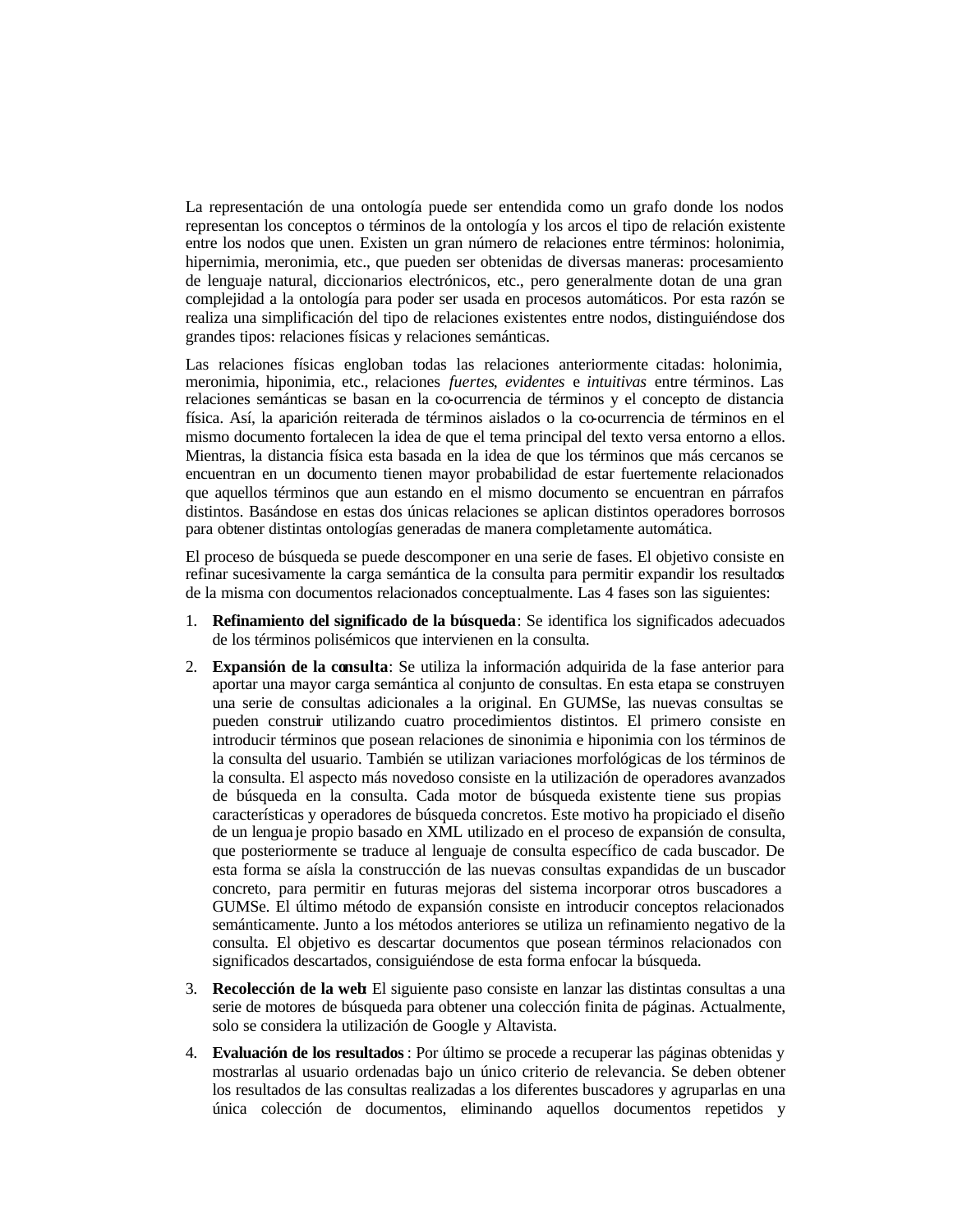estableciendo un orden de aparición. Por motivos de eficiencia, se han considerado dos sistemas diferentes de evaluación de los documentos denominados evaluación rápida y evaluación exhaustiva. La primera es más eficiente y rápida que la segunda ya que no entra a examinar el contenido de los documentos que evalúa, sin embargo, la segunda modalidad de evaluación ofrece unos cálculos de relevancia más fiables.

- **Diseño de un mecanismo de recuperación de información y filtrado.**
- **Diseño de un mecanismo de minería de textos.**
- **Diseño de un mecanismo de ayuda a la toma de decisiones en base a perfiles de usuario:**
	- o Modelado de las necesidades de información de los usuarios a través de lenguajes de consultas ponderados lingüísticos difusos y algoritmos genéticos.
	- o Desarrollo de funciones de evaluación y operadores de agregación soft para la evolución de las consultas ponderadas.
	- o Desarrollo de sistemas multi-agente para el acceso a la información Web basados en técnicas lingüísticas difusas, tal y como se describe en la figura: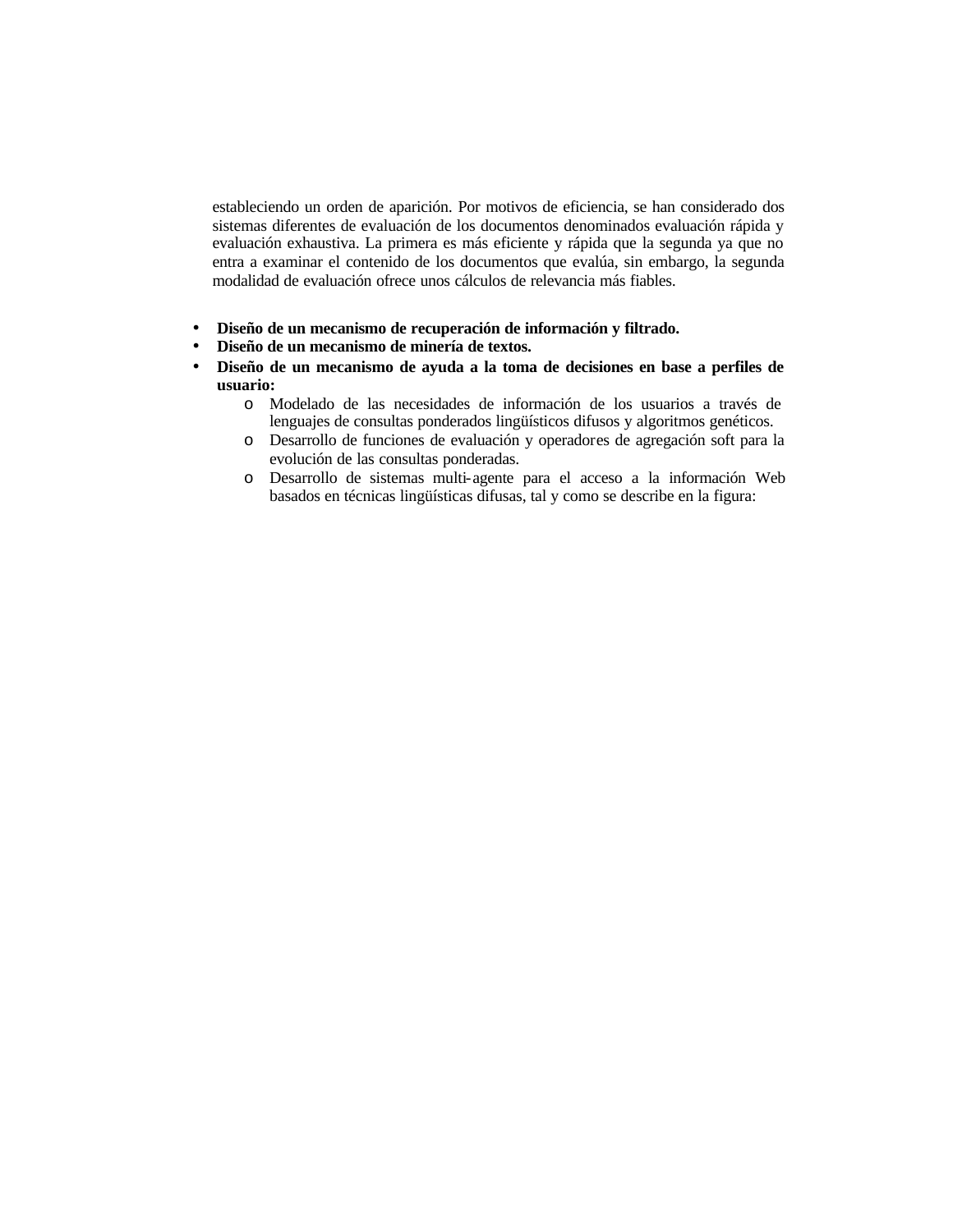

- o Desarrollo de técnicas de filtrado de información basadas en modelado lingüístico difuso.
- o Aprendizaje de perfiles de usuario basados en algoritmos genéticos.